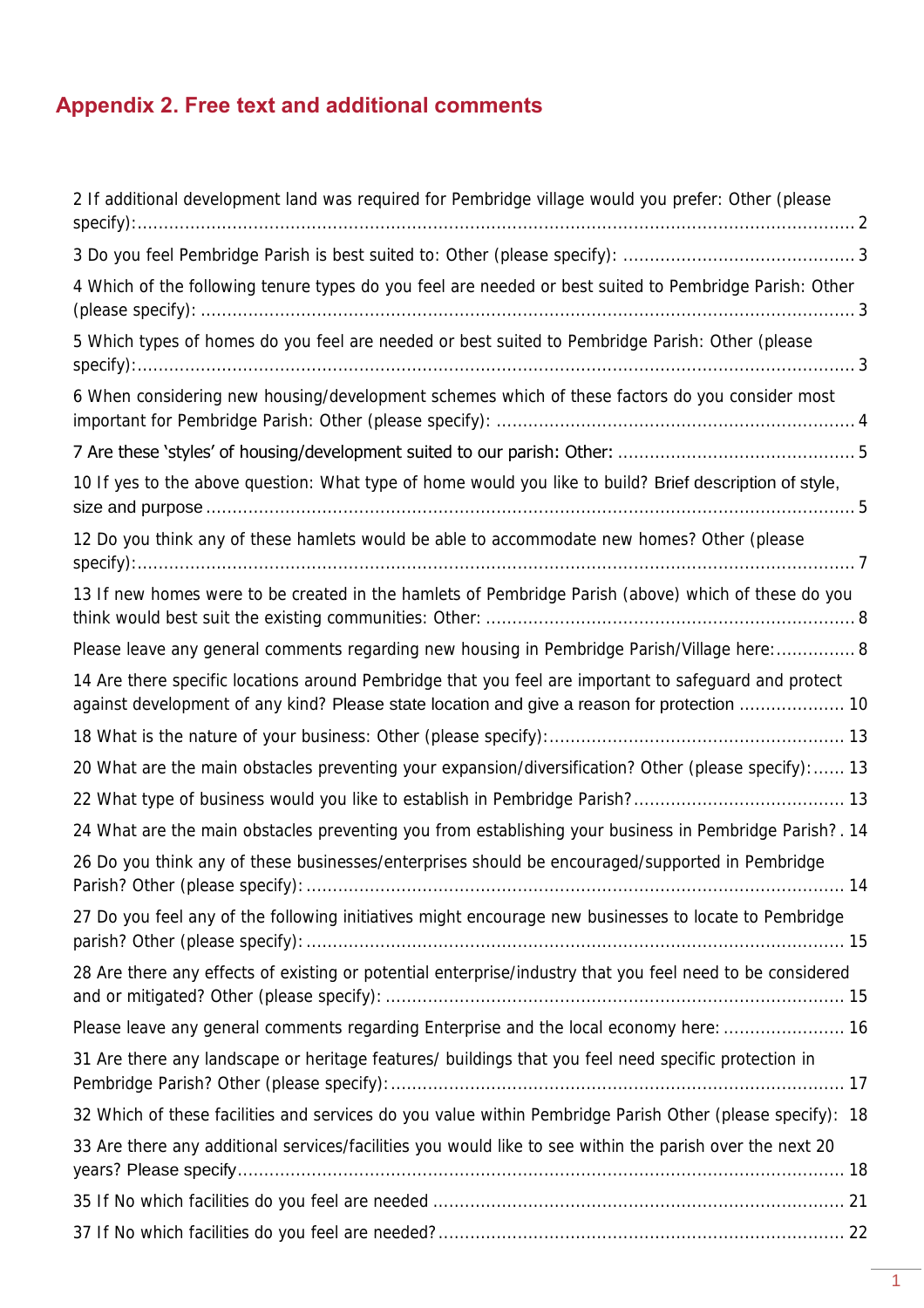| 45 Do you feel Pembridge Parish needs infrastructure upgrades to the following Other (please specify): |
|--------------------------------------------------------------------------------------------------------|
|                                                                                                        |
| Please leave any general comments about Features Facilities and Amenities here:  26                    |
| 48 Do you think tourists come to Pembridge Parish to enjoy Other (please specify):  28                 |
| 49 Do you think any of the following suggestions would help improve the appeal of Pembridge and the    |
|                                                                                                        |
|                                                                                                        |
|                                                                                                        |
|                                                                                                        |
|                                                                                                        |
|                                                                                                        |
|                                                                                                        |
| Would you like to join the Steering Committee responsible for the Pembridge Parish NDP? If so please   |
| Any additional comments, suggestions and contributions from those under 18 years  42                   |
|                                                                                                        |

## <span id="page-1-0"></span>**2 If additional development land was required for Pembridge village would you prefer: Other (please specify):**

|                  | Ref<br>No. | 2a Other (please specify)                                                                                                                                                                   |
|------------------|------------|---------------------------------------------------------------------------------------------------------------------------------------------------------------------------------------------|
| 2.1              | 10019      | 1. Potential sites should not destroy the amenity of the existing residents. 2 Potential sites for<br>young families should be south of the A44 for safer access to the playgroup & school. |
| 2.2              | 8074       | All the ticks but mainly "potential sites are judged upon individual merit"                                                                                                                 |
| 2.3              | 8038       | Difficult to answer rigorously this question without a comprehensive map                                                                                                                    |
| 2.4              | 10073      | Maybe redundant barns for conversion could provide housing potential.                                                                                                                       |
| 2.5              | 10071      | Not all in one location - small schemes.                                                                                                                                                    |
| $\overline{2.6}$ | 1004       | Restoration of neglected sites - housing.                                                                                                                                                   |
| 2.7              | 7045       | Seems a bit low but depends on type of development written against not enough option                                                                                                        |
| 2.8              | 10021      | Should be inside the boundary                                                                                                                                                               |
| 2.9              | 10020      | Should be within the existing boundary.                                                                                                                                                     |
| 2.10             | 7045       | Sites that provide for live/work                                                                                                                                                            |
| 2.11             | 7014       | Traffic is THE big problem                                                                                                                                                                  |
| 2.12             | 10087      | Use any plots within the village unless they are open space, add to the character, are playing<br>fields etc.                                                                               |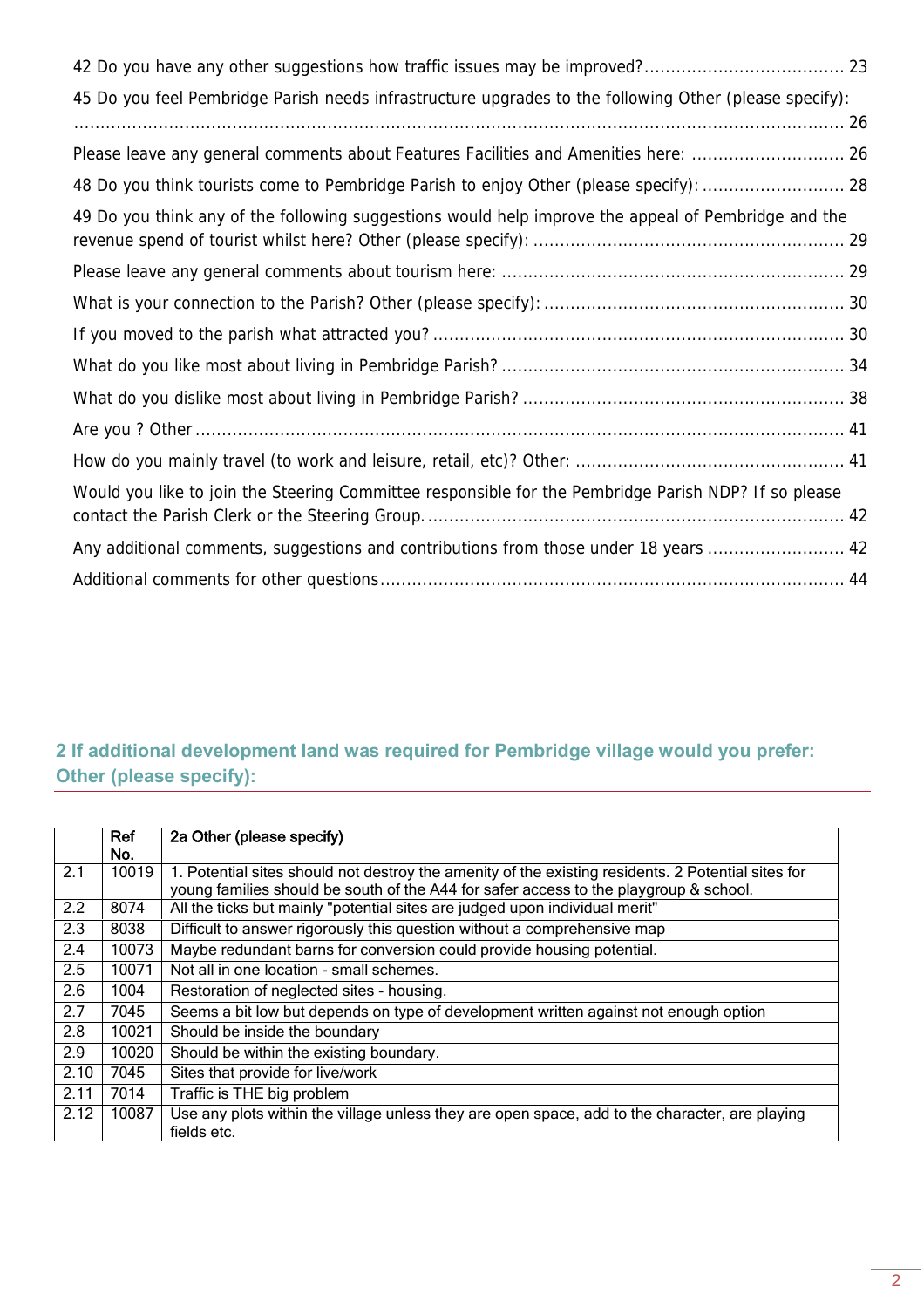<span id="page-2-0"></span>

|      | Ref<br>No. | 3a Other (please specify)                                                                                                                                                                                          |
|------|------------|--------------------------------------------------------------------------------------------------------------------------------------------------------------------------------------------------------------------|
| 3.1  | 1020       | A mixture of small schemes as individual or pairs.                                                                                                                                                                 |
| 3.2  | 10020      | A single development by the village hall.                                                                                                                                                                          |
| 3.3  | 10073      | Barn conversions could do this without grabbing up bare land.                                                                                                                                                      |
| 3.4  | 10087      | Big projects not appropriate and are wholly profit led. Other villages have been spoilt with big<br>suburban type estates.                                                                                         |
| 3.5  | 10083      | Bungalows for over 60s                                                                                                                                                                                             |
| 3.6  | 10021      | Development inside the village if necessary - do not feel there is a need.                                                                                                                                         |
| 3.7  | 7009       | I am treating your questionnaire as being for the parish as the questions are inconsistent with<br>'village'                                                                                                       |
| 3.8  | 7013       | Note: Houses of various prices stay on the market for years. Need hamlets near places of<br>employment                                                                                                             |
| 3.9  | 8042       | Pembridge village is a good size so to add housing to the actual village itself would not be wise<br>as when does a village then become a town through population size! Building needs to be<br>nearer to hamlets! |
| 3.10 | 8092       | Small development in one location, companionship for new comers                                                                                                                                                    |
| 3.11 | 7014       | Until the A44 is diverted there should be no more building. Things would be different after that                                                                                                                   |
| 3.12 | 8044       | We should avoid anything that looks like an "estate" - I would prefer schemes smaller than 10<br>units but it would depend on the detail and appearance                                                            |

### <span id="page-2-1"></span>**4 Which of the following tenure types do you feel are needed or best suited to Pembridge Parish: Other (please specify):**

|      | Ref   | 4a Other (please specify)                                                                                                                    |
|------|-------|----------------------------------------------------------------------------------------------------------------------------------------------|
|      | No.   |                                                                                                                                              |
| 4.1  | 10044 | A mix of above.                                                                                                                              |
| 4.2  | 7053  | A mix of intermediate housing + private                                                                                                      |
| 4.3  | 8014  | A mix of tenures is required, all in scale and in character to Pembridge                                                                     |
| 4.4  | 10076 | A mixture of above.                                                                                                                          |
| 4.5  | 8044  | A variety of open market homes to suit ALL needs and budgets is my preference. Not "social"<br>housing as this meets the needs of a minority |
| 4.6  | 7078  | Affordable homes in which families can afford who have a mortgage & both parents work<br>(children in school)                                |
| 4.7  | 8006  | All the above                                                                                                                                |
| 4.8  | 8038  | Community land trust development                                                                                                             |
| 4.9  | 7008  | Houses for younger people with local connections                                                                                             |
| 4.10 | 8042  | I feel it should be a mixture of those types that I have ticked, therefore also covering those who<br>need social housing                    |
| 4.11 | 10088 | It should be a mixture of those I have ticked.                                                                                               |
| 4.12 | 1025  | Mixture of the two                                                                                                                           |
| 4.13 | 10083 | New homes for local young and retired.                                                                                                       |
| 4.14 | 10028 | No holiday or second homes please.                                                                                                           |
| 4.15 | 7068  | Retired peoples bungalows                                                                                                                    |
| 4.16 | 7014  | There is hardly any work here so it isn't fair to bring people here who would be obliged to travel                                           |

#### <span id="page-2-2"></span>**5 Which types of homes do you feel are needed or best suited to Pembridge Parish: Other (please specify):**

|     | Ref   | 5a Other (please specify)                                                                  |
|-----|-------|--------------------------------------------------------------------------------------------|
|     | No.   |                                                                                            |
| 5.1 | 10028 | 2/3 bedroom affordable (not social) housing for young couples/ families to buy. We need to |
|     |       | encourage young to the village.                                                            |
| 5.2 |       | $10076$   A mix of above.                                                                  |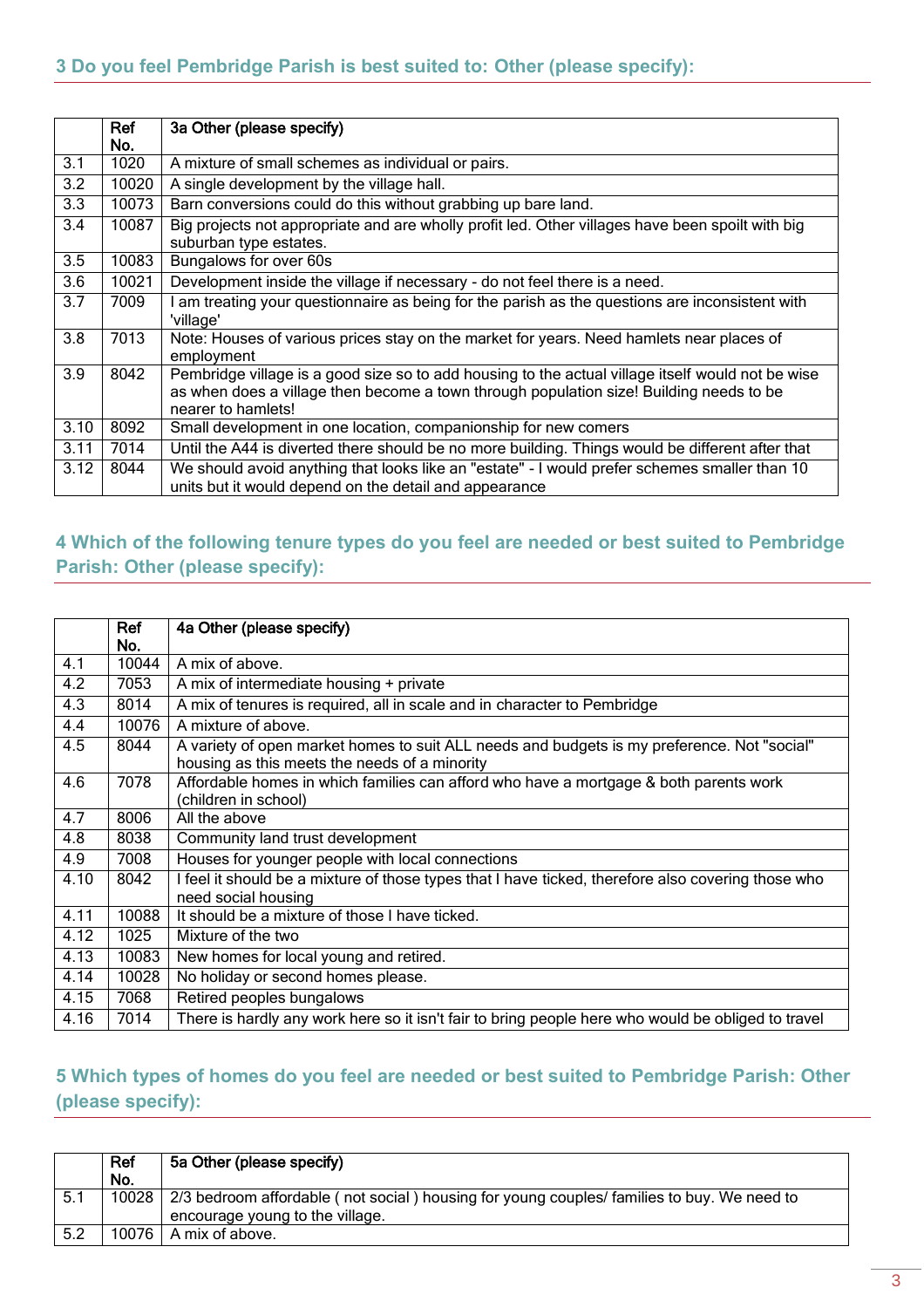| $\overline{5.3}$ | 10044 | A mix of above.                                                                                                                                                                  |
|------------------|-------|----------------------------------------------------------------------------------------------------------------------------------------------------------------------------------|
| 5.4              | 8038  | A mix of those ticked above                                                                                                                                                      |
| 5.5              | 8044  | A mixture is always good - but family sized gardens are hard to find in Pembridge                                                                                                |
| 5.6              | 10024 | A mixture of most of the above would seem to be appropriate & manageable.                                                                                                        |
| 5.7              | 10079 | Affordable - not social/ subsidised for young people wanting a first step on the property ladder, 2<br>or 3 bedrooms.                                                            |
| 5.8              | 8014  | Again, a mix of types caters for all stages in life and pockets                                                                                                                  |
| 5.9              | 8006  | All the above                                                                                                                                                                    |
| 5.10             | 7014  | Bungalows - just a few                                                                                                                                                           |
| 5.11             | 8009  | Consideration for single people of all ages                                                                                                                                      |
| 5.12             | 7004  | Homes designed to meet needs of ageing population + small families                                                                                                               |
| 5.13             | 1024  | Houses that will attract young families to ensure existing facilities are sustainable and hopefully<br>increase others (i.e. buses).                                             |
| 5.14             | 7045  | Housing mix needs to reflect local demand with a focus on providing housing for young local<br>people, families and to support employment                                        |
| 5.15             | 8042  | I feel it should be a mixture of some of those I have ticked, therefore covering those in need of<br>social housing                                                              |
| 5.16             | 10088 | It should be a mixture of those I have ticked but none should be of a modern or contemporary<br>design, they should fit with our oak framed houses.                              |
| 5.17             | 10007 | Mixture.                                                                                                                                                                         |
| 5.18             | 8042  | Next to "homes that are 'exceptional'" commented "* not if they are modern in design as this<br>area is not only conservation area but mainly oak framed listed homes/buildings" |
| 5.19             | 7078  | No more social housing!!                                                                                                                                                         |
| 5.2              | 8012  | Q5 * next to "Detached homes", "Houses with workshops/" and ""bungalows" written<br>underneath "mixture of all 3" and arrow to "Bungalows" with "warden" written next to it      |
| 5.21             | 8051  | Q5 under "Homes that are 'exceptional'" commented "why wouldn't they be this anyway?"                                                                                            |
| 5.22             | 8077  | Self-build homes ok if time-limit for completion. Existing alms houses need to be upgraded to<br>provide improved heating/plumbing/amenities                                     |
| 5.23             | 8041  | Sheltered accommodation for elderly only                                                                                                                                         |
| 5.24             | 7017  | Something that belongs to the C21st and not the C15th                                                                                                                            |

## <span id="page-3-0"></span>**6 When considering new housing/development schemes which of these factors do you consider most important for Pembridge Parish: Other (please specify):**

|      | Ref   | 6a Other (please specify)                                                                                                                                                                                                                                                                                                                                                                                                            |
|------|-------|--------------------------------------------------------------------------------------------------------------------------------------------------------------------------------------------------------------------------------------------------------------------------------------------------------------------------------------------------------------------------------------------------------------------------------------|
|      | No.   |                                                                                                                                                                                                                                                                                                                                                                                                                                      |
| 6.1  | 8002  | Bit of a daft question, surely very few would not say "important"                                                                                                                                                                                                                                                                                                                                                                    |
| 6.2  | 8077  | Bus service too poor to consider reducing car journeys                                                                                                                                                                                                                                                                                                                                                                               |
| 6.3  | 8051  | Developments need to be looked at on individual basis, economy is important to allow houses to use<br>cheap enough for first time buyers and must also be cheap to heat and keep warm. The new<br>developments also need to be in keeping with existing buildings around it.                                                                                                                                                         |
| 6.4  | 8064  | First time - low cost housing. For families to support school and local life!                                                                                                                                                                                                                                                                                                                                                        |
| 6.5  | 1004  | Good quality houses which are solid, simple and fit in.                                                                                                                                                                                                                                                                                                                                                                              |
| 6.6  | 1017  | Good sized garden - room to grow food. Avoid speculative schemes of big houses on tiny plots e.g.<br>no more named company                                                                                                                                                                                                                                                                                                           |
| 6.7  | 10071 | Good/excellant design by local architects of construction companies.                                                                                                                                                                                                                                                                                                                                                                 |
| 6.8  | 1018  | Houses need to have reasonable sized gardens and not be crammed into small plots, which has been<br>a conspicuous feature of recent speculative building locally. Named company in particular are guilty of<br>this.                                                                                                                                                                                                                 |
| 6.9  | 7014  | Houses that can help sustain existing facilities - what facilities                                                                                                                                                                                                                                                                                                                                                                   |
| 6.10 | 7078  | Houses which are not necessarily built by one company                                                                                                                                                                                                                                                                                                                                                                                |
| 6.11 | 8038  | Housing that encourages a wide social mix - and integration                                                                                                                                                                                                                                                                                                                                                                          |
| 6.12 | 8044  | Infrastructure can be improved to meet the demands of new housing and new housing sometimes<br>pays for infrastructure upgrades. New housing can help provide new employment opportunities but<br>this isn't the main reason for having new houses. Also need to consider the type of houses that might<br>be popular or needed for those outside of the area. (Not just the people of Pembridge now as this is a<br>long term plan) |
| 6.13 | 1016  | It's important that land that is really only space for one does not end up with 2-3 houses on it.                                                                                                                                                                                                                                                                                                                                    |
| 6.14 | 8058  | Please note - planning officers should not have an opinion on style without VERY good reasons. It<br>should be in keeping with the area but always windows of a good size allowed                                                                                                                                                                                                                                                    |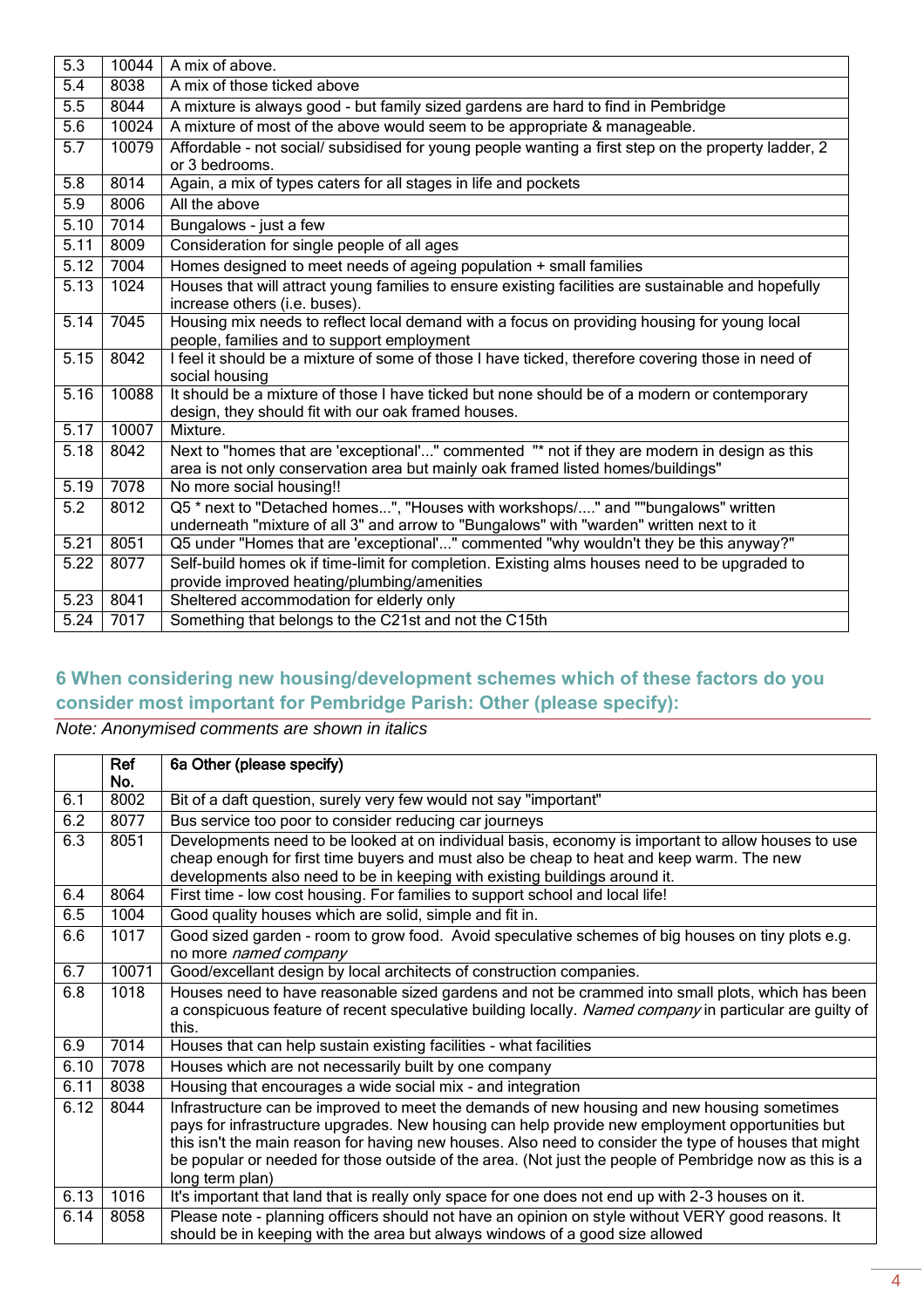|  | 6.15   10081   Schemes should not compromise the amenity of existing residents. |
|--|---------------------------------------------------------------------------------|
|  | 6.16   10078   Sewage must be adequate.                                         |
|  | 6.17   10024   We must not be afraid of change.                                 |

#### <span id="page-4-0"></span>**7 Are these 'styles' of housing/development suited to our parish: Other:**

|      | Ref No. | 7a Other                                                                                                                                                                                      |
|------|---------|-----------------------------------------------------------------------------------------------------------------------------------------------------------------------------------------------|
| 7.1  | 8022    | A mix of different styles                                                                                                                                                                     |
| 7.2  | 10024   | Again a combination which must not be solely based on what we already have.                                                                                                                   |
| 7.3  | 10087   | Each scheme should be bespoke - not ubiquitous, mediocre, standardised, lets be brave and only<br>accept the best!                                                                            |
| 7.4  | 10089   | Houses working people can afford.                                                                                                                                                             |
| 7.5  | 8074    | I feel very strongly that a range of styles should be permitted with an emphasis on designs that<br>represent the 21st century                                                                |
| 7.6  | 8038    | I think its important that individual creativity is encouraged and harmony to local environment its sited<br>upon                                                                             |
| 7.7  | 8044    | Important to have good proportions, detailing, right materials, ensure landscaping is good etc                                                                                                |
| 7.8  | 1018    | Innovative materials should be used, but timber-framed designs must have good proportions ant not<br>smack of pastiche.                                                                       |
| 7.9  | 8090    | Just build good houses                                                                                                                                                                        |
| 7.10 | 8042    | NB: This is a village of beautiful grade 2 listed buildings on the "black and white trail" and<br>conservation area. No modern or contemporary buildings should be allowed to be built here!! |
| 7.11 | 1017    | Not keen on modern pastiche 'historic' styles e.g. timber frame, unless to a very high visual standard.                                                                                       |
| 7.12 | 8077    | Occasional contemporary design with modern materials may be appropriate (and exciting) in an<br>individual house in the right location                                                        |
| 7.13 | 8058    | Should be taken on individual cases but not on planners preference                                                                                                                            |
| 7.14 | 8086    | Traditional design appearance from outside but innovative sustainability/carbon neutral on the inside                                                                                         |
| 7.15 | 7017    | We must move on from the past in design but respect local materials + methods                                                                                                                 |
| 7.16 | 10058   | We seem to have a varied mixture already!                                                                                                                                                     |

## <span id="page-4-1"></span>**10 If yes to the above question: What type of home would you like to build? Brief description of style, size and purpose**

|       | Ref No. | 10 If yes to the above question: What type of home would you like to build?<br><br>Brief<br>description of style, size and purpose                                 |
|-------|---------|--------------------------------------------------------------------------------------------------------------------------------------------------------------------|
| 10.1  | 8038    | 2 bedroom, eco-house, with live/work space                                                                                                                         |
| 10.2  | 10020   | 2 storey carbon neutral house - 4 bedrooms.                                                                                                                        |
| 10.3  | 8051    | 2/3 bedroom, garden, garage family house (drawn a little picture or a house with 2 adult stick<br>people and 2 children and a cat outside)                         |
| 10.4  | 7029    | 3 - 4 bed full zero carbon house. With off grid facility                                                                                                           |
| 10.5  | 7077    | 3 - 4 bedroom, family home with reasonable sized garden. Would be happy to build in a style that<br>'fit' with local architecture, rather than working in conflict |
| 10.6  | 8006    | 3 bed, carbon neutral, detached                                                                                                                                    |
| 10.7  | 10028   | 3 bed, single storey eco/ home - single plot exemption.                                                                                                            |
| 10.8  | 7052    | 3 bedroom detached timber framed building with live/work space                                                                                                     |
| 10.9  | 7002    | 3 bedroom house to live in                                                                                                                                         |
| 10.10 | 7009    | 3 bed-roomed bungalows                                                                                                                                             |
| 10.11 | 10087   | 3 or 4 bedroom live work home, Barn style - a mix of traditional craftsmanship & modern design.                                                                    |
| 10.12 | 10037   | 3/4 bedroom Border Oak type.                                                                                                                                       |
| 10.13 | 8054    | 3/4 bedroom cottage with 1/2 acre garden a level site                                                                                                              |
| 10.14 | 8022    | 3/4 bedroom timber frame/brick house ready for retirement                                                                                                          |
| 10.15 | 10040   | 3/4 bedrooms, Border Oak type.                                                                                                                                     |
| 10.16 | 10039   | 3/4 bedrooms, Border Oak type.                                                                                                                                     |
| 10.17 | 10041   | 3/4 beds Border Oak type.                                                                                                                                          |
| 10.18 | 1017    | 3-bed traditional style but sustainable/carbon neutral. Outbuilding for office/store garden for growing<br>vegetables etc.                                         |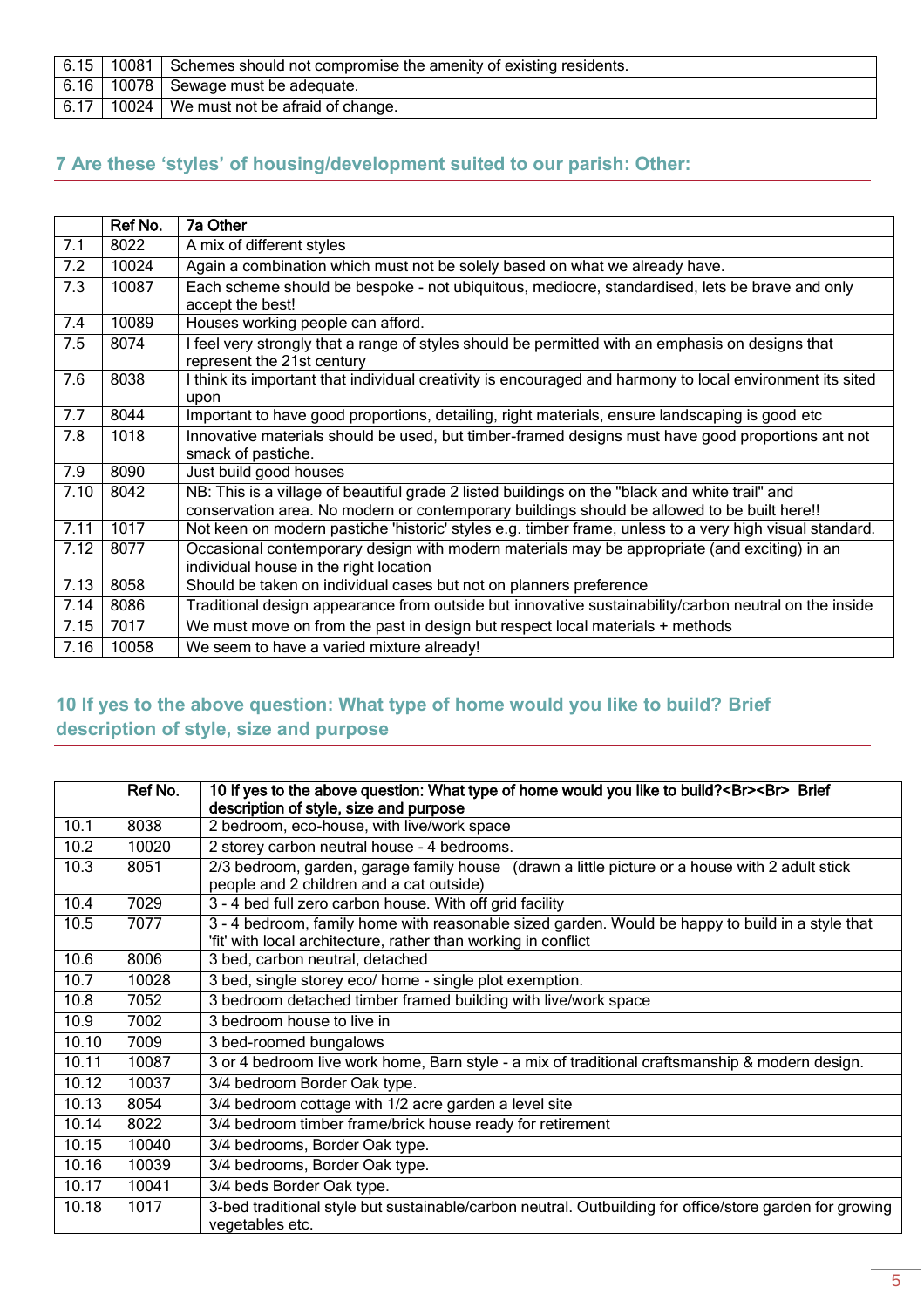| 10.19 | 10071 | 4 bed Border Oak house maybe of modern & traditional with room for family and home office.                                            |
|-------|-------|---------------------------------------------------------------------------------------------------------------------------------------|
| 10.20 | 7074  | 4 bedroom home. using traditional materials and styling but incorporating modern &                                                    |
|       |       | environmentally sustainable schemes. e.g. PV panels - high insulation valued                                                          |
| 10.21 | 10026 | 4 Beds, Border Oak.                                                                                                                   |
| 10.22 | 7056  | 4/5 bedroom family, 'Border Oak' style home - a mixture of contemporary design, local vernacular                                      |
|       |       | detailing & materials                                                                                                                 |
| 10.23 | 7020  | 5 bedroom, detached, brick, oak                                                                                                       |
| 10.24 | 7053  | A 3/4 bed home with eco friendly technologies and out buildings/workshops for business use in a                                       |
|       |       | traditional style to fit in with the area - Border Oak?                                                                               |
| 10.25 | 7021  | A 4 - 5 bedroom family home using local materials and sustainable technologies                                                        |
| 10.26 | 7055  | A four bedroom family home where I could also run my business from                                                                    |
| 10.27 | 7036  | A property using local materials                                                                                                      |
| 10.28 | 7060  | A unique mix of traditional and contemporary, providing good sustainability                                                           |
| 10.29 | 10072 | Based on traditional timber frame but with a modern element & efficiency.                                                             |
| 10.30 | 7026  | <b>Border Oak</b>                                                                                                                     |
| 10.31 | 8044  | Border Oak barn style home approx 250-300 m squared (4 bedrooms) Eco house                                                            |
| 10.32 | 7041  | Border Oak style                                                                                                                      |
| 10.33 | 8099  | Border Oak style bungalow to enable son and his family ability to move back to his childhood home<br>area                             |
| 10.34 | 8098  | Border Oak style bungalow to enable son and his family ability to move back to his childhood home<br>area to support us in ill health |
| 10.35 | 8077  | Border Oak' style but with low maintenance, under-floor heating, discrete solar panels, lots of                                       |
|       |       | natural light and easily maintained                                                                                                   |
| 10.36 | 10065 | Border Oak style with disabled facilities on ground floor. Garage & enclosed garden.                                                  |
| 10.37 | 10025 | Border Oak style, 3/4 beds, garage. easy access, totally enclosed by own garden.                                                      |
| 10.38 | 10027 | Border Oak.                                                                                                                           |
| 10.39 | 8008  | Bungalow Traditional, two bedrooms                                                                                                    |
| 10.40 | 10043 | Bungalow 3 bedroom retirement.                                                                                                        |
| 10.41 | 10007 | Bungalow 3 bedroom, moderate size garden for retirement.                                                                              |
| 10.42 | 10042 | Bungalow, 3 bedrooms for retirement.                                                                                                  |
| 10.43 | 10031 | Bungalow/ Dormer Bungalow to meet our needs in later life, 2/3 bedrooms.                                                              |
| 10.44 | 7023  | Carbon neutral green house 3 - 4 bed.                                                                                                 |
| 10.45 | 8062  | Contemporary black and white                                                                                                          |
| 10.46 | 10019 | Contemporary design in natural materials, mainly wood. Low level retirement home . 'Eco'                                              |
| 10.47 | 7064  | Contemporary innovative home, individual in style                                                                                     |
| 10.48 | 7054  | Cottage style 3 bedrooms                                                                                                              |
| 10.49 | 7047  | Depending on site position, either traditional or contemporary innovative / 3 beds                                                    |
| 10.50 | 8095  | Design in line with local materials, styles and size to suit my family needs                                                          |
| 10.51 | 7001  | Detached 3 bedroom house for the family                                                                                               |
| 10.52 | 10045 | Detached bungalow.                                                                                                                    |
| 10.53 | 7076  | Detached family home in traditional style using modern materials                                                                      |
|       |       | Detached with small gardens.                                                                                                          |
| 10.54 | 10082 |                                                                                                                                       |
| 10.55 | 10080 | Detached, traditional.                                                                                                                |
| 10.56 | 10005 | Detached.                                                                                                                             |
| 10.57 | 8056  | Eco                                                                                                                                   |
| 10.58 | 10008 | Eco friendly 'Border Oak' bungalow, 3 beds.                                                                                           |
| 10.59 | 8088  | Eco friendly house suitable for older/disabled couple, small garden, 2-3 beds                                                         |
| 10.60 | 8089  | Eco friendly, 2 storeys, small garden                                                                                                 |
| 10.61 | 8026  | First time buyer property to rent out                                                                                                 |
| 10.62 | 8003  | Fitting in with current traditional housing, 2/3 beds with workshop/employment space                                                  |
| 10.63 | 8033  | Green home suitable to retire                                                                                                         |
| 10.64 | 10081 | High quality contemporary design using natural sustainable resources such as wood, straw, plant                                       |
|       |       | fibres, wool etc. carbon neutral. Suitably designed for older people.                                                                 |
| 10.65 | 10021 | House for family - 4 bedroom. eco friendly.                                                                                           |
| 10.66 | 1004  | House suitable to plot.                                                                                                               |
| 10.67 | 8094  | In line with existing properties                                                                                                      |
| 10.68 | 8007  | Innovative design but in-keeping with surroundings, sustainable and carbon neutral, 3-4 bedrooms                                      |
| 10.69 | 10079 | Innovative design.                                                                                                                    |
| 10.70 | 7032  | Live/workspace, contemporary with oak style features                                                                                  |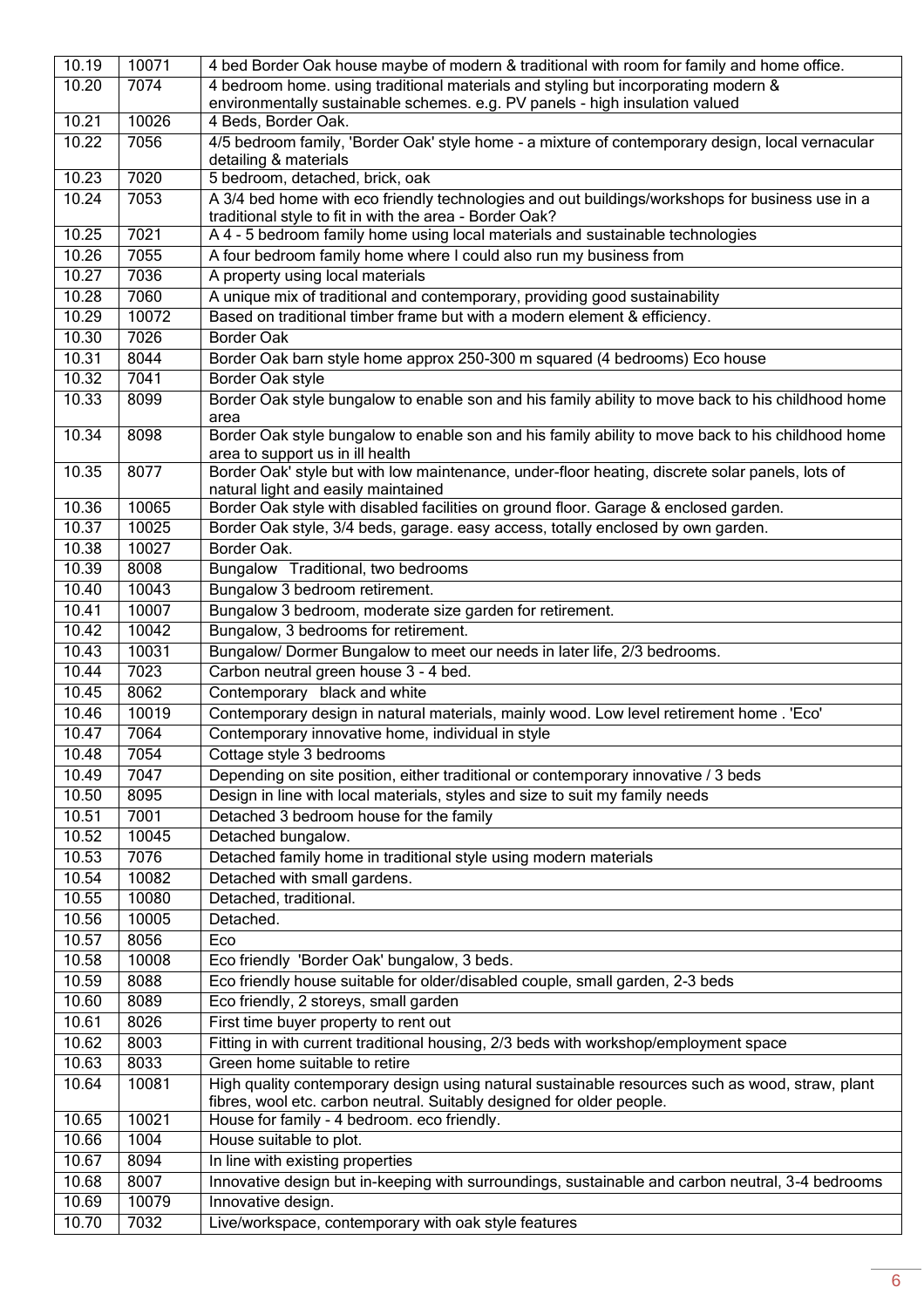| 10.71  | 8031  | Low maintenance retirement                                                                                                                                           |  |  |  |
|--------|-------|----------------------------------------------------------------------------------------------------------------------------------------------------------------------|--|--|--|
| 10.72  | 8083  | Modern design incorporating glass                                                                                                                                    |  |  |  |
| 10.73  | 7058  | Modern, contemporary, hopefully not a 'green - oak' framed cottage - Pembridge has plenty of                                                                         |  |  |  |
|        |       | those already!                                                                                                                                                       |  |  |  |
| 10.74  | 8075  | Modern, eco-friendly, 3 bed. Probably a bungalow                                                                                                                     |  |  |  |
| 10.75  | 8074  | Modern, sustainable, Eco-friendly design; 2-3 bedroom; retirement bungalow                                                                                           |  |  |  |
| 10.76  | 10038 | Modest eco friendly house.                                                                                                                                           |  |  |  |
| 10.77  | 10024 | No thoughts at present but if the opportunity arose not too many restrictions as to appearance.                                                                      |  |  |  |
| 10.78  | 10069 | Oak frame 4 bed.                                                                                                                                                     |  |  |  |
| 10.79  | 10022 | Older style, stone or brick with character, 3/4 bedrooms for families or couples.                                                                                    |  |  |  |
| 10.80  | 8018  | One that we could afford on land that we own                                                                                                                         |  |  |  |
| 10.81  | 7059  | Probably 3 bed-roomed, elements of the local vernacular but ideally with striking contemporary<br>aspects. Highly efficient insulation for minimal running costs     |  |  |  |
| 10.82  | 8010  | Retirement (2 pers and spare bedroom) Traditional; one storey; garden (small) garage                                                                                 |  |  |  |
| 10.83  | 10089 | Self build.                                                                                                                                                          |  |  |  |
| 10.84  | 10090 | Semi with small garden.                                                                                                                                              |  |  |  |
| 10.85  | 7035  | Single storey retirement home                                                                                                                                        |  |  |  |
| 10.86  | 10073 | Single storey retirement home.                                                                                                                                       |  |  |  |
| 10.87  | 8027  | Small house, starter home                                                                                                                                            |  |  |  |
| 10.88  | 8041  | Small size in keeping with existing property                                                                                                                         |  |  |  |
| 10.89  | 7017  | Something that is a grace to the landscape and NOT a disgrace! Buildings that grow naturally from<br>the beautiful Herefordshire landscape & belong where they stand |  |  |  |
| 10.90  | 1014  | Striking design, innovative but still fitting within and enhancing local character.                                                                                  |  |  |  |
| 10.91  | 7081  | subterranean eco build or Hoffhaus                                                                                                                                   |  |  |  |
| 10.92  | 7030  | Sustainable, eco friendly                                                                                                                                            |  |  |  |
| 10.93  | 7078  | Timber house (not mock Tudor design) 4 bedrooms. Family house.                                                                                                       |  |  |  |
| 10.94  | 10055 | Traditional 3/4 bed family home.                                                                                                                                     |  |  |  |
| 10.95  | 10054 | Traditional appearance with modern convenience.                                                                                                                      |  |  |  |
| 10.96  | 10032 | Traditional Border Oak or Barn style, 3 or 4 bedrooms to live in with the family.                                                                                    |  |  |  |
| 10.97  | 10033 | Traditional cottage style homes 3/4 bedroom for family use.                                                                                                          |  |  |  |
| 10.98  | 7040  | Traditional x contemporary, detached 3 bed                                                                                                                           |  |  |  |
| 10.99  | 1008a | Traditional, detached, 3 bed                                                                                                                                         |  |  |  |
| 10.100 | 7037  | Two storey traditional type i.e. oak frame, maybe half timber type                                                                                                   |  |  |  |
| 10.101 | 10016 | Wood frame eco friendly house.                                                                                                                                       |  |  |  |

## <span id="page-6-0"></span>**12 Do you think any of these hamlets would be able to accommodate new homes? Other (please specify):**

|       | Ref<br>No. | 12a Other (please specify)                                                                                                       |  |  |
|-------|------------|----------------------------------------------------------------------------------------------------------------------------------|--|--|
| 12.1  | 7024       | A few!                                                                                                                           |  |  |
| 12.2  | 10024      | As long as not too big and located appropriately.                                                                                |  |  |
| 12.3  | 8029       | As long as they are in very low density                                                                                          |  |  |
| 12.4  | 8014       | Assuming they are also restricted to 12% over 20 years and in particular to match existing<br>scale - character                  |  |  |
| 12.5  | 10078      | Cabal.                                                                                                                           |  |  |
| 12.6  | 1017       | Constrained by narrow roads, drainage, water pressure, broadband, etc.                                                           |  |  |
| 12.7  | 10073      | Has to be small development.                                                                                                     |  |  |
| 12.8  | 8010       | If land were made available at a reasonable price, it should be considered                                                       |  |  |
| 12.9  | 10088      | If those other hamlets can sustain extra homes then Yes.                                                                         |  |  |
| 12.10 | 1018       | Infrastructure very poor locally.                                                                                                |  |  |
| 12.11 | 10018      | Lower Bearwood is not suitable for more housing because of the existence of chicken sheds.                                       |  |  |
| 12.12 | 7081       | Luntley, Lower Hardwick, The Leen/Old Station                                                                                    |  |  |
| 12.13 | 10071      | Luntley?                                                                                                                         |  |  |
| 12.14 | 7036       | Moorcourt                                                                                                                        |  |  |
| 12.15 | 7017       | Moorcourt!! (planning restrictions are destroying us all). Nothing has really being built in these<br>villages for a 100 years!! |  |  |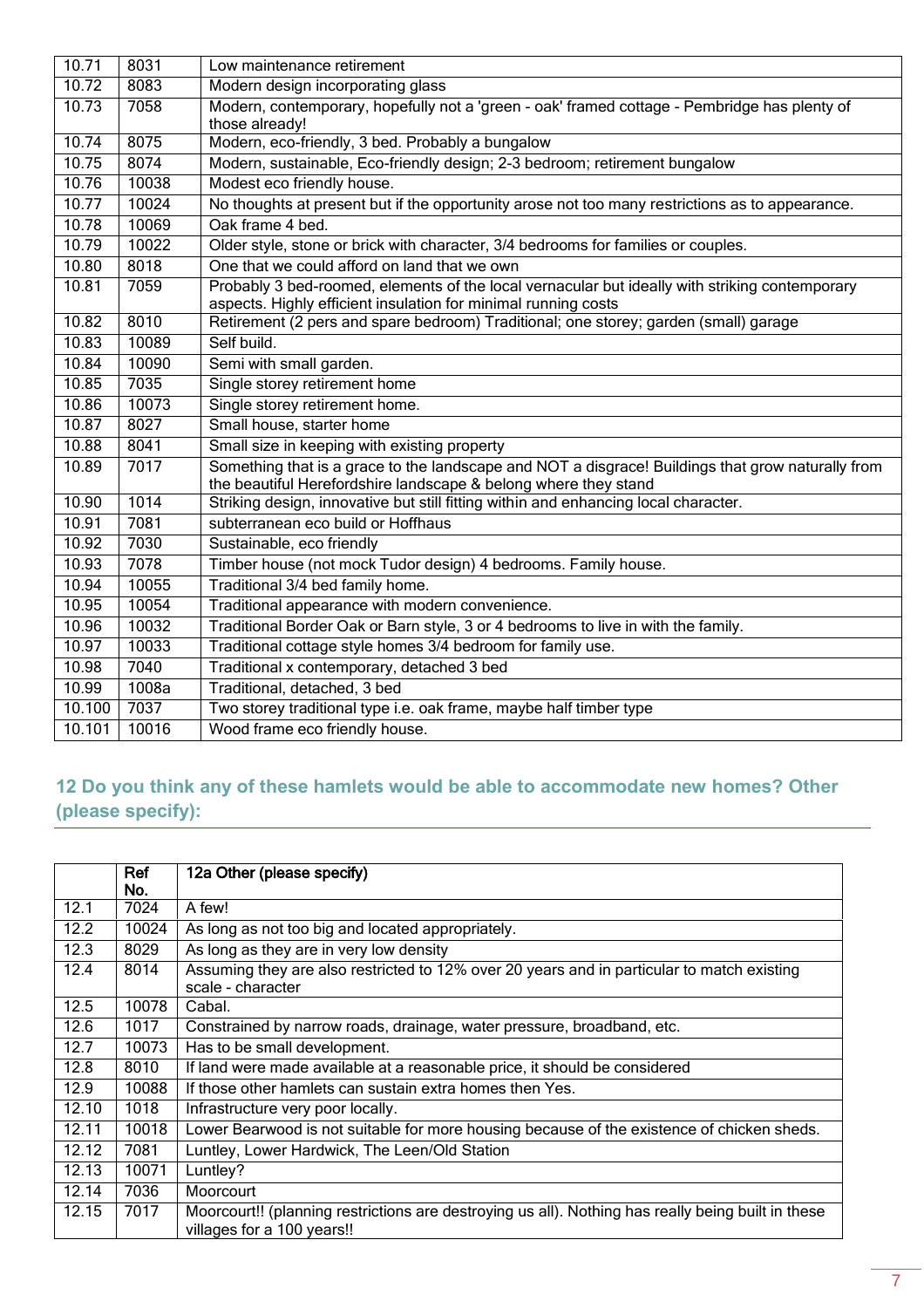| 12.16              | 7013  | New hamlets including live/work properties near industrial developments                                          |  |
|--------------------|-------|------------------------------------------------------------------------------------------------------------------|--|
| 12.17              | 8012  | None of these hamlets at present. Roads and other infrastructure would need to be reviewed<br>and updated first. |  |
| 12.18              | 8042  | Not sure, but possible if within Pembridge Parish boundaries                                                     |  |
| 12.19              | 10020 | Only small development - 1 or 2 houses.                                                                          |  |
| 12.20              | 10021 | Only small developments.                                                                                         |  |
| 12.21              | 8038  | <b>Staunton</b>                                                                                                  |  |
| $\overline{12.22}$ | 7020  | Staunton on Arrow                                                                                                |  |
| 12.23              | 7025  | With numbers restricted                                                                                          |  |

#### <span id="page-7-0"></span>**13 If new homes were to be created in the hamlets of Pembridge Parish (above) which of these do you think would best suit the existing communities: Other:**

|       | Ref   | 13a Other                                                                                              |  |
|-------|-------|--------------------------------------------------------------------------------------------------------|--|
|       | No.   |                                                                                                        |  |
| 13.1  | 8002  | A broad inclusive of all approach                                                                      |  |
| 13.2  | 10079 | Affordable housing for young people/ families, but not necessarily social/ subsidized, - where will    |  |
|       |       | our children go?                                                                                       |  |
| 13.3  | 7050  | In parts                                                                                               |  |
| 13.4  | 10056 | Infill.                                                                                                |  |
| 13.5  | 7017  | No restriction, let people build nice things. Let a few architects onto the appropriate committees and |  |
|       |       | produce good stuff for our age!!                                                                       |  |
| 13.6  | 10018 | None of these would suit the existing communities.                                                     |  |
| 13.7  | 7073  | None should be built in these hamlets                                                                  |  |
| 13.8  | 8003  | Q13 crossed through "social/subsidised"                                                                |  |
| 13.9  | 1004  | Restoration - imagination Creation of 2 households within?                                             |  |
| 13.10 | 1002  | The first two headings apply very much to Pembridge village itself                                     |  |
| 13.11 | 7045  | The problem with building too much subsidised housing is that living without the main amenities of     |  |
|       |       | Pembridge make living more expensive so need to ensure the proposition is sustainable                  |  |
| 13.12 | 1017  | Underlined 'local employment' and written "where?"                                                     |  |

#### <span id="page-7-1"></span>**Please leave any general comments regarding new housing in Pembridge Parish/Village here:**

|                   | Ref<br>No. | 13b Please leave any general comments regarding new housing in Pembridge Parish/Village here:                                                                                                                                                                                                                                                     |  |
|-------------------|------------|---------------------------------------------------------------------------------------------------------------------------------------------------------------------------------------------------------------------------------------------------------------------------------------------------------------------------------------------------|--|
| 13 <sub>b.1</sub> | 8042       | A mixture of those I have said yes to above so as to cover those in need of housing. Also.                                                                                                                                                                                                                                                        |  |
| 13 <sub>b.2</sub> | 8050       | Any new development should be restricted to providing low cost housing for local people                                                                                                                                                                                                                                                           |  |
| 13b.3             | 10011      | Any new development should respect the fact that Pembridge is an historic black & white village.                                                                                                                                                                                                                                                  |  |
| 13b.4             | 8081       | Any new houses should be within village, but only if suitable i.e. converted empty properties. The<br>old carpet warehouse in middle of village could be converted into living accommodation and would<br>be better use of what is at present an "eye sore"!                                                                                      |  |
| 13 <sub>b.5</sub> | 8096       | Any proposal to build in isolated areas needs to consider impact on limited facilities ie drainage /run<br>off, telecommunications, as well as 'infringement' on space/views. There is a need to develop low<br>cost single accommodation/starter flats for the younger and older generation to remain living and<br>growing within the community |  |
| 13b.6             | 7077       | As a home owners in the village, we are keen to stay and maintain our existing links (school, family<br>etc) but find it increasingly difficult to find suitably (affordably) priced housing to suit our needs,<br>within the parish                                                                                                              |  |
| 13 <sub>b.7</sub> | 8029       | As long as they are in very low density                                                                                                                                                                                                                                                                                                           |  |
| 13 <sub>b.8</sub> | 8069       | Broxwood would not be viable as no main sewage exists                                                                                                                                                                                                                                                                                             |  |
| 13b.9             | 10021      | Do not feel it is really needed - only the odd house in a sensible location. The village should not<br>spread outside the existing boundary.                                                                                                                                                                                                      |  |
| 13b.10            | 8032       | Don't know                                                                                                                                                                                                                                                                                                                                        |  |
| 13b.11            | 8038       | Eco housing development that encourages local enterprise and reduces the carbon footprint of                                                                                                                                                                                                                                                      |  |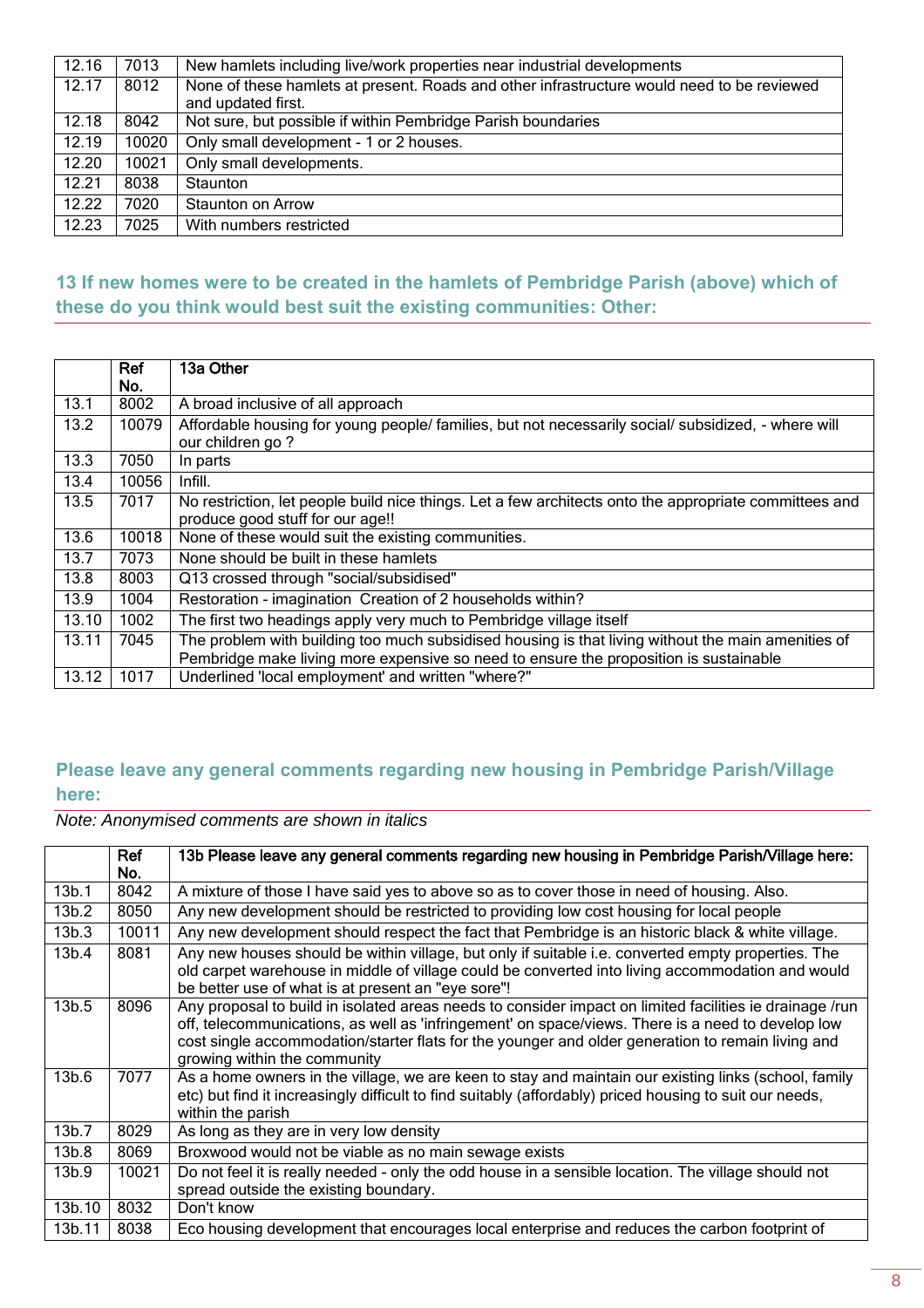|        |       | residents should be a priority                                                                                                                                                                                                                                                                                           |  |  |
|--------|-------|--------------------------------------------------------------------------------------------------------------------------------------------------------------------------------------------------------------------------------------------------------------------------------------------------------------------------|--|--|
| 13b.12 | 7079  | Expensive housing using French oak is not necessary                                                                                                                                                                                                                                                                      |  |  |
| 13b.13 | 8083  | Hamlets need to provide housing for families not just retired                                                                                                                                                                                                                                                            |  |  |
| 13b.14 | 8028  | Have answered "no" to Q12 but would welcome new build if using redundant buildings or land that<br>has been left derelict                                                                                                                                                                                                |  |  |
| 13b.15 | 8010  | Healthy communities are mixed communities i.e. age, colour, creed and class and wealth. Housing<br>should be able to accommodate all of the above                                                                                                                                                                        |  |  |
| 13b.16 | 7073  | Housing should be built where there are jobs, there aren't enough jobs locally for those already<br>living in the surrounding areas.                                                                                                                                                                                     |  |  |
| 13b.17 | 10075 | I am opposed to any further development in the village until 1. The A44 is rerouted. 2. The bus<br>service is improved. 3. The return of the doctors surgery. 4. The sewage system is enlarged and<br>updated.                                                                                                           |  |  |
| 13b.18 | 7013  | I don't trust the word "local" having heard of past experiences. Traffic congestion is already so bad<br>that the south of the village is cut off from incoming traffic from the A44 at peak times. Water and<br>drainage already a problem for some. Pembridge is full.                                                 |  |  |
| 13b.19 | 10038 | I feel there is a great need for affordable homes for young families.                                                                                                                                                                                                                                                    |  |  |
| 13b.20 | 8074  | I feel very strongly that a range of styles should be permitted with an emphasis on designs that<br>represent the 21st century                                                                                                                                                                                           |  |  |
| 13b.21 | 10020 | If more housing is really necessary keep it within the parish boundary.                                                                                                                                                                                                                                                  |  |  |
| 13b.22 | 10079 | If young families are not encouraged to the village, we will eventually lose the school. We need to<br>have housing which they can afford to buy.                                                                                                                                                                        |  |  |
| 13b.23 | 7081  | In keeping with existing buildings                                                                                                                                                                                                                                                                                       |  |  |
| 13b.24 | 7023  | Interesting to see that the steering committee members have connections with named company so<br>no doubt any 'inside information' will enable them to acquire any land that may become available<br>therefore continuing to profit at the village's expense                                                             |  |  |
| 13b.25 | 1023  | It would be appropriate if new housing allowed those with connection to the village by work or<br>family to live close to their work or family before others who would like to join the community.                                                                                                                       |  |  |
| 13b.26 | 7055  | Large developments have driven most of my generation out of Pembridge, houses that are sold<br>under market value is a good option. Price is very important where the wages round here are low.<br>Named company have built a good development in Presteigne that should be looked at.                                   |  |  |
| 13b.27 | 8048  | Mock Tudor (like Victorian Gothic) is the architectural equivalent of fancy dress and should be<br>resisted                                                                                                                                                                                                              |  |  |
| 13b.28 | 10065 | Must have off road parking facilities.                                                                                                                                                                                                                                                                                   |  |  |
| 13b.29 | 10006 | New developments, sensitively managed, bring in new blood and help to keep local people in their<br>home area. They can boost economic developments and small businesses.                                                                                                                                                |  |  |
| 13b.30 | 8044  | New houses are needed not just for "local" people but also to encourage families to move to<br>Pembridge. Hardly any new homes have been built and there are no self build plots available. New<br>homes will support the school, shops, pubs etc etc. Small schemes are tried and tested in<br>Pembridge and work well. |  |  |
| 13b.31 | 10019 | New Housing should not destroy the setting of the listed buildings.                                                                                                                                                                                                                                                      |  |  |
| 13b.32 | 10081 | New housing should not destroy the setting of the numerous listed buildings which are key to<br>preserving the character & style of the village and its surroundings.                                                                                                                                                    |  |  |
| 13b.33 | 8002  | New housing will be beneficial. I do not accept arguments re. local services being unable to cope<br>because they will expand to meet the need through either political (i.e. council) initiative or market<br>forces                                                                                                    |  |  |
| 13b.34 | 7080  | No more 'mock heritage' (Named company style) houses required                                                                                                                                                                                                                                                            |  |  |
| 13b.35 | 7078  | No more social housing. Pembridge needs affordable housing for working families where the<br>children are in the school and both parents work. Not London prices please.                                                                                                                                                 |  |  |
| 13b.36 | 8089  | None!                                                                                                                                                                                                                                                                                                                    |  |  |
| 13b.37 | 1028  | Not a lot of use building new homes when the doctors surgery is closing, and the bus service has<br>been cut making it hard to hold a full time job if you have no transport.                                                                                                                                            |  |  |
| 13b.38 | 7025  | Pembridge as a whole will benefit from modest growth to support local amenities (transport,<br>shopping, school, medical etc)                                                                                                                                                                                            |  |  |
| 13b.39 | 1004  | Pembridge is a sane and happy place - it must not be changed too much - could be thoughtfully<br>used as the most important issue too much new will destroy the character.                                                                                                                                               |  |  |
| 13b.40 | 7014  | Pembridge is not suitable for new housing due to the traffic. When, and if, that problem is solved,<br>things could be reconsidered                                                                                                                                                                                      |  |  |
| 13b.41 | 8001  | Pembridge Parish village has a unique character and is one of a small and diminishing number of<br>truly well preserved villages; it has developed naturally over 1000 years and an immediately<br>significant development and destroy its character and the business it generates from tourism                          |  |  |
| 13b.42 | 8100  | Pembridge parish/village has a unique character and is one of a small and diminishing number of<br>truly well-preserved villages; it has developed naturally over 1000 years and in immediate<br>significant development may destroy its character and the business it generates from tourism.                           |  |  |
| 13b.43 | 7017  | Planning legislation is making Herefordshire & all rural areas into museum pieces. Any interesting<br>schemes are invariably treated with the comment (No)!! Society needs to progress and move on                                                                                                                       |  |  |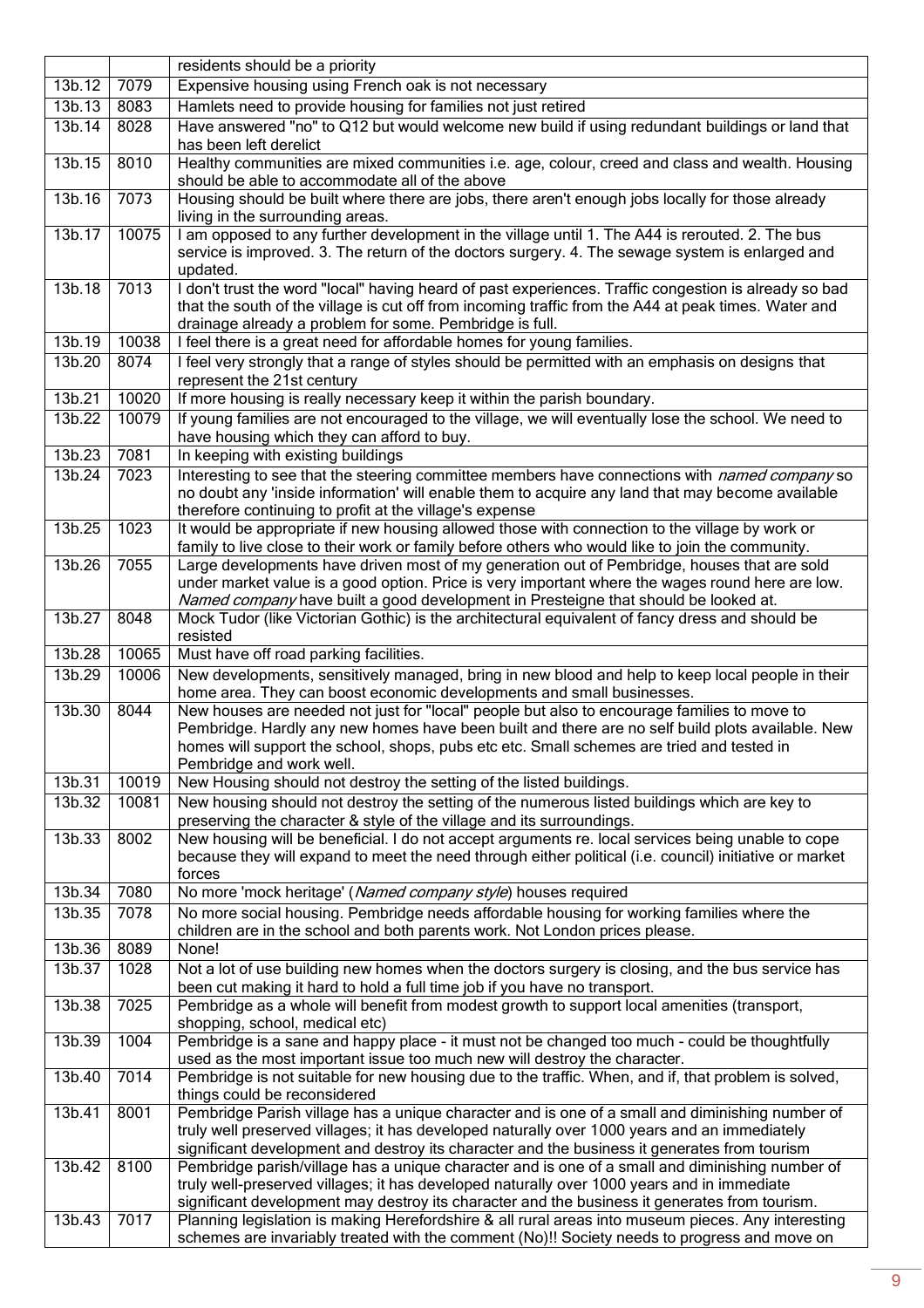|        |       | unless it will die!!                                                                                  |  |  |  |
|--------|-------|-------------------------------------------------------------------------------------------------------|--|--|--|
| 13b.44 | 10071 | Please build more but not an estate. Make sure landowners pass benefit to village.                    |  |  |  |
| 13b.45 | 8070  | Redundant buildings in the hamlets are often by their nature in countryside away from Pembridge       |  |  |  |
|        |       | main settlement and therefore not accessible. Employment/local services by transport other than a     |  |  |  |
|        |       | car and such by their nature would not be acceptable for planning without a policy review.            |  |  |  |
| 13b.46 | 1002  | See above e.g. the old carpet warehouse would be an ideal site.                                       |  |  |  |
| 13b.47 | 8034  | Small time with vernacular details should be allowed without making the villages "dormitory".         |  |  |  |
|        |       | Encourage all types of building workshops for home working                                            |  |  |  |
| 13b.48 | 10088 | There should be a mixture of those I have ticked, under no circumstances should permission be         |  |  |  |
|        |       | given for modern or contemporary homes/buildings to be built. This is a conservation area but also    |  |  |  |
|        |       | mainly listed black & white buildings.                                                                |  |  |  |
| 13b.49 | 8077  | There should be a time-limit for completion and occupation imposed Several houses being "done         |  |  |  |
|        |       | up" but remaining empty for years effectively reducing housing stock and to detriment of look of      |  |  |  |
|        |       | village                                                                                               |  |  |  |
| 13b.50 | 7009  | To build in hamlets raises traffic issues & infrastructure problems. There is an industrial estate    |  |  |  |
|        |       | unused in Leominster where work units could be located                                                |  |  |  |
| 13b.51 | 1018  | Too many infrastructure problems - poor drainage, flooding, power cuts, low water pressure. Bus       |  |  |  |
|        |       | service cut, and too much reliance and dependence on cars. On-street parking a NEED where             |  |  |  |
|        |       | there are no garages in older properties.                                                             |  |  |  |
| 13b.52 | 8003  | Too many of the questions steer towards an assumption of certain development not enhancing            |  |  |  |
|        |       | current provision, its take up and repair                                                             |  |  |  |
| 13b.53 | 1017  | Water pressure is low and inconsistent. Frequent power cuts esp. in bad weather. Surface water        |  |  |  |
|        |       | flooding is an issue. Drainage is bad - combined storm/foul sewer goes straight into the River        |  |  |  |
|        |       | Arrow. It is not possible to live here without a car. Bus service recently reduced.                   |  |  |  |
| 13b.54 | 10024 | We must not be afraid of change, not too many strict regulations. We should encourage a mixture       |  |  |  |
|        |       | of properties in appearance and occupants.                                                            |  |  |  |
| 13b.55 | 10087 | We need family sized homes with family sized gardens to attract new families here and help            |  |  |  |
|        |       | existing families stay. Hardly any houses have been built for many years and now the pre-school       |  |  |  |
|        |       | and school are suffering. The new houses that have been built look good & fit in well and are full of |  |  |  |
| 13b.56 | 10078 | young families.<br>We need homes for farm workers & their families.                                   |  |  |  |
|        |       |                                                                                                       |  |  |  |

### <span id="page-9-0"></span>**14 Are there specific locations around Pembridge that you feel are important to safeguard and protect against development of any kind? Please state location and give a reason for protection**

|       | Ref<br>No. | 14 Are there specific locations around Pembridge that you feel are important to safeguard and<br>protect against development of any kind? Please state location and give a reason for<br>protection                                                          |  |  |  |
|-------|------------|--------------------------------------------------------------------------------------------------------------------------------------------------------------------------------------------------------------------------------------------------------------|--|--|--|
| 14.1  | 1017       | 1) Please pay particular regard to conserving the few remaining green spaces at the rear of<br>houses or between them. 2) Please stop the named company habit of cramming too many<br>expensive big houses into tiny plots with no garden.                   |  |  |  |
| 14.2  | 8029       | 20-30 homes (including conversions etc) should be able to be all accommodated over a 20<br>year period while safeguarding the area as a whole                                                                                                                |  |  |  |
| 14.3  | 8080       | All areas on the edge of village need safeguarding to preserve the ethos, village structure and<br>ensure village does not 'outgrow' its facilities                                                                                                          |  |  |  |
| 14.4  | 8061       | All 'green' areas - use brown areas only                                                                                                                                                                                                                     |  |  |  |
| 14.5  | 10021      | All open spaces around the village. Pembridge is a good size already. Roads cannot support<br>more traffic.                                                                                                                                                  |  |  |  |
| 14.6  | 10008      | All present green land. There is no reason for Pembridge to expand beyond its present<br>boundaries no pressure for housing exists.                                                                                                                          |  |  |  |
| 14.7  | 10019      | All the land down to the curl brook behind the houses north of West Street. To retain the<br>setting of the listed buildings and to enable residents & tourists to enjoy the remarkable view of<br>the Arrow Valley from the Radnorshire Hills to Clee Hill. |  |  |  |
| 14.8  | 8077       | Ancient burgage plots. These provide visual open spaces and are part of the medieval fabric.<br>Development would destroy them forever. Also difficult due to access from A44                                                                                |  |  |  |
| 14.9  | 10020      | Any adjoining Burage Plots - Heritage. Any land with access onto Bridge Street as too much<br>traffic already comes onto the junction by the shop.                                                                                                           |  |  |  |
| 14.10 | 10056      | Any further building outside the existing greenbelt.                                                                                                                                                                                                         |  |  |  |
| 14.11 | 10060      | Anywhere overlooking the rear of existing houses.                                                                                                                                                                                                            |  |  |  |
| 14.12 | 7023       | Areas along the river, market hall, church and bell tower                                                                                                                                                                                                    |  |  |  |
| 14.13 | 7033       | Areas around church, shops, school                                                                                                                                                                                                                           |  |  |  |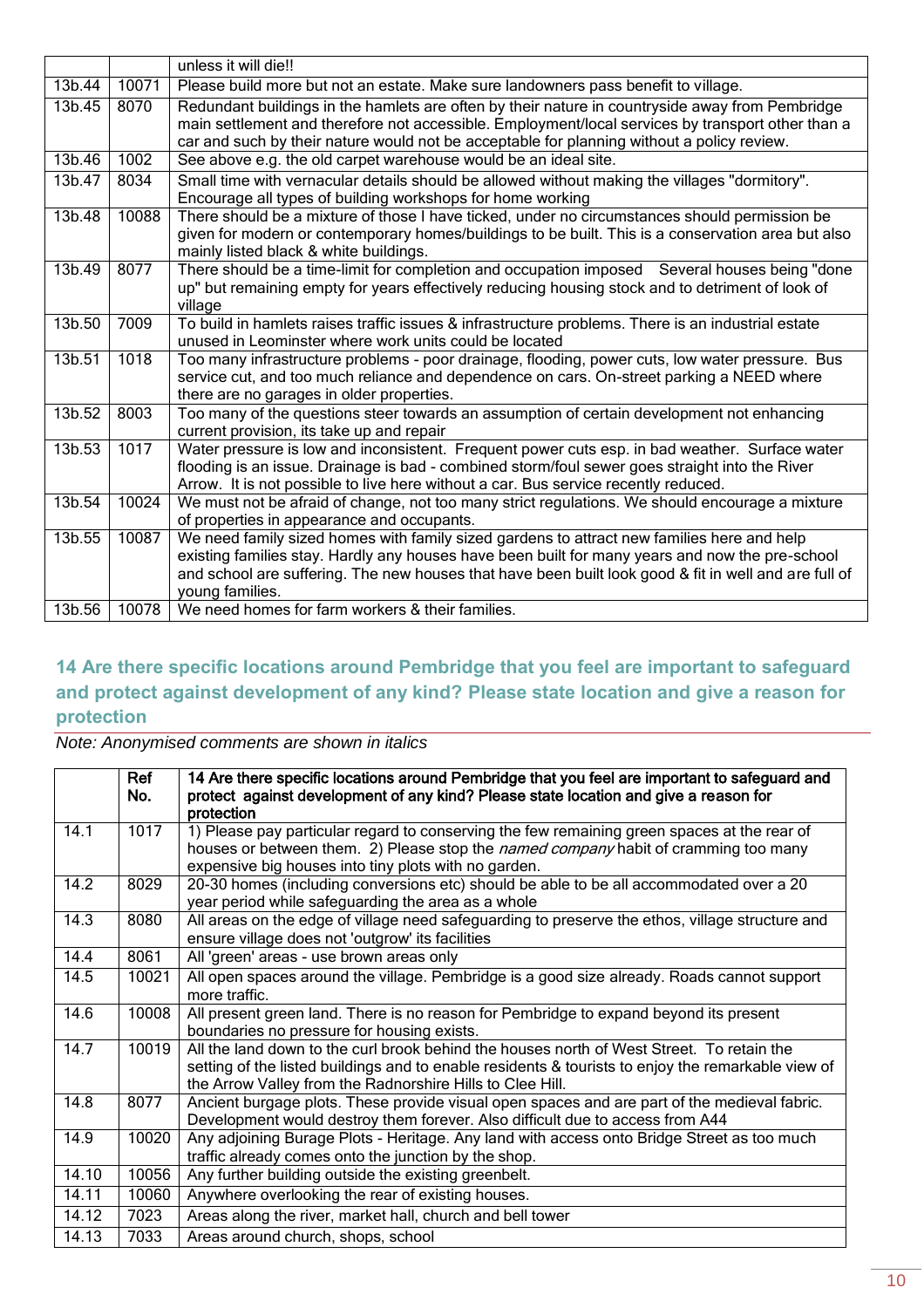| 14.14 | 7032  | Areas away from A44 close to school, village hall as traffic is already excessive here                                                                                                                                                            |  |  |  |
|-------|-------|---------------------------------------------------------------------------------------------------------------------------------------------------------------------------------------------------------------------------------------------------|--|--|--|
| 14.15 | 8024  | Areas of conservation                                                                                                                                                                                                                             |  |  |  |
| 14.16 | 7005  | Areas with historical buildings                                                                                                                                                                                                                   |  |  |  |
| 14.17 | 1021  | Around church - open space for peace and quiet. Village green - open space.                                                                                                                                                                       |  |  |  |
| 14.18 | 7066  | Around Long Meadow & River Arrow                                                                                                                                                                                                                  |  |  |  |
| 14.19 | 7002  | Around the church and behind Court House Farm                                                                                                                                                                                                     |  |  |  |
| 14.20 | 7078  | Around the Court Farm. Mere ditch. Long Meadow                                                                                                                                                                                                    |  |  |  |
| 14.21 | 1004  | Bearwood Lane - Broxwood (self interest)                                                                                                                                                                                                          |  |  |  |
| 14.22 | 7009  | Burgage plots; village green: conservation area                                                                                                                                                                                                   |  |  |  |
| 14.23 | 7017  | By all means the control medieval heart of Pembridge. The rest of it could do with a move on!                                                                                                                                                     |  |  |  |
| 14.24 | 8098  | Church (protection for all buildings over a certain age)                                                                                                                                                                                          |  |  |  |
| 14.25 | 10078 | Church grounds, Court House monument, listed buildings, Millennium Meadow & surrounds,                                                                                                                                                            |  |  |  |
|       |       | village green.                                                                                                                                                                                                                                    |  |  |  |
| 14.26 | 7012  | Church yard - Millennium Meadow and surrounding land. Village Green                                                                                                                                                                               |  |  |  |
| 14.27 | 8001  | Church, main street, butter market - these date from the early origins of the village, are of huge                                                                                                                                                |  |  |  |
|       |       | historical importance and give the village its essential character                                                                                                                                                                                |  |  |  |
| 14.28 | 8100  | Church, Main street, Butter market. These date from the early origins of the village, are of huge<br>historical importance and give the village its essential character                                                                           |  |  |  |
| 14.29 | 8047  | Close to church, school, belfry and market hall or heart of village - to maintain the distinctive<br>black and white of Pembridge. Riverside needs protecting                                                                                     |  |  |  |
| 14.30 | 10036 | Common green spaces within Pembridge village. Rural locations other than hamlets.                                                                                                                                                                 |  |  |  |
| 14.31 | 10052 | Common land around river and well used by families.                                                                                                                                                                                               |  |  |  |
| 14.32 | 8062  | Common land. Once lost never to return                                                                                                                                                                                                            |  |  |  |
| 14.33 | 7064  | Community green common next to river. The splash protecting natural wild life habitat                                                                                                                                                             |  |  |  |
| 14.34 | 7025  | Conservation of the central area                                                                                                                                                                                                                  |  |  |  |
| 14.35 | 8066  | Don't know                                                                                                                                                                                                                                        |  |  |  |
| 14.36 | 8032  | Don't know                                                                                                                                                                                                                                        |  |  |  |
| 14.37 | 8030  | Existing conservation and protected areas. Reason :- in order to maintain core character                                                                                                                                                          |  |  |  |
| 14.38 | 1014  | <b>Existing orchards</b>                                                                                                                                                                                                                          |  |  |  |
| 14.39 | 7013  | Farm land. To the south of the village drainage and water supply are a problem and houses                                                                                                                                                         |  |  |  |
|       |       | are cut off even from emergency services twice a day at least, and we need to produce food.                                                                                                                                                       |  |  |  |
| 14.40 | 7010  | Farmland to cut down imports                                                                                                                                                                                                                      |  |  |  |
| 14.41 | 7065  | Field east of Parsons walk. Too near sewerage works/access. Good open used space for<br>walkers, with two bridle paths.                                                                                                                           |  |  |  |
| 14.42 | 8038  | Fields immediately adjacent to west end of village. An fields adjacent to Curt Brook/Arrow<br>River                                                                                                                                               |  |  |  |
| 14.43 | 10053 | Flood plains.                                                                                                                                                                                                                                     |  |  |  |
| 14.44 | 7073  | Green fields which are the essence of our glorious countryside                                                                                                                                                                                    |  |  |  |
| 14.45 | 10049 | Greenfields.                                                                                                                                                                                                                                      |  |  |  |
| 14.46 | 8048  | Heritage areas (around the church and directly adjoining riverside recreational amenities, also<br>the old market square)                                                                                                                         |  |  |  |
| 14.47 | 8056  | History                                                                                                                                                                                                                                           |  |  |  |
| 14.48 | 7056  | I find the visual impact of the <i>chicken sheds</i> & the anaerobic digester plants by named<br>company - no screening is required for what is effectively industrial development in countryside<br>+ traffic movements these cause              |  |  |  |
| 14.49 | 1023  | I would hope that the central village with it's historic housing and mature trees would be<br>protected. I think mature trees are often needlessly sacrificed to development and thus the<br>aesthetics of the environment changed for the worse. |  |  |  |
| 14.50 | 8084  | Land adjacent to the River arrow - natural beauty                                                                                                                                                                                                 |  |  |  |
| 14.51 | 10034 | Listed buildings, they are our heritage.                                                                                                                                                                                                          |  |  |  |
| 14.52 | 7024  | Main central area of Pembridge historic b&w houses                                                                                                                                                                                                |  |  |  |
| 14.53 | 8004  | Main village and Broxwood                                                                                                                                                                                                                         |  |  |  |
| 14.54 | 10030 | Market Hall, Church & Belltower, areas along the river.                                                                                                                                                                                           |  |  |  |
| 14.55 | 7053  | Market Hall, Millennium Meadow                                                                                                                                                                                                                    |  |  |  |
| 14.56 | 10064 | Millennium Field & Long Meadow, community events are held here.                                                                                                                                                                                   |  |  |  |
| 14.57 | 10071 | Millennium meadow, church, orchards (or plant new orchards) river, business land. but they                                                                                                                                                        |  |  |  |
|       |       | should consult properly - not just tell you what they are doing. Landowners are going to get                                                                                                                                                      |  |  |  |
|       |       | very rich unless we spread developments into lots of places.                                                                                                                                                                                      |  |  |  |
| 14.58 | 8051  | <b>Millennium Meadow</b>                                                                                                                                                                                                                          |  |  |  |
| 14.59 | 7081  | Millennium Meadow, flood plains                                                                                                                                                                                                                   |  |  |  |
| 14.60 | 7058  | Millennium Meadow, land adjacent to parish hall to 'future proof' the space for any future                                                                                                                                                        |  |  |  |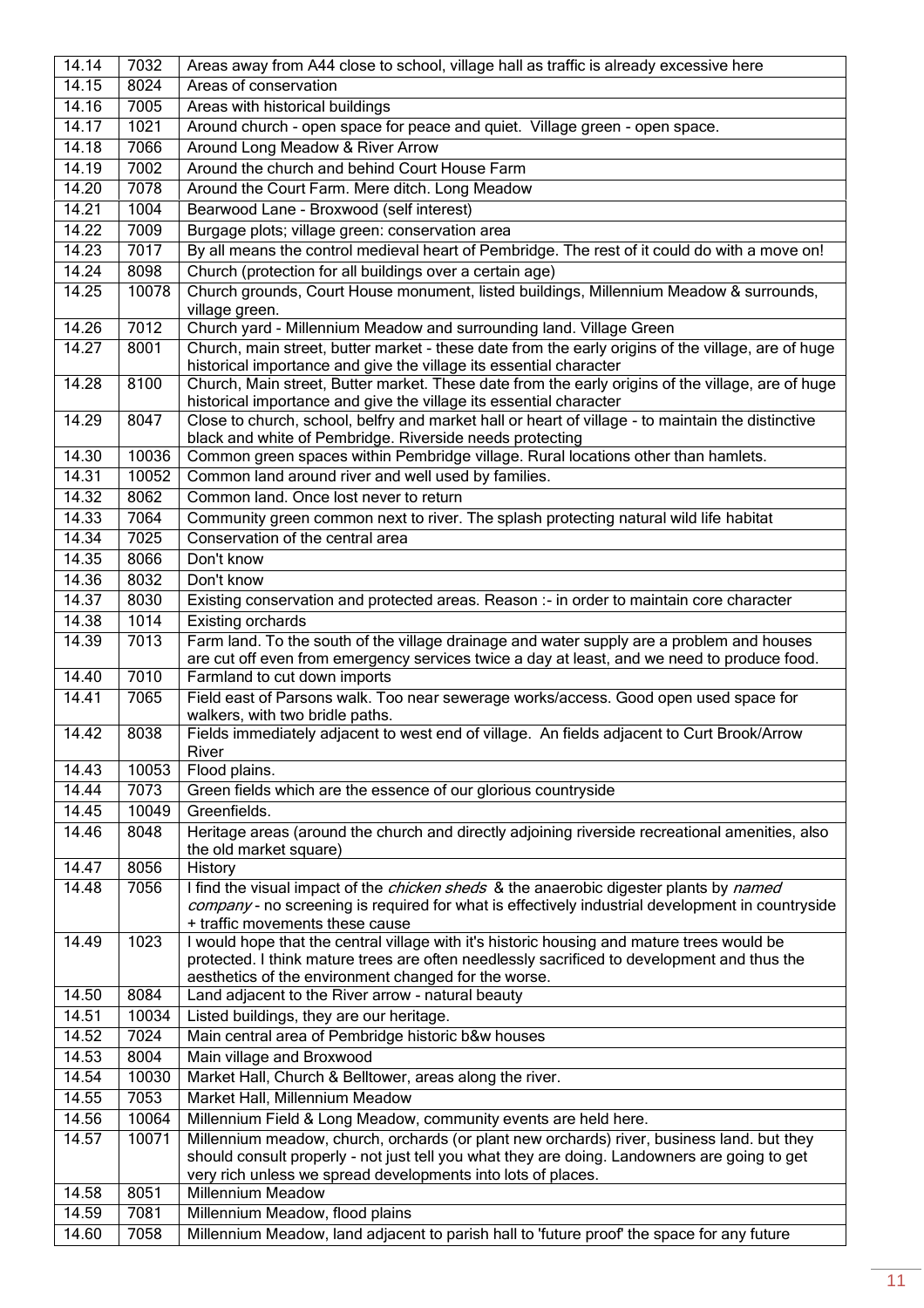|        |       | village needs                                                                                                                                                                                        |  |  |  |
|--------|-------|------------------------------------------------------------------------------------------------------------------------------------------------------------------------------------------------------|--|--|--|
| 14.61  | 7045  | Need to take account of impact on River Arrow - not only its water quality but flooding                                                                                                              |  |  |  |
|        |       | behaviour                                                                                                                                                                                            |  |  |  |
| 14.62  | 8090  | No                                                                                                                                                                                                   |  |  |  |
| 14.63  | 7019  | No                                                                                                                                                                                                   |  |  |  |
| 14.64  | 8081  | No building or extension of existing village boundary                                                                                                                                                |  |  |  |
| 14.65  | 8095  | NO extensions to any local chicken business                                                                                                                                                          |  |  |  |
| 14.66  | 8094  | No extensions to chicken business                                                                                                                                                                    |  |  |  |
| 14.67  | 8092  | No more homes in flood areas or main road through Pembridge                                                                                                                                          |  |  |  |
| 14.68  | 7044  | No view                                                                                                                                                                                              |  |  |  |
| 14.69  | 10024 | Not particularly.                                                                                                                                                                                    |  |  |  |
| 14.70  | 1022  | One would hope that nobody would consider developing in areas like the churchyard -<br>obviously on grounds of history and its peaceful position.                                                    |  |  |  |
| 14.71  | 8096  | Our dark skies, orchards, old woodland and hedgerows are incredibly important to biodiversity<br>and haven for quiet space We need to protect that which is irreplaceable, once lost gone<br>forever |  |  |  |
| 14.72  | 8028  | Pembridge meadow - safe area for walking                                                                                                                                                             |  |  |  |
| 14.73  | 1018  | Preservation of green spaces - too much pressure to infill which ruins the pattern of the<br>settlement. Named company take not!                                                                     |  |  |  |
| 14.74  | 8050  | Principally the High street                                                                                                                                                                          |  |  |  |
| 14.75  | 10051 | River (The Green)                                                                                                                                                                                    |  |  |  |
| 14.76  | 1008a | River Arrow. Protection of Environment and natural beauty.                                                                                                                                           |  |  |  |
| 14.77  | 8031  | River bank                                                                                                                                                                                           |  |  |  |
| 14.78  | 8036  | Riverside - Long meadow Children's recreation and walking                                                                                                                                            |  |  |  |
| 14.79  | 10031 | Riverside locations - wildlife protection & flooding avoidance.                                                                                                                                      |  |  |  |
| 14.80  | 7021  | Riverside recreational area, school playing fields                                                                                                                                                   |  |  |  |
| 14.81  | 7037  | Riverside, Millennium Meadow, around the village                                                                                                                                                     |  |  |  |
| 14.82  | 8087  | Rowe ditch. Historic importance.                                                                                                                                                                     |  |  |  |
| 14.83  | 8003  | Safeguarding of "tourist/b+w" trail                                                                                                                                                                  |  |  |  |
| 14.84  | 10028 | School Field - for obvious reasons! Millennium Meadow - Somewhere for children to play.                                                                                                              |  |  |  |
| 14.85  | 10079 | School field - this is a real asset to the school and a fantastic learning environment. Millennium<br>Meadow should be developed with more activities for the young.                                 |  |  |  |
| 14.86  | 7074  | School playing field, vital for children's development and wellbeing                                                                                                                                 |  |  |  |
| 14.87  | 7076  | School playing fields vital for children                                                                                                                                                             |  |  |  |
| 14.88  | 8044  | School playing fields, Millennium Meadow, Churchyard, Riverside setting. Heritage, amenity<br>space, leisure areas. Also improve and increase footpath connectivity.                                 |  |  |  |
| 14.89  | 10087 | School playing fields, Millennium Meadow, Riversides, good agricultural land.                                                                                                                        |  |  |  |
| 14.90  | 8034  | Stop ribbon development along side A44 both ways                                                                                                                                                     |  |  |  |
| 14.91  | 10075 | The Burgage Plots enable the village to retain a vestige of its medieval character and that<br>should be considered important for future generations.                                                |  |  |  |
| 14.92  | 8045  | The centre of the village because of traffic!                                                                                                                                                        |  |  |  |
| 14.93  | 10054 | The centre of the village.                                                                                                                                                                           |  |  |  |
| 14.94  | 8049  | The church and churchyard, market hall, riverside environs - historic buildings and landscape                                                                                                        |  |  |  |
| 14.95  | 1028  | The church area                                                                                                                                                                                      |  |  |  |
| 14.96  | 8074  | The green by the River Arrow; Millennium Meadow - kept for local use                                                                                                                                 |  |  |  |
| 14.97  | 1024  | The main roads through the village: Leominster to Kington; road to Shobden. Any potential<br>housing to be attached to outskirts.                                                                    |  |  |  |
| 14.98  | 8083  | The medieval centre, burgage plots, ancient village footprint                                                                                                                                        |  |  |  |
| 14.99  | 7059  | The Millennium Meadow                                                                                                                                                                                |  |  |  |
| 14.100 | 10006 | The Orchards - they are a special feature of Herefordshire & of our village - economically & in<br>terms of living close to a beautiful resource.                                                    |  |  |  |
| 14.101 | 8052  | The river bank                                                                                                                                                                                       |  |  |  |
| 14.102 | 10011 | The riverside. i.e. The Long Meadow.                                                                                                                                                                 |  |  |  |
| 14.103 | 8002  | The small pockets of woodland (ancient and modern)                                                                                                                                                   |  |  |  |
| 14.104 | 10072 | The village centre.                                                                                                                                                                                  |  |  |  |
| 14.105 | 7014  | The whole village should be protected because that's the reason for tourists to come. They                                                                                                           |  |  |  |
|        |       | don't come to see new houses                                                                                                                                                                         |  |  |  |
| 14.106 | 10039 | Village green and green spaces within the village.                                                                                                                                                   |  |  |  |
| 14.107 | 10045 | Village green, church environs, moat area, burgage plots to preserve historic identity of<br>Pembridge village.                                                                                      |  |  |  |
| 14.108 | 8076  | Village green, Millennium Meadow                                                                                                                                                                     |  |  |  |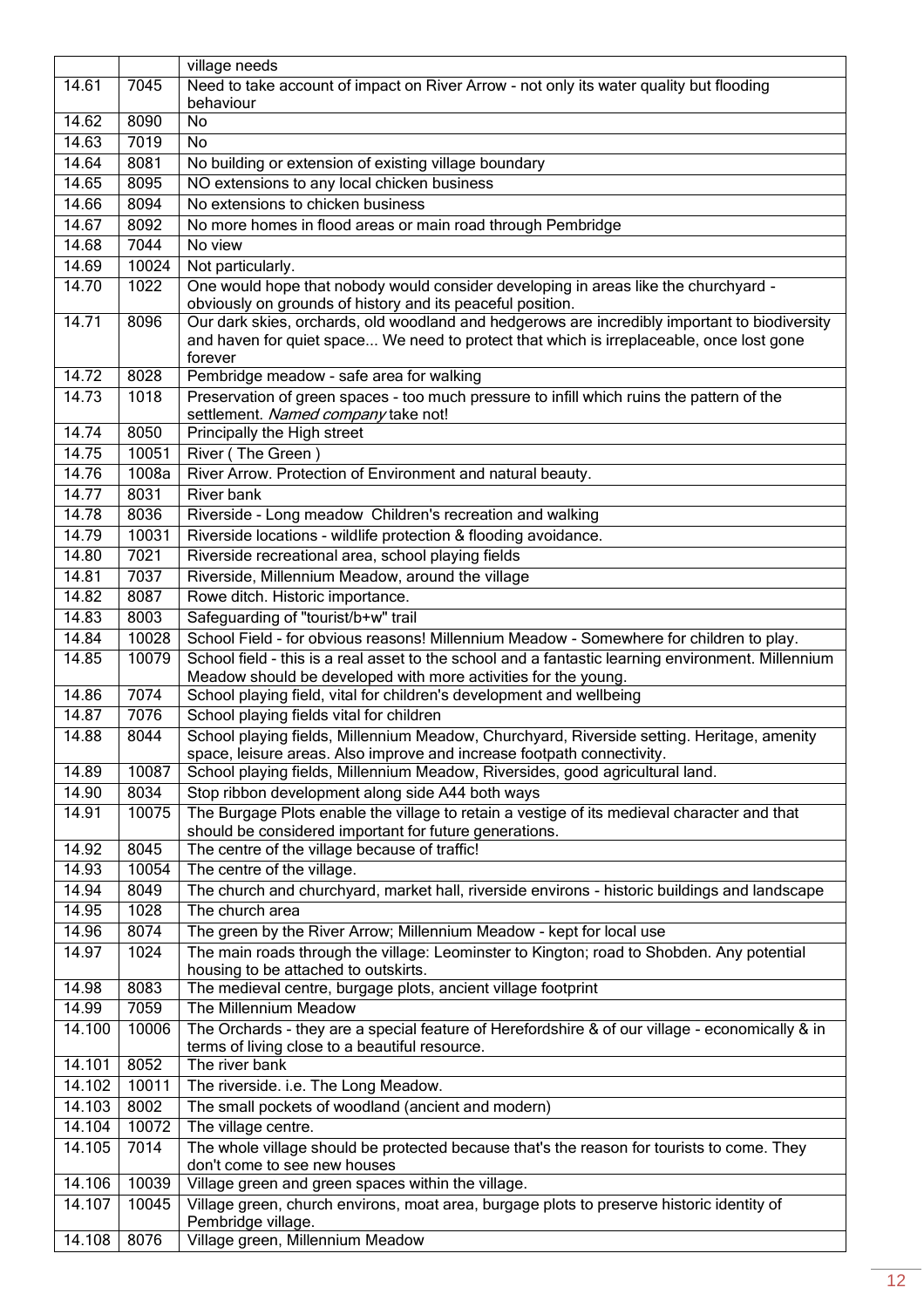| 14.109 7027 | Weston Marston: single track roads, enough housing, vehicle movement                   |  |
|-------------|----------------------------------------------------------------------------------------|--|
|             | 14.110   8012   Woods, forests and riverbanks                                          |  |
| 14.111 8057 | Yes and they are many which could be designated as areas of outstanding natural beauty |  |

#### <span id="page-12-0"></span>**18 What is the nature of your business: Other (please specify):**

|       | Ref No. | 18a Other (please specify)                    |
|-------|---------|-----------------------------------------------|
| 18.1  | 10067   | Bed & Breakfast.                              |
| 18.2  | 7064    | Business & security consultancy               |
| 18.3  | 7052    | Business & security management<br>consultancy |
| 18.4  | 8003    | Craft work                                    |
| 18.5  | 7037    | Driving instructor                            |
| 18.6  | 8018    | Handmade gifts and cards                      |
| 18.7  | 7055    | Haulage                                       |
| 18.8  | 7016    | Pre-school. Early years education             |
| 18.9  | 10040   | Riding Establishment.                         |
| 18.10 | 7053    | Small haulage                                 |
| 18.11 | 8100    | Support services to aviation                  |
| 18.12 | 8076    | Timber contractor and fencing                 |

### <span id="page-12-1"></span>**20 What are the main obstacles preventing your expansion/diversification? Other (please specify):**

|       | Ref No. | 20a Other (please specify)                                                                    |
|-------|---------|-----------------------------------------------------------------------------------------------|
| 20.1  | 8088    | Age                                                                                           |
| 20.2  | 8020    | Age                                                                                           |
| 20.3  | 8010    | Age and energy levels                                                                         |
| 20.4  | 8100    | Business related to activities outside Pembridge parish but based and managed from within the |
|       |         | parish                                                                                        |
| 20.5  | 8089    | Don't apply                                                                                   |
| 20.6  | 7081    | Don't want to                                                                                 |
| 20.7  | 10078   | Housing, fast internet, lack of road maintenance.                                             |
| 20.8  | 7012    | Housing. Improved internet. Road maintenance - verges etc.                                    |
| 20.9  | 7055    | Just started up and finding my feet                                                           |
| 20.10 | 8022    | Lack of "good people"                                                                         |
| 20.11 | 10062   | Lack of affordable available land to cultivate.                                               |
| 20.12 | 7045    | Lack of workforce - would always be happy to train                                            |
| 20.13 | 7016    | Not having a purpose built building near or on school grounds so that we could open 5 days a  |
|       |         | week                                                                                          |
| 20.14 | 8003    | Not wanted                                                                                    |
| 20.15 | 7045    | anticipate the following                                                                      |
| 20.16 | 7017    | With today's 'red tape' it's amazing anyone would want to!!                                   |

### <span id="page-12-2"></span>**22 What type of business would you like to establish in Pembridge Parish?**

|      | Ref<br>No. | 22 What type of business would you like to establish in Pembridge Parish? |
|------|------------|---------------------------------------------------------------------------|
| 22.1 | 7020       | Agri-business                                                             |
| 22.2 | 7032       | Bed & breakfast, holiday accommodation                                    |
| 22.3 | 8038       | Creative/food and drink/Health and Well being                             |
| 22.4 | 8062       | E commerce                                                                |
| 22.5 | 8046       | Gardening, property services                                              |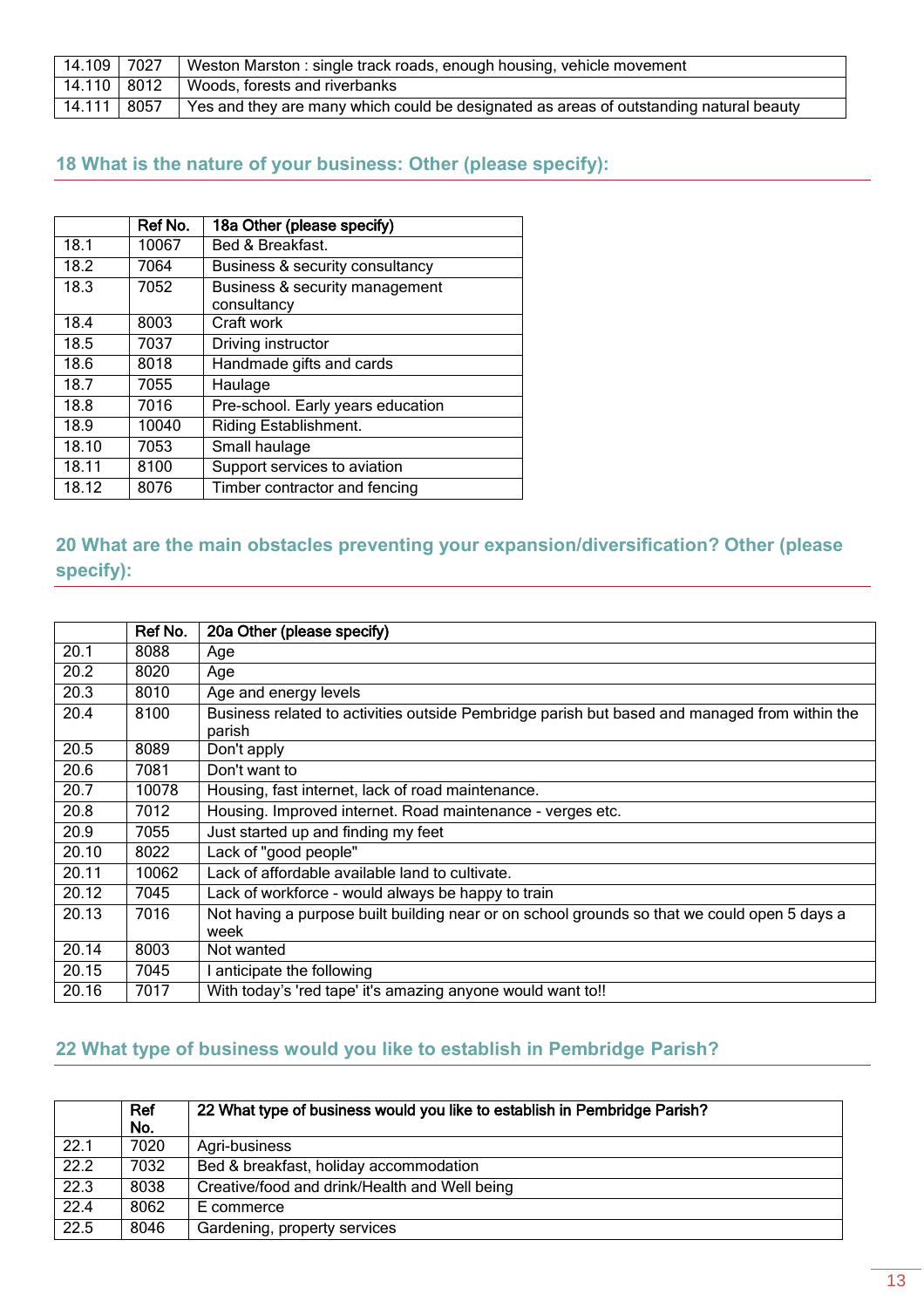| 22.6  | 8044  | Home wares and interiors shop (possibly a "pop up" shop for one off events) and holiday<br>lodges (high end) |
|-------|-------|--------------------------------------------------------------------------------------------------------------|
| 22.7  | 10087 | Interiors & home wares shop.                                                                                 |
| 22.8  | 8056  | Internet                                                                                                     |
| 22.9  | 7064  | Pet service & kennels                                                                                        |
| 22.10 | 10071 | Retail & courses (like upholstery, flower arrangement, interior design sustainable living)                   |
| 22.11 | 10026 | Shop.                                                                                                        |

#### <span id="page-13-0"></span>**24 What are the main obstacles preventing you from establishing your business in Pembridge Parish?**

|       | Ref No. | 24 What are the main obstacles preventing you from establishing your business in<br><b>Pembridge Parish?</b> |
|-------|---------|--------------------------------------------------------------------------------------------------------------|
| 24.1  | 8100    | Already running a business                                                                                   |
| 24.2  | 8062    | Finance and low cost units                                                                                   |
| 24.3  | 8044    | Lack of suitable premises (happy to build my own though!)                                                    |
| 24.4  | 10087   | Lack of suitable premises.                                                                                   |
| 24.5  | 10026   | No building suitable.                                                                                        |
| 24.6  | 10071   | No suitable buildings. Happy to build on own structure.                                                      |
| 24.7  | 7032    | None at present                                                                                              |
| 24.8  | 8034    | Old age                                                                                                      |
| 24.9  | 8046    | Overheads                                                                                                    |
| 24.10 | 7064    | Planning consent cost & community resistance                                                                 |
| 24.11 | 8037    | Retired                                                                                                      |
| 24.12 | 10083   | Retired.                                                                                                     |
| 24.13 | 8056    | Slow broadband                                                                                               |
| 24.14 | 8038    | Suitable premises, available land                                                                            |
| 24.15 | 10090   | We are retired.                                                                                              |
| 24.16 | 10082   | We are retired.                                                                                              |

#### <span id="page-13-1"></span>**26 Do you think any of these businesses/enterprises should be encouraged/supported in Pembridge Parish? Other (please specify):**

|       | Ref   | 26a Other (please specify)                                                                                |
|-------|-------|-----------------------------------------------------------------------------------------------------------|
|       | No.   |                                                                                                           |
| 26.1  | 8002  | "F and D" production should only be small scale and growth monitored                                      |
| 26.2  | 8003  | "F and D" should be only small scale and growth monitored                                                 |
| 26.3  | 8029  | Above on a proportionate and small scale                                                                  |
| 26.4  | 7017  | Agriculture option: 'more creative smaller farms'                                                         |
| 26.5  | 8022  | Any business should be encouraged                                                                         |
| 26.6  | 8009  | Domestic, garaging etc                                                                                    |
| 26.7  | 10071 | Educational.                                                                                              |
| 26.8  | 8042  | Financial - only if it were a post office/bank/building society                                           |
| 26.9  | 8034  | Light industry - yes                                                                                      |
| 26.10 | 7045  | Local crafts, specialist trades                                                                           |
| 26.11 | 1017  | Local food production and retail                                                                          |
| 26.12 | 10078 | Named Industrial company.                                                                                 |
| 26.13 | 8038  | Non-industrial, medium sized agricultural activities should be a priority, with facilities to "add-value" |
|       |       | on the farm or in the village                                                                             |
| 26.14 | 10088 | Regarding financial only if it was a post office, bank or similar. As for retail, only small shops or     |
|       |       | unusual which would not impact on those already here.                                                     |
| 26.15 | 1022  | Respondent has crossed out "encouraged" in question and asterisked 'food and drink production',           |
|       |       | 'catering' and 'financial' and written *some of these suggestions are suitable for business at/from       |
|       |       | home and could be supported.                                                                              |
| 26.16 | 1021  | Respondent has written "enough already" by 'public house etc' and "maybe" by 'retail' and 'financial'.    |
|       |       | Also written no objection to these but not sure that they particularly need encouragement.                |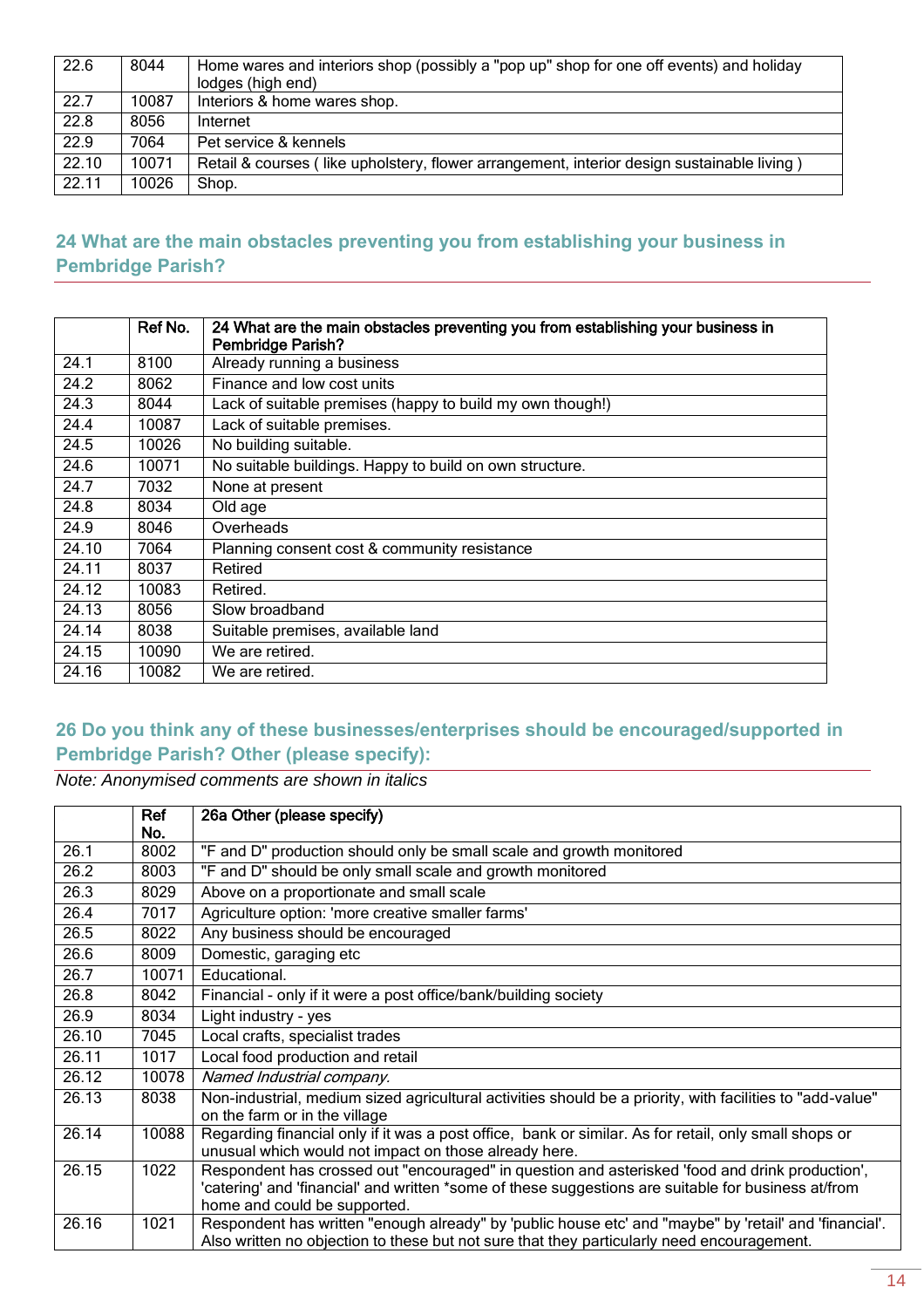| 26.17 | 8042 | Small businesses such as shops, post office/bank/building society, restaurants/pubs/cafes, studios<br>are ok, but this area cannot cope with any more heavy traffic than it already does which new<br>industrial business would bring. |
|-------|------|----------------------------------------------------------------------------------------------------------------------------------------------------------------------------------------------------------------------------------------|
| 26.18 | 7052 | Small scale' against food/drink option                                                                                                                                                                                                 |
| 26.19 | 8044 | Wedding/events venue (for recreational courses such as flower arranging, interior design, cookery<br>$etc$ )?                                                                                                                          |

### <span id="page-14-0"></span>**27 Do you feel any of the following initiatives might encourage new businesses to locate to Pembridge parish? Other (please specify):**

|                   | Ref   | 27a Other (please specify)                                                                                                                                                                                                                                                     |
|-------------------|-------|--------------------------------------------------------------------------------------------------------------------------------------------------------------------------------------------------------------------------------------------------------------------------------|
|                   | No.   |                                                                                                                                                                                                                                                                                |
| 27.1              | 10054 | Better Broadband.                                                                                                                                                                                                                                                              |
| 27.2              | 10078 | Better road maintenance.                                                                                                                                                                                                                                                       |
| $\overline{27.3}$ | 8034  | Better transport links - wow?                                                                                                                                                                                                                                                  |
| 27.4              | 10072 | Broadband quality is a major need.                                                                                                                                                                                                                                             |
| 27.5              | 8036  | Bypass to village                                                                                                                                                                                                                                                              |
| 27.6              | 8030  | Conservation/adaptation of existing building for business use                                                                                                                                                                                                                  |
| 27.7              | 7064  | Have major concerns over volume of traffic transiting through village                                                                                                                                                                                                          |
| 27.8              | 7025  | Improved broadband - VITAL!                                                                                                                                                                                                                                                    |
| 27.9              | 7052  | Improved broadband & Shared/flexible/cooperative business facilities such as conference rooms or<br>storage - great idea                                                                                                                                                       |
| 27.10             | 8096  | Improved public transport - yes. A bypass could be a nightmare - improving the Lyonshall-Shobdon<br>link could reduce pressure on the 'High street' in Pembridge - or moving the 'Gove'!                                                                                       |
| 27.11             | 10021 | Pembridge is a rural and should remain so.                                                                                                                                                                                                                                     |
| 27.12             | 10020 | Pembridge should remain a rural village.                                                                                                                                                                                                                                       |
| 27.13             | 7024  | Purpose built work premises such as workshops - small                                                                                                                                                                                                                          |
| 27.14             | 1005  | Respondent crossed out "increased" in 'improved/increased housing stock for staff.                                                                                                                                                                                             |
| 27.15             | 10087 | Shared facilities need to be modern, attractive, unique and low impact Good idea though.                                                                                                                                                                                       |
| 27.16             | 10006 | Some sort of banking facility. A parcel drop / collection point.                                                                                                                                                                                                               |
| 27.17             | 10071 | Sort out the road and parking. Stop travellers using car park. Better housing & overnight<br>accommodation.                                                                                                                                                                    |
| 27.18             | 8044  | The parking situation may need improving? Flexible/shared offices and workshop spaces = great<br>idea. An enlarged village hall with attached commercial workshop/office would be an asset to all -<br>offices could share the spaces                                          |
| 27.19             | 8042  | This is a village with small hamlets within its parish, it is not a town. If you allow industrial<br>businesses/parks within the parish, which will increase the need to house employees, you run the<br>risk of this no longer being a "village" parish, but becoming a town! |
| 27.20             | 8003  | Workshops yes - offices no                                                                                                                                                                                                                                                     |

### <span id="page-14-1"></span>**28 Are there any effects of existing or potential enterprise/industry that you feel need to be considered and or mitigated? Other (please specify):**

|      | Ref<br>No. | 28a Other (please specify)                                                                                         |
|------|------------|--------------------------------------------------------------------------------------------------------------------|
| 28.1 | 8077       | A44 too narrow through village to cope with large lorries - pavements are regularly damaged<br>by existing traffic |
| 28.2 | 8022       | All need to be considered but also the farming community has to have access all year                               |
| 28.3 | 7073       | All of the above (traffic, noise, environmental impact, light pollution) if building of houses<br>takes place      |
| 28.4 | 8002       | Another "mother and apple pie" question                                                                            |
| 28.5 | 1014       | ANY pollution                                                                                                      |
| 28.6 | 8003       | Depends on size of industry - all relative                                                                         |
| 28.7 | 10020      | Far too much traffic is damaging property, and is a danger for the children going to school.                       |
| 28.8 | 7045       | In village hamlets' against noise option                                                                           |
| 28.9 | 8042       | Infrastructure which includes sewage, drainage, new gas pipes, electric cables etc etc the list<br>goes on!        |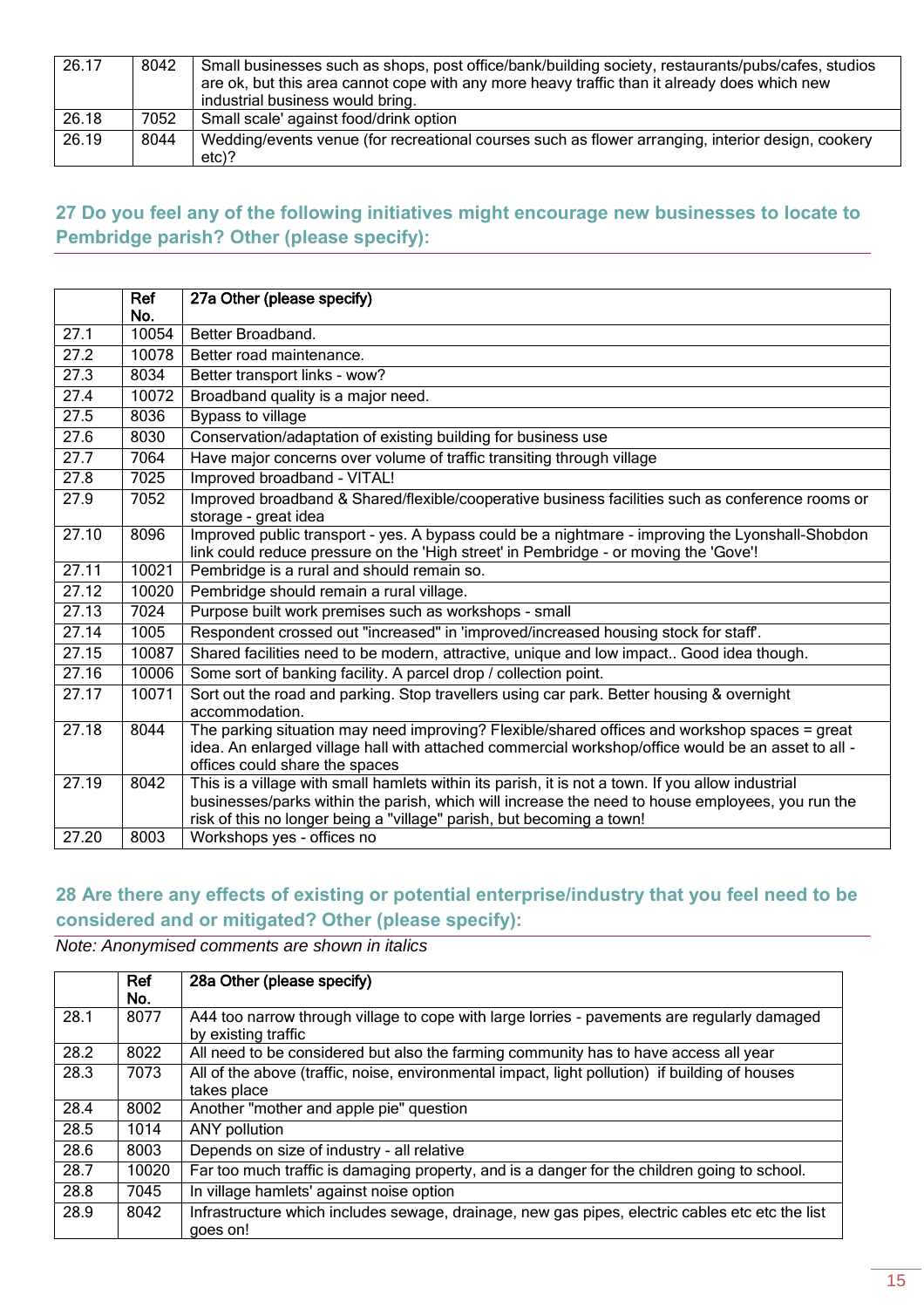| 28.10 | 10019 | Noxious smell, public health hazard.                                                          |
|-------|-------|-----------------------------------------------------------------------------------------------|
| 28.11 | 10081 | Nuisance from noxious smells, public health hazards, toxic discharges to the atmosphere.      |
| 28.12 | 10047 | Odour.                                                                                        |
| 28.13 | 10078 | Pollution of the river Arrow with phosphates from agriculture & sewage.                       |
| 28.14 | 10018 | Smell pollution.                                                                              |
| 28.15 | 10087 | Smell, litter and car parking.                                                                |
| 28.16 | 10027 | Smell.                                                                                        |
| 28.17 | 10026 | Smell.                                                                                        |
| 28.18 | 10071 | Smells from chicken farms. The industrial spread at <i>named company</i> .                    |
| 28.19 | 8044  | The volume of traffic and size of HGV's and tractors is now very dangerous and undermines     |
|       |       | our tourism attraction                                                                        |
| 28.20 | 10064 | Too many HGV going through the village.                                                       |
| 28.21 | 10021 | Traffic & lack of pavements spoil the village.                                                |
| 28.22 | 7056  | Traffic movements of HGV's are wrecking the pavements & stopping people from enjoying the     |
|       |       | village, dangerous                                                                            |
| 28.23 | 10088 | You are forgetting infrastructures of gas, electric sewage etc. the list will increase if new |
|       |       | housing is built.                                                                             |

## <span id="page-15-0"></span>**Please leave any general comments regarding Enterprise and the local economy here:**

|                   | Ref         | 30a Please leave any general comments regarding Enterprise and the local economy here:                                                                       |
|-------------------|-------------|--------------------------------------------------------------------------------------------------------------------------------------------------------------|
|                   | No.<br>8002 | Another "mother and apple pie" question - no brainer                                                                                                         |
| 30.1              | 8034        | Buildings that demonstrate high levels of energy efficiency and sustainability - yes yes yes                                                                 |
|                   |             |                                                                                                                                                              |
| 30.2              | 7045        | Cycle routes - where realistic                                                                                                                               |
| 30.3              | 7045        | Having recently set up a small bakery business there is a desperate lack of small workshop type                                                              |
|                   |             | facilities in the locality and I don't think the county council has yet got their head around work/live                                                      |
| 30.4              | 8062        | units - and maybe need to follow the innovation encouraged by other rural areas + National Parks<br>Held back by poor broadband speeds                       |
|                   |             |                                                                                                                                                              |
| 30.5              | 10024       | I am of the opinion that sometimes, the 'environment' and its protection becomes too much of an                                                              |
|                   |             | obstacle when trying to support human activity. We must all be aware of global warming and its<br>effect but individual trees and hedgerows can be replaced. |
| 30.6              | 8044        | If we support some rural enterprise it will benefit the entire community. However the traffic issues                                                         |
|                   |             | would need consideration especially HGV and agricultural vehicle use of the A44. I'm wary of further                                                         |
|                   |             | industrial/agricultural development such as chicken sheds and AD because the village/parish gets all                                                         |
|                   |             | the negatives (HGV's, smells, loss of production land) but no benefits. Financially only the farmers                                                         |
|                   |             | benefit and very few jobs are created. I feel Pembridge has reached saturation for these types of                                                            |
|                   |             | development - in a local and natural context. Recent vehicles (HGV's) turning onto Bridge Street                                                             |
|                   |             | could be related to the new chicken sheds, AD plants etc                                                                                                     |
| $\overline{30.7}$ | 10006       | Is there any way of diverting heavy goods traffic from the centre of the village? (a tunnel?) A speed                                                        |
|                   |             | camera and a safe crossing point could help now.                                                                                                             |
| 30.8              | 1024        | Light industrial or manufacturing companies to be away from housing. More appropriate/wider roads                                                            |
|                   |             | to any planned additional services.                                                                                                                          |
| 30.9              | 8048        | New businesses should be encouraged in principle but consideration needs to be given to rest in                                                              |
| 30.10             | 10046       | term of traffic noise/congestion<br>No more chicken houses please!                                                                                           |
| 30.11             | 7013        | Our village is a precious remnant of rural England. Don't spoil it.                                                                                          |
| 30.12             | 1004        | Pembridge need, would need a very efficient small medical centre and transport.                                                                              |
| 30.13             | 8084        | Poor broadband speed and very poor mobile reception are a major problem                                                                                      |
|                   |             |                                                                                                                                                              |
| 30.14             | 1017        | Respondent has underlined 'attractive' and written "sympathetic" beside it                                                                                   |
| 30.15             | 8003        | Should "blend in" - one persons views of "attractive" is not another's. Who to decide?                                                                       |
| 30.16             | 8092        | Signage, street furniture and advertising that respects the locality - less of it                                                                            |
| 30.17             | 10021       | The shops in Pembridge are well supported - there is no need for any more. Pembridge must remain                                                             |
|                   |             | a rural village.                                                                                                                                             |
| 30.18             | 8074        | There's too much ugly/badly maintained signage in Pembridge in my opinion                                                                                    |
| 30.19             | 1022        | These questions seem to imply unsuitable development (industrial etc.) might be considered - surely                                                          |
|                   |             | this is mainly a residential area!!!                                                                                                                         |
| 30.20             | 8042        | Too late already done so in "other" area of questions. Saying that though, it needs to be made quite                                                         |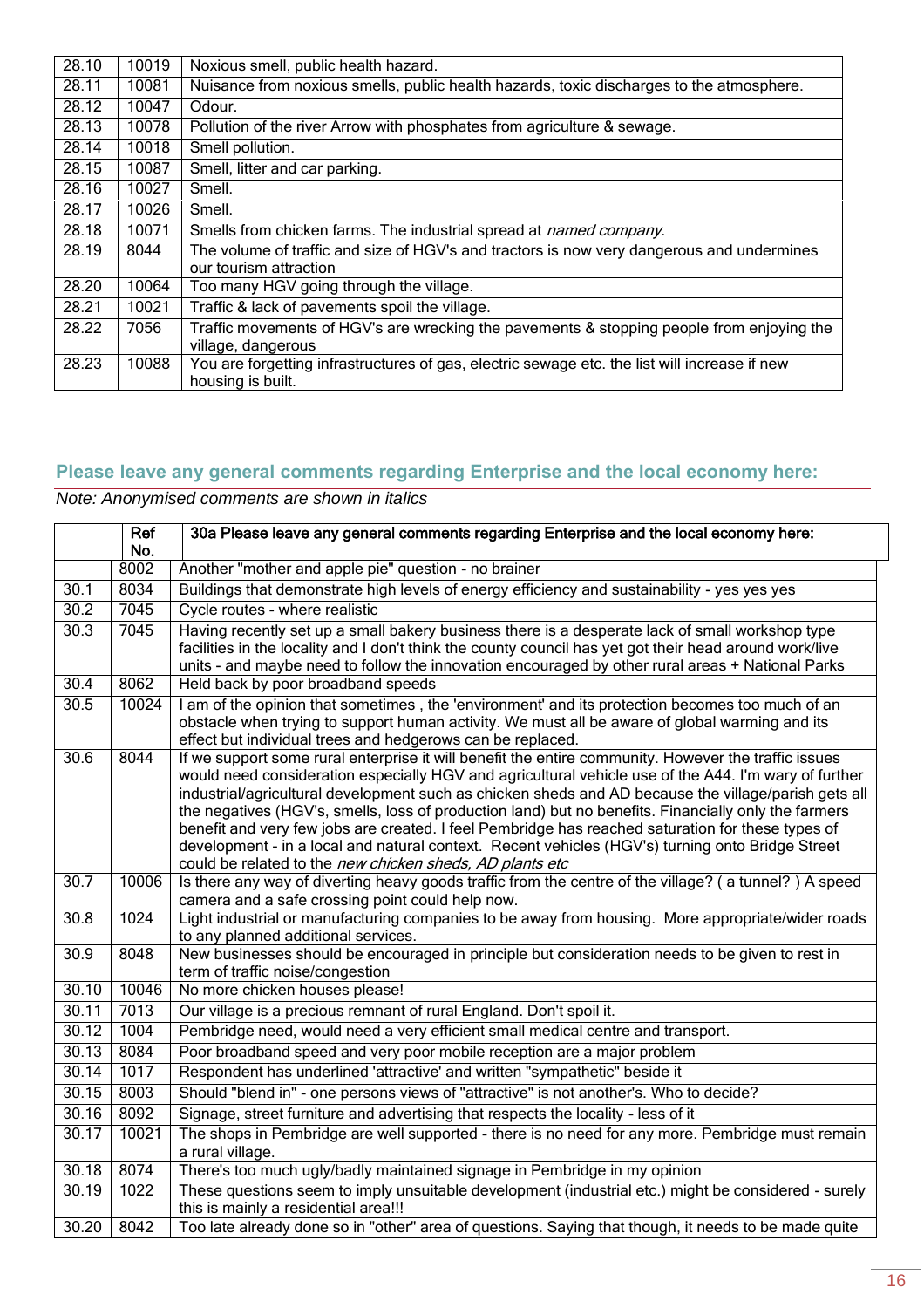|       |       | clear that Pembridge Village in particular, needs to be protected and kept as a "village", as does the<br>parish as a whole!                                                                                                                                                                                                                                                                                                                                                                                                                                                      |
|-------|-------|-----------------------------------------------------------------------------------------------------------------------------------------------------------------------------------------------------------------------------------------------------------------------------------------------------------------------------------------------------------------------------------------------------------------------------------------------------------------------------------------------------------------------------------------------------------------------------------|
| 30.21 | 10071 | Too many signs in Pembridge - would be nice to see more ' heritage ' colours for doors, windows,<br>shop fronts.                                                                                                                                                                                                                                                                                                                                                                                                                                                                  |
| 30.22 | 10087 | Very concerned about the impact (negative) of the recently built poultry houses AD plants etc. The<br>cumulative impact is already dreadful. HGV traffic has increased, smells, vision impact on<br>landscape, changing agriculture into industry for the financial benefits of very few but without any<br>mitigation for the village. Pembridge is a bustling, vibrant and busy village and has a great range of<br>enterprises - we should support & encourage this vibrancy as it makes us unique.                                                                            |
| 30.23 | 10088 | We do not want any sort of industrial development in our parish. It is not environmentally friendly and<br>this area is not industrial. Cities and town are so we need to protect our parish environment. With<br>any new developments of any kind, brings more infrastructure, more pollution, more traffic more<br>damage to our roads and our living environment. Pembridge is a village not a town but when does a<br>village become a town? We need to protect what we have, and what we have in Pembridge is very<br>special and in the parish as a whole is very precious. |
| 30.24 | 10020 | We have thriving shops already, do not think there is any need for more. Pembridge is a rural<br>economy & should remain so.                                                                                                                                                                                                                                                                                                                                                                                                                                                      |
| 30.25 | 7017  | We need an influx of new young people to the area, otherwise it will all become an old peoples home                                                                                                                                                                                                                                                                                                                                                                                                                                                                               |
| 30.26 | 8096  | We need businesses to develop work opportunities and diversity of employment opportunities. We<br>also live in a valuable and fragile historical and bio-diverse area. Any businesses setting up needs to<br>demonstrate its commitment to these sensitivities.                                                                                                                                                                                                                                                                                                                   |
| 30.27 | 8077  | Whilst a by-pass may damage enterprises such as pubs, cafes, gallery it might enable housing and<br>industry to be developed and would improve the visitor experience                                                                                                                                                                                                                                                                                                                                                                                                             |
| 30.28 | 8022  | Whilst increasing the number of houses in the parish is a good thing, we have to remember food<br>production and agriculture is important in rural areas. Occasionally weather presents challenges and<br>we have to harvest crops through the night. And I do not want to be stopped from operating my<br>business due to noise/traffic on these rare occasions.                                                                                                                                                                                                                 |
| 30.29 | 7056  | Whilst the above should be encouraged, it has to be done in a way that isn't prohibitive to<br>businesses. Particularly businesses offering skilled/well paid work should be incentivised if anything                                                                                                                                                                                                                                                                                                                                                                             |

## <span id="page-16-0"></span>**31 Are there any landscape or heritage features/ buildings that you feel need specific protection in Pembridge Parish? Other (please specify):**

|       | Ref          | 31a Other (please specify)                                                                                                                                                                                                          |
|-------|--------------|-------------------------------------------------------------------------------------------------------------------------------------------------------------------------------------------------------------------------------------|
|       | No.<br>10071 |                                                                                                                                                                                                                                     |
| 31.1  |              | Allotments? Didn't know there were any.                                                                                                                                                                                             |
| 31.2  | 8055         | Area around the market hall                                                                                                                                                                                                         |
| 31.3  | 10087        | Burgage plots are hidden and many have been changed. Allotments are too far away and rely on<br>cars.                                                                                                                               |
| 31.4  | 8002         | Common lands e.g. Meer common                                                                                                                                                                                                       |
| 31.5  | 7013         | Countryside                                                                                                                                                                                                                         |
| 31.6  | 1017         | Encourage natural wildflower/grass areas. Stop over-tidying up - suburbanisation. Remaining green<br>spaces behind and between houses - few left now. Safeguard mature trees.                                                       |
| 31.7  | 7014         | Everything should be preserved to attract tourists                                                                                                                                                                                  |
| 31.8  | 1014         | Existing orchards (if any).                                                                                                                                                                                                         |
| 31.9  | 8038         | Fields to west of village/adjacent to Arrow/Curl Brook/Long Meadow                                                                                                                                                                  |
| 31.10 | 8014         | Hamlet/village centres                                                                                                                                                                                                              |
| 31.11 | 10019        | Medieval strip fields in Manley Lane.                                                                                                                                                                                               |
| 31.12 | 8035         | Modernisation of Alm houses for letting or selling off                                                                                                                                                                              |
| 31.13 | 7078         | No building on in-fill sites i.e. behind the existing street arrangement                                                                                                                                                            |
| 31.14 | 10088        | Our ancient listed buildings themselves, which are to some of us our home.                                                                                                                                                          |
| 31.15 | 1018         | Preservation of mature trees, green space between houses, wildflower areas. Too much tidying,<br>cutting, trimming.                                                                                                                 |
| 31.16 | 8042         | The ancient listed buildings themselves, especially those on West street/High street/East street that<br>are daily battered by the continual heavy traffic of highway maintenance lorries and other large<br>lorries day and night! |
| 31.17 | 1004         | The church is needy of people and financial support (important)                                                                                                                                                                     |
| 31.18 | 10006        | The Orchards, the village greens, the area by the bridge on both sides of the river.                                                                                                                                                |
| 31.19 | 10081        | The vestiges of Pembridge's medieval farming system e.g. Strip field of Morley Lane, private closes,<br>unimproved pastures etc.                                                                                                    |
| 31.20 | 10078        | Village green.                                                                                                                                                                                                                      |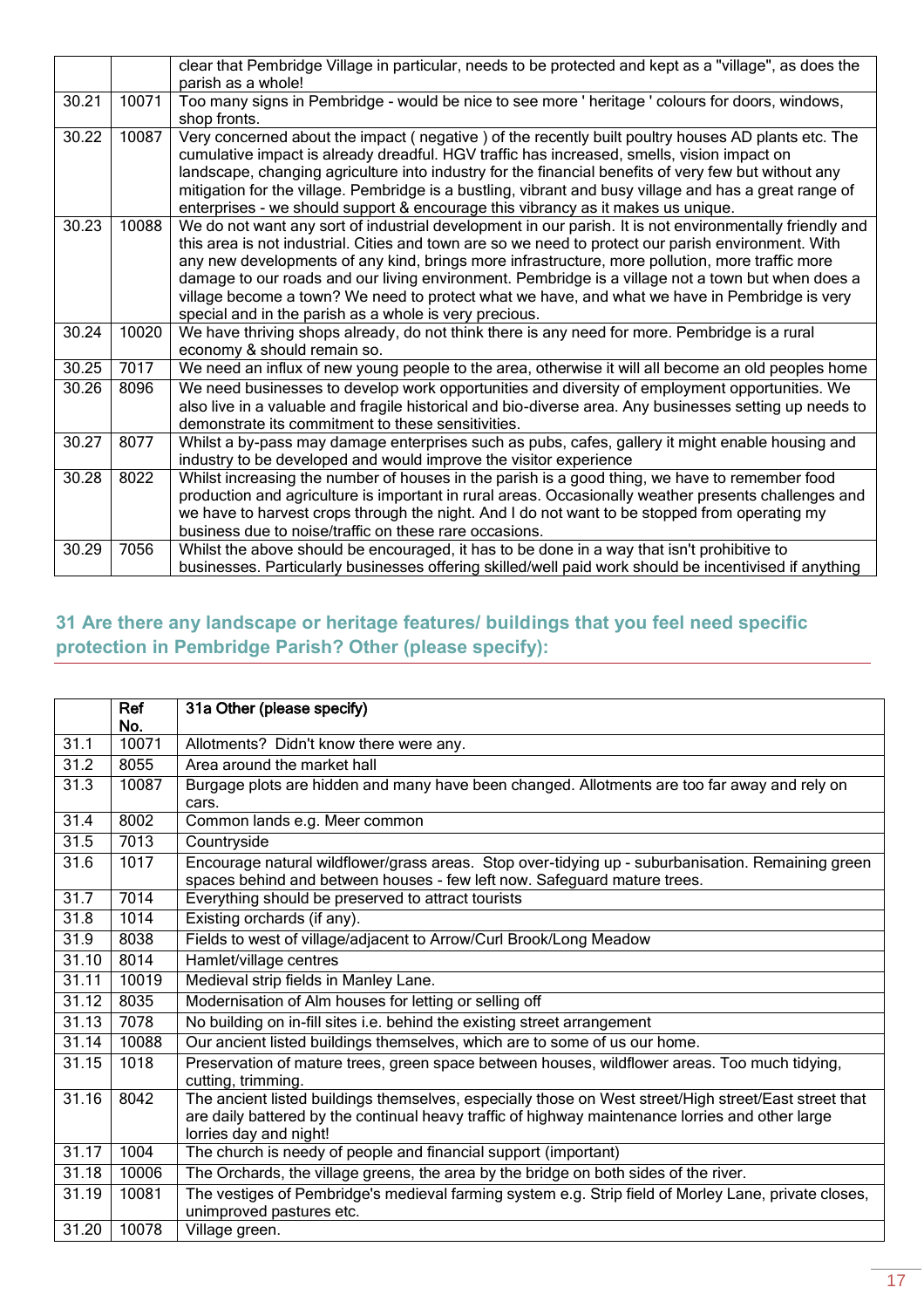#### <span id="page-17-0"></span>**32 Which of these facilities and services do you value within Pembridge Parish Other (please specify):**

|                   | Ref No. | 32a Other (please specify)                                                                                                                                                                                                                                                         |
|-------------------|---------|------------------------------------------------------------------------------------------------------------------------------------------------------------------------------------------------------------------------------------------------------------------------------------|
| 32.1              | 1004    | A surgery - part-time? - is necessary                                                                                                                                                                                                                                              |
| $\overline{32.2}$ | 1018    | But the surgery is closing!                                                                                                                                                                                                                                                        |
| 32.3              | 8042    | Caravan, camping parks - This is within the farmers land at end of the village and purpose built park.<br>B&Bs - Those are within private homes and businesses within the village as far as I am aware, and<br>not purpose built. Surgery - please note the surgery has now closed |
| 32.4              | 8051    | I value all of them but don't use them all                                                                                                                                                                                                                                         |
| 32.5              | 7061    | N/A - surgery closing                                                                                                                                                                                                                                                              |
| 32.6              | 8066    | Pembridge doctors surgery closing?                                                                                                                                                                                                                                                 |
| 32.7              | 8044    | Playground could be so much better, needs improving                                                                                                                                                                                                                                |
| 32.8              | 10039   | Post Office & Doctors surgery already taken away from us against our wishes.                                                                                                                                                                                                       |
| 32.9              | 10042   | Post Office back at shop.                                                                                                                                                                                                                                                          |
| 32.10             | 10043   | Post Office within shop.                                                                                                                                                                                                                                                           |
| 32.11             | 10041   | Post Office.                                                                                                                                                                                                                                                                       |
| 32.12             | 10040   | Post Office.                                                                                                                                                                                                                                                                       |
| 32.13             | 8077    | Put 'no' for bus service as so infrequent - but it is vital to have one                                                                                                                                                                                                            |
| 32.14             | 1026    | Respondent has circled yes box for 'surgery' and written "joke".                                                                                                                                                                                                                   |
| 32.15             | 1007    | Respondent has written "joking!" next to 'surgery'.                                                                                                                                                                                                                                |
| 32.16             | 1017    | Respondent has written "recently reduced" next to bus service. Also "much too suburban and too<br>dominant very over the top!" next to pride in Pembridge, and also "closing" next to surgery.                                                                                     |
| 32.17             | 1013    | Respondent has written "very important" next to 'surgery'. Reinstate the bus service to<br>Kington/Leominster. Keep surgery for future use when more doctors are appointed in Kington<br>practice.                                                                                 |
| 32.18             | 7064    | Surgery - closing                                                                                                                                                                                                                                                                  |
| 32.19             | 7023    | Surgery - especially                                                                                                                                                                                                                                                               |
| 32.20             | 10030   | Surgery - especially                                                                                                                                                                                                                                                               |
| 32.21             | 10017   | Surgery - lost                                                                                                                                                                                                                                                                     |
| 32.22             | 8012    | Surgery - too late                                                                                                                                                                                                                                                                 |
| 32.23             | 7025    | Surgery - too late!                                                                                                                                                                                                                                                                |
| 32.24             | 10058   | Surgery already closing.                                                                                                                                                                                                                                                           |
| 32.25             | 1028    | Surgery closing                                                                                                                                                                                                                                                                    |
| 32.26             | 10064   | Surgery N/A.                                                                                                                                                                                                                                                                       |
| 32.27             | 10006   | The bus service & the surgery appear to be vulnerable to cuts and both are needed.                                                                                                                                                                                                 |
| 32.28             | 10078   | The trees, village green.                                                                                                                                                                                                                                                          |
| 32.29             | 8022    | Village green and the countryside                                                                                                                                                                                                                                                  |
| 32.30             | 8057    | Visitor toilets - where?                                                                                                                                                                                                                                                           |
| 32.31             | 8037    | We need the surgery desperately!                                                                                                                                                                                                                                                   |
| 32.32             | 7062    | What surgery!                                                                                                                                                                                                                                                                      |
| 32.33             | 7081    | WHAT surgery???                                                                                                                                                                                                                                                                    |
| 32.34             | 7012    | What!!' written against 'bus service' option and 'N/A' next to surgery option                                                                                                                                                                                                      |
| 32.35             | 7027    | Will the surgery re open!                                                                                                                                                                                                                                                          |
| 32.36             | 7004    | With reference to surgery option: I don't use this surgery but I do know it doesn't function well & does<br>not meet user need. We need a replacement surgery which is run properly                                                                                                |

### <span id="page-17-1"></span>**33 Are there any additional services/facilities you would like to see within the parish over the next 20 years? Please specify**

|      | Ref<br>No. | 33 Are there any additional services/facilities you would like to see within the parish over the next<br>20 years? Please specify |
|------|------------|-----------------------------------------------------------------------------------------------------------------------------------|
| 33.1 | 8003       | "Freighter" waste collection. More recycling initiatives. More promotion and enhancement of river<br>courses                      |
| 33.2 | 8038       | *Small scale agricultural processing facilities<br>$*$ mill                                                                       |
| 33.3 | 1017       | ) Better public footpaths - repair stiles and bridges. Persuade farmers to welcome walkers. 2)                                    |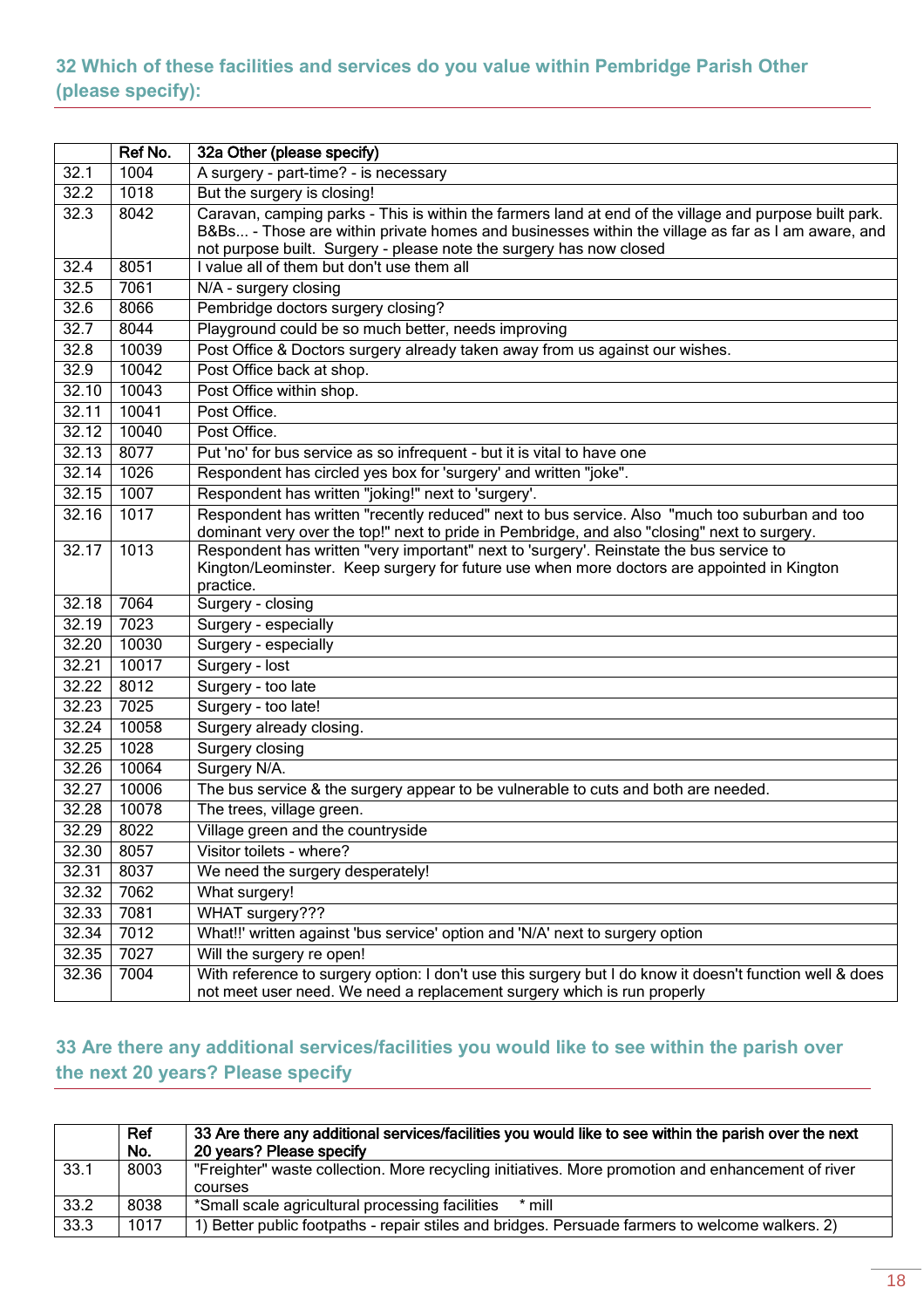|       |       | Improve broadband and power supplies. 3)) Increase water pressure. 4) Traffic calming through                                                                                                                |
|-------|-------|--------------------------------------------------------------------------------------------------------------------------------------------------------------------------------------------------------------|
|       |       | village.                                                                                                                                                                                                     |
| 33.4  | 10006 | 1. Post Office/Banking services at basic level. 2. Parcel drop service. 3. Flicks in the Sticks.                                                                                                             |
| 33.5  | 1019  | A few more restaurants?                                                                                                                                                                                      |
| 33.6  | 8042  | A new doctors surgery just for the parish and maybe adjoining parish, we desperately need one.<br>Also a post office or at least a cash point of sorts, especially for those who do not drive or the elderly |
| 33.7  | 10075 | A NHS doctors surgery.                                                                                                                                                                                       |
| 33.8  | 10079 | A surgery.                                                                                                                                                                                                   |
| 33.9  | 1015  | Another car park area elsewhere in the village                                                                                                                                                               |
| 33.10 | 8071  | Better broadband                                                                                                                                                                                             |
| 33.11 | 8006  | Better broadband and mobile phone signal                                                                                                                                                                     |
| 33.12 | 8034  | Better broadband ASAP                                                                                                                                                                                        |
| 33.13 | 10054 | Better Broadband. Removal of heavy traffic through village.                                                                                                                                                  |
| 33.14 | 8007  | Better mobile phone signal and broadband. Better public transport, less heavy traffic on main road                                                                                                           |
|       |       | through Pembridge                                                                                                                                                                                            |
| 33.15 | 8033  | Better transport links                                                                                                                                                                                       |
| 33.16 | 1016  | Better walks that can accommodate buggies and wheelchairs - conservation areas, ponds - things<br>that locals and tourists will enjoy.                                                                       |
| 33.17 | 8036  | Bowling club, Improved village hall                                                                                                                                                                          |
| 33.18 | 7079  | Bring back the surgery                                                                                                                                                                                       |
| 33.19 | 1018  | Broadband needs to be improved. More and better public footpaths that actually go somewhere.                                                                                                                 |
| 33.20 | 7019  | <b>Bus service</b>                                                                                                                                                                                           |
| 33.21 | 7057  | Dial a ride' type service for elderly people & those without cars to get to the surgery in Kington &<br>shops in Leominster/Kington                                                                          |
| 33.22 | 8079  | Doctors surgery                                                                                                                                                                                              |
| 33.23 | 8078  | Doctors surgery                                                                                                                                                                                              |
| 33.24 | 7035  | Doctor's surgery                                                                                                                                                                                             |
| 33.25 | 8022  | Doctors surgery (maintained)                                                                                                                                                                                 |
| 33.26 | 10073 | Doctors surgery and/or facilities for collecting repeat prescriptions.                                                                                                                                       |
| 33.27 | 10064 | Doctors Surgery to re-open or perhaps a new practise.                                                                                                                                                        |
| 33.28 | 10019 | Doctors surgery, Post office in a small supermarket.                                                                                                                                                         |
| 33.29 | 8057  | Don't know                                                                                                                                                                                                   |
| 33.30 | 8041  | Enhanced local bus service (rural)                                                                                                                                                                           |
| 33.31 | 7078  | Faster broadband + 3G network                                                                                                                                                                                |
| 33.32 | 8062  | Fibre broadband                                                                                                                                                                                              |
| 33.33 | 8056  | Fibre broadband                                                                                                                                                                                              |
| 33.34 | 7080  | Flicks in the sticks' cinema                                                                                                                                                                                 |
| 33.35 | 8096  | For businesses, a post office; possibly an Amazon drop off                                                                                                                                                   |
| 33.36 | 7004  | Heritage shop; beer garden                                                                                                                                                                                   |
| 33.37 | 7001  | High speed broadband                                                                                                                                                                                         |
| 33.38 | 7014  | I don't believe extra facilities can be afforded                                                                                                                                                             |
| 33.39 | 8055  | Improve broadband                                                                                                                                                                                            |
| 33.40 | 1013  | Improved bus service to Hereford                                                                                                                                                                             |
| 33.41 | 7056  | Improved playground, improved pavements, tennis courts, new/improved village hall                                                                                                                            |
| 33.42 | 10016 | Improved transport & shops.                                                                                                                                                                                  |
| 33.43 | 10072 | Improving Broadband facility. Removing heavy traffic from the village centre.                                                                                                                                |
| 33.44 | 10078 | Increase size of burial ground.                                                                                                                                                                              |
| 33.45 | 1008a | Local convenience store                                                                                                                                                                                      |
| 33.46 | 10090 | Main road crossings.                                                                                                                                                                                         |
| 33.47 | 10082 | Main road crossings.                                                                                                                                                                                         |
| 33.48 | 10062 | Maintaining of GP Surgery, district nurse service.                                                                                                                                                           |
| 33.49 | 7064  | More affordable housing for our children                                                                                                                                                                     |
| 33.50 | 8012  | More attention to roads and parking places in small hamlets from Weobley to Pembridge (via                                                                                                                   |
|       |       | Broxwood) there are now no parking places up kept. Increase in Lorry's and legitimate farm traffic<br>makes walking, cycling and driving very unsafe                                                         |
| 33.51 | 8015  | More bus services to the hamlets                                                                                                                                                                             |
| 33.52 | 8002  | More facility to recycle waste etc for energy                                                                                                                                                                |
| 33.53 | 8008  | More frequent bus services. Better mobile phone service                                                                                                                                                      |
| 33.54 | 7012  | More ground in church yard for graves                                                                                                                                                                        |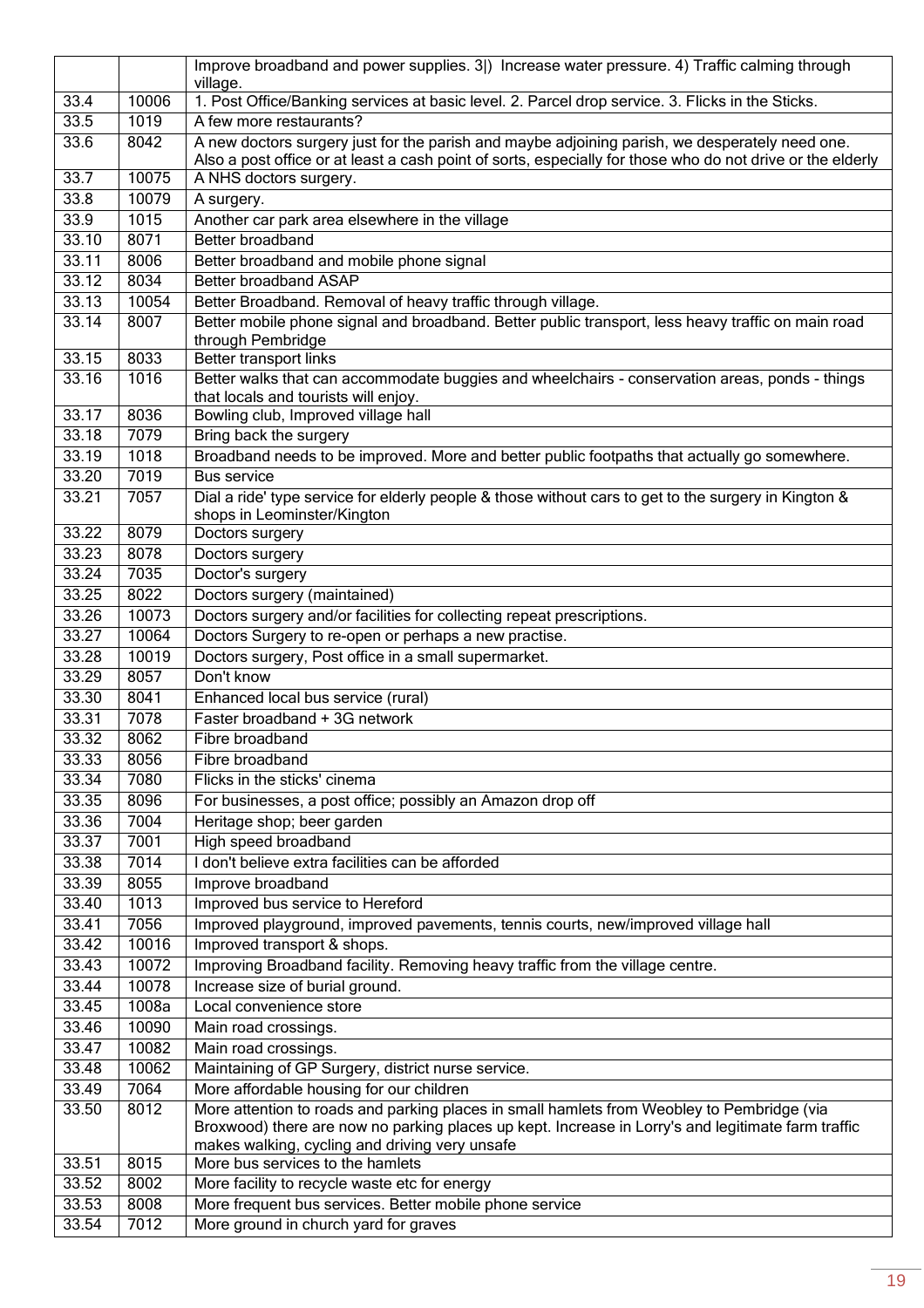| 33.55  | 8050  | More housing (local)                                                                                                                                                                     |
|--------|-------|------------------------------------------------------------------------------------------------------------------------------------------------------------------------------------------|
| 33.56  | 8044  | More shops, an enlarged village hall, more car parking, tennis court, visitor centre/museum.<br>Whatever we can do - as long as it looks nice!                                           |
| 33.57  | 1024  | More youth provision (brownies/cubs/youth clubs). Small library service (even if integrated with<br>existing facility i.e. shop or village hall).                                        |
| 33.58  | 8069  | No                                                                                                                                                                                       |
| 33.59  | 10021 | None.                                                                                                                                                                                    |
| 33.60  | 1028  | Open the doctors surgery again                                                                                                                                                           |
| 33.61  | 10039 | Post Office & Doctors surgery but in 20 years I will be dead.                                                                                                                            |
| 33.62  | 7021  | Post office back at the shop                                                                                                                                                             |
| 33.63  | 10041 | Post Office, Bus service.                                                                                                                                                                |
| 33.64  | 10040 | Post Office.                                                                                                                                                                             |
| 33.65  | 10037 | Post Office.                                                                                                                                                                             |
| 33.66  | 8048  | Post office; bypass; small business park                                                                                                                                                 |
| 33.67  | 7017  | Professional entertainment, concerts and performances subsidised from county or national funds                                                                                           |
| 33.68  | 10007 | Recreational facilities e.g. tennis court.                                                                                                                                               |
| 33.69  | 8030  | Reinstatement of surgery                                                                                                                                                                 |
| 33.70  | 7009  | Reinstatement of surgery                                                                                                                                                                 |
| 33.71  | 7028  | Retain doctor's surgery                                                                                                                                                                  |
| 33.72  | 10081 | Return of a medical practise with dentist, return of a permanent post office, a proper shop/ small                                                                                       |
| 33.73  | 8061  | supermarket such as that at Shobden.<br>Road surfaces should be improved!                                                                                                                |
| 33.74  | 10034 | Services/ facilities for the growth in the elderly population.                                                                                                                           |
| 33.75  | 1021  | Sheltered accessible accommodation for elderly. Post Office.                                                                                                                             |
| 33.76  | 7025  |                                                                                                                                                                                          |
| 33.77  | 7032  | Shopping, domestic if supported by local growth. Entertainment, flicks in the sticks, cultural activity<br>Shops, restaurants, tourism features to attract people                        |
|        |       |                                                                                                                                                                                          |
| 33.78  | 7060  | Skate park, basket ball court, tennis court, better football pitch<br>Social clubs                                                                                                       |
| 33.79  | 8099  |                                                                                                                                                                                          |
| 33.80  | 8098  | Social clubs                                                                                                                                                                             |
| 33.81  | 1026  | Surgery                                                                                                                                                                                  |
| 33.82  | 8058  | Surgery to return to Pembridge                                                                                                                                                           |
| 33.83  | 10028 | Surgery, improved bus service.                                                                                                                                                           |
| 33.84  | 10026 | Tennis court, Better Broadband.                                                                                                                                                          |
| 33.85  | 7081  | Tennis court, swimming pool. Re-open train line for freight. Doctor's surgery                                                                                                            |
| 33.86  | 10087 | Tennis court. Bigger, better playground, more use of Millennium meadow. Enlarged/improved<br>village hall would be good and help generate income & community spirit                      |
| 33.87  | 10071 | Tennis Courts? Better playground. More on the Millennium Meadow.                                                                                                                         |
| 33.88  | 10059 | The doctors surgery would be nice!                                                                                                                                                       |
| 33.89  | 8077  | The playground area could be improved and area regularly mown to enable football etc to be played.<br>An outdoor gym could be considered                                                 |
| 33.90  | 8052  | The road through the village is unsuitable for heavy traffic. A by-pass is needed                                                                                                        |
| 33.91  | 8031  | The village through road totally unsuitable for 'heavy' traffic                                                                                                                          |
| 33.92  | 7072  | There are currently no facilities for sport! One or two would bring people together (eg Bowling<br>green/tennis courts/cricket club/football club). Social & health benefits would occur |
| 33.93  | 8049  | Traffic calming                                                                                                                                                                          |
| 33.94  | 1004  | Transport (people carriers?)                                                                                                                                                             |
| 33.95  | 10088 | We need a new Doctors Surgery and a Post Office or bank, cash point of sorts at least for those<br>unable to travel especially the elderly.                                              |
| 33.96  | 8064  | What facilities? To advise all residents of services/facilities                                                                                                                          |
| 33.97  | 8051  | Would like to see something done with the Millennium Meadow                                                                                                                              |
| 33.98  | 10025 | Youth centre with facilities for indoor sports & refreshments (non-alcoholic)                                                                                                            |
| 33.99  | 10065 | Youth Centre.                                                                                                                                                                            |
| 33.100 | 10083 | Youth Club                                                                                                                                                                               |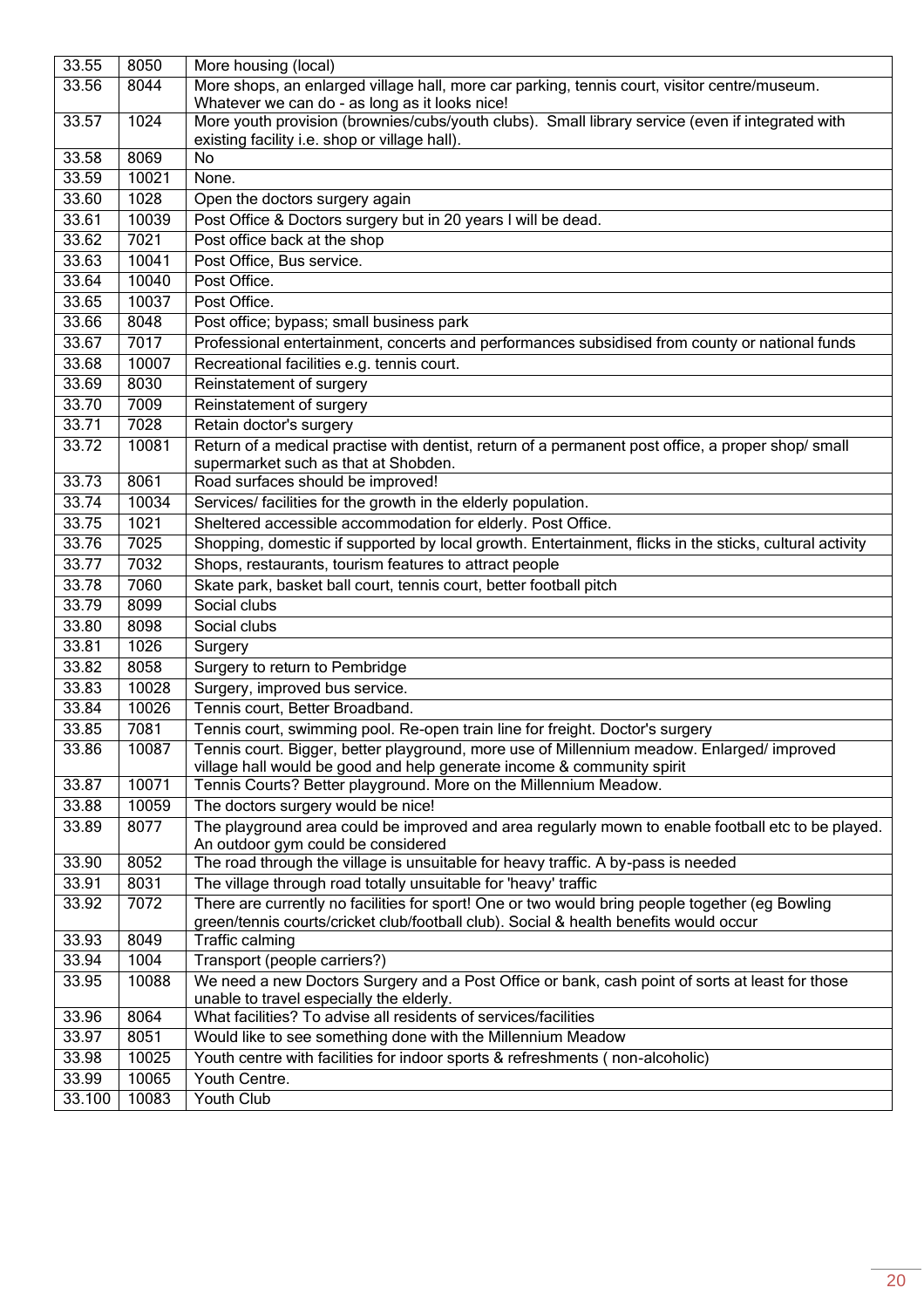<span id="page-20-0"></span>

|       | Ref No. | 35 If No which facilities do you feel are needed                                                                                                 |
|-------|---------|--------------------------------------------------------------------------------------------------------------------------------------------------|
| 35.1  | 8077    | (See 33 - The playground area could be improved and area regularly mown to enable football etc to                                                |
|       |         | be played. An outdoor gym could be considered) More opportunities to meet outside school hours -                                                 |
|       |         | informal access to tennis courts? Skateboard - evening cafe                                                                                      |
| 35.2  | 10050   | A better play area - larger and for older children.                                                                                              |
| 35.3  | 7077    | A central 'community' focus area, to encourage young people in a positive manner - rather than just<br>leaving them to hang round                |
| 35.4  | 8097    | A playground more suited to older children. Even clubs                                                                                           |
| 35.5  | 7057    | A youth club. Tennis court                                                                                                                       |
| 35.6  | 1014    | Best to ask young people in Pembridge                                                                                                            |
| 35.7  | 1019    | Better play area.                                                                                                                                |
| 35.8  | 1015    | Better playground area/tennis courts                                                                                                             |
| 35.9  | 8051    | Between being to old for the play ground and too young to drive there's nothing in the village                                                   |
| 35.10 | 10071   | Bigger, more modern play area for older children.                                                                                                |
| 35.11 | 8020    | But would they use them                                                                                                                          |
| 35.12 | 10033   | Camera club, running & cycling groups etc.                                                                                                       |
| 35.13 | 7032    | Clubs, groups for children. Internet cafe                                                                                                        |
| 35.14 | 10056   | Development of Millennium Meadow for the young.                                                                                                  |
| 35.15 | 8089    | Don't know Pembridge well enough                                                                                                                 |
| 35.16 | 7056    | Enlarged playground, shelter on Millennium Meadow                                                                                                |
| 35.17 | 7021    | Facilities at the existing playground could be improved                                                                                          |
| 35.18 | 8096    | Film nights/talks/music nights in the village hall geared towards younger people? Develop environs                                               |
|       |         | for better 'hang out' space?                                                                                                                     |
| 35.19 | 8049    | Football pitch, cricket pitch, youth groups, tennis court                                                                                        |
| 35.20 | 7014    | If the surgery stays open                                                                                                                        |
| 35.21 | 10087   | Improved play ground, tennis court, safer pavements, more footpaths away from road.                                                              |
| 35.22 | 10028   | Improved play park suitable for children up to age 16/18. Landscape part of Millennium Meadow for<br>bikes etc.                                  |
| 35.23 | 8042    | It would be good if they had some sore of "club" they could go to and meet up with friends, it could                                             |
|       |         | also serve a younger age group earlier in evenings                                                                                               |
| 35.24 | 7017    | It's too small! Even Hereford has only recently acquired a decent cinema                                                                         |
| 35.25 | 10079   | Landscaping part of Millennium Meadow, for bikes/RC cars etc. An improved play park - suitable for<br>all ages to 16, teenage meeting place.     |
| 35.26 | 8056    | Large playing field                                                                                                                              |
| 35.27 | 8044    | Larger, better playground, shelter/ structure on MM, tennis court, Better/safer pavements                                                        |
| 35.28 | 10040   | Leisure, sport, Youth Club, Skate Board Park.                                                                                                    |
| 35.29 | 10039   | Leisure, sport.                                                                                                                                  |
| 35.30 | 10088   | Maybe a youth club for teenagers to meet friends which could double up for younger children's<br>needs too.                                      |
| 35.31 | 7001    | Meeting place / sports field                                                                                                                     |
| 35.32 | 8011    | Meeting places i.e. clubs                                                                                                                        |
| 35.33 | 7019    | More activities for all ages, fun & instructive to engage young people in community                                                              |
| 35.34 | 8038    | More direct engagement but YOU NEED TO ASK THEM !! - THIS FORM DOES NOT                                                                          |
| 35.35 | 1024    | More youth provision (brownies/cubs/youth clubs, Small library service (even if integrated with<br>existing facility i.e. shop or village hall). |
| 35.36 | 7012    | Netball or tennis type court or skating                                                                                                          |
| 35.37 | 7016    | Older children's playground - obstacle course??                                                                                                  |
| 35.38 | 10009   | Place to meet.                                                                                                                                   |
| 35.39 | 8062    | Playing field                                                                                                                                    |
| 35.40 | 10024   | Possible youth groups or available transport to existing groups.                                                                                 |
| 35.41 | 8099    | <b>Recreational clubs</b>                                                                                                                        |
| 35.42 | 8098    | <b>Recreational clubs</b>                                                                                                                        |
| 35.43 | 8019    | Scouts, guides, youth club                                                                                                                       |
| 35.44 | 7060    | Skate park, basket ball court, tennis court, better football pitch                                                                               |
| 35.45 | 10010   | Somewhere to meet.                                                                                                                               |
| 35.46 | 10017   | Sorts clubs - improve use of Millennium Meadow.                                                                                                  |
| 35.47 | 7071    | Specified cycle routes/walking routes. Youth clubs                                                                                               |
|       |         |                                                                                                                                                  |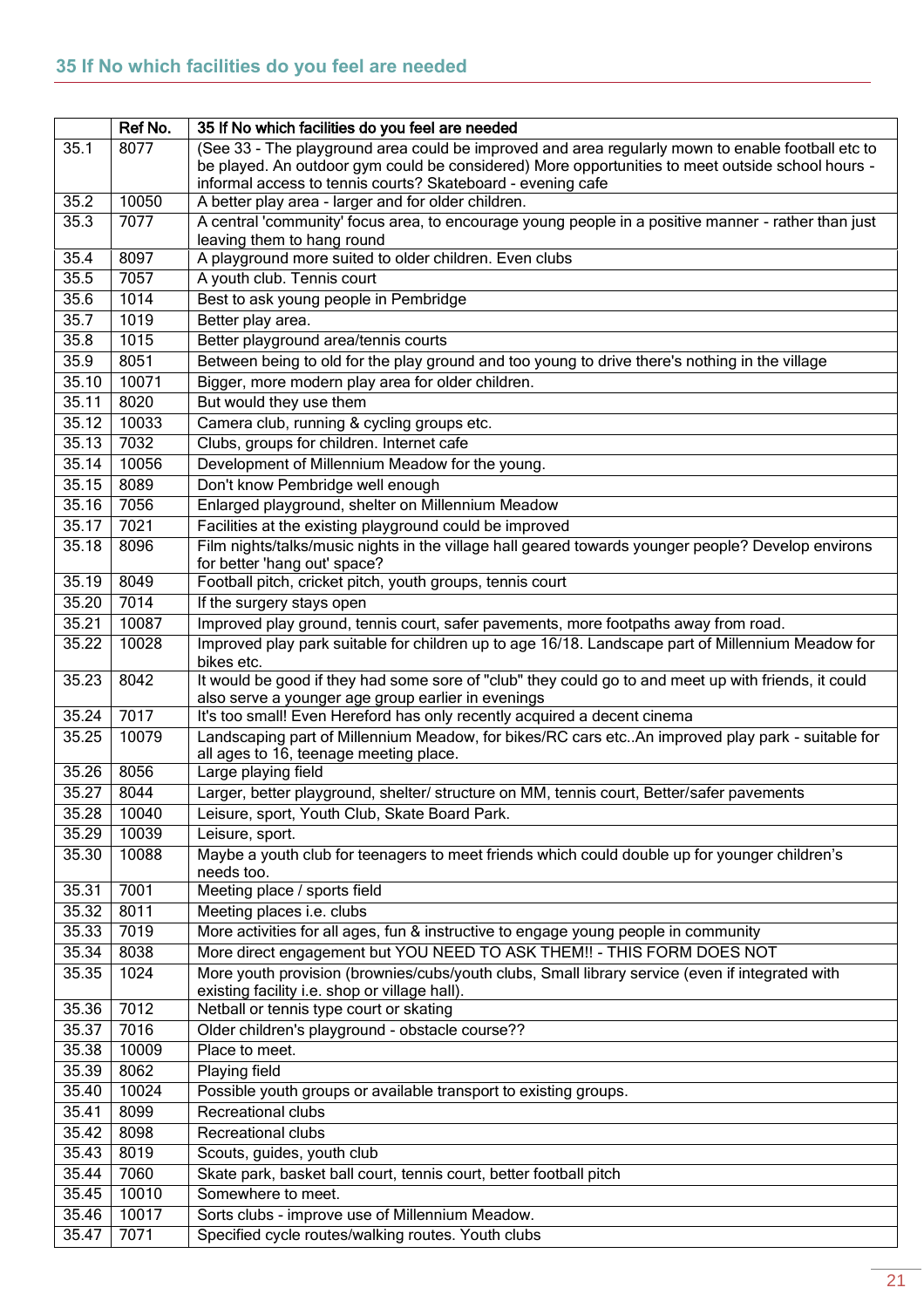| 35.48 | 8030  | Sport/leisure facilities built on the village hall                                                       |
|-------|-------|----------------------------------------------------------------------------------------------------------|
| 35.49 | 8020  | <b>Sports</b>                                                                                            |
| 35.50 | 7025  | Sports & recreational centre?                                                                            |
| 35.51 | 8021  | Sports clubs                                                                                             |
| 35.52 | 7047  | Sports facilities/football/cricket/tennis/etc. Youth club?                                               |
| 35.53 | 10006 | Sports provision, a place to hang out.                                                                   |
| 35.54 | 7076  | Teenage facilities totally lacking need developing in consultation with local teenagers                  |
| 35.55 | 7074  | Teenager facilities, determined by teenagers                                                             |
| 35.56 | 1016  | Teenagers can't go to the pub and need something to keep them occupied.                                  |
| 35.57 | 8047  | Tennis court, basketball court                                                                           |
| 35.58 | 10008 | Tennis Courts.                                                                                           |
| 35.59 | 7053  | The playground needs improving and updating - more equipment for older children                          |
| 35.60 | 10046 | There are enough facilities for younger children but we need better outdoor play facilities for children |
|       |       | ages 11-16.                                                                                              |
| 35.61 | 7028  | Upgraded playing area for older children. Other sports facilities e.g. tennis court, skateboard area     |
| 35.62 | 7078  | We used to have a youth club, shooting club, snooker table in the old village hall. No more.             |
| 35.63 | 8064  | What facilities?                                                                                         |
| 35.64 | 10025 | Youth centre with facilities for indoor sports & refreshments (non-alcoholic)                            |
| 35.65 | 10065 | Youth Centre.                                                                                            |
| 35.66 | 7037  | Youth centres, after school clubs                                                                        |
| 35.67 | 8078  | Youth club                                                                                               |
| 35.68 | 1028  | Youth club                                                                                               |
| 35.69 | 10059 | Youth club / activities.                                                                                 |
| 35.70 | 7062  | Youth club, hard surface for skate-boarding etc                                                          |
| 35.71 | 7068  | Youth club, sports centre                                                                                |
| 35.72 | 10064 | Youth Club.                                                                                              |
| 35.73 | 7064  | Youth club. Flicks in the sticks. School discos etc. barn dances                                         |
| 35.74 | 8037  | Youth clubs                                                                                              |
| 35.75 | 7023  | Youth clubs                                                                                              |
| 35.76 | 10032 | <b>Youth Clubs</b>                                                                                       |
| 35.77 | 10022 | Youth Clubs or other clubs.                                                                              |
| 35.78 | 8018  | Youth clubs, organised groups                                                                            |
| 35.79 | 10030 | Youth clubs.                                                                                             |
| 35.80 | 8027  | <b>Youth facilities</b>                                                                                  |

## <span id="page-21-0"></span>**37 If No which facilities do you feel are needed?**

|       | Ref<br>No. | 37 If No which facilities do you feel are needed?                                                     |
|-------|------------|-------------------------------------------------------------------------------------------------------|
| 37.1  | 10025      | A good pavement, pedestrians along East Street.                                                       |
| 37.2  | 7040       | Although public transport is poor!                                                                    |
| 37.3  | 7077       | Better access to the shop - it's a fantastic facility but hard to get to for the elderly - or maybe a |
|       |            | delivery service                                                                                      |
| 37.4  | 7049       | Better bus service & doctors surgery                                                                  |
| 37.5  | 10077      | Bus service to Kington.                                                                               |
| 37.6  | 7064       | Church village hall bingo dances etc                                                                  |
| 37.7  | 1013       | Could we have "flicks in the sticks".                                                                 |
| 37.8  | 7068       | Day centre                                                                                            |
| 37.9  | 10083      | Day Centre.                                                                                           |
| 37.10 | 8002       | Do not know what is available so maybe "promotion" of what is here                                    |
| 37.11 | 7073       | Doctors surgery                                                                                       |
| 37.12 | 7081       | Doctor's surgery                                                                                      |
| 37.13 | 10064      | Doctors Surgery, better bus service.                                                                  |
| 37.14 | 10045      | Doctors surgery.                                                                                      |
| 37.15 | 10042      | Doctors surgery.                                                                                      |
| 37.16 | 10043      | Doctors/Bus service.                                                                                  |
| 37.17 | 10065      | Ease of access for disabled having to use pavements.                                                  |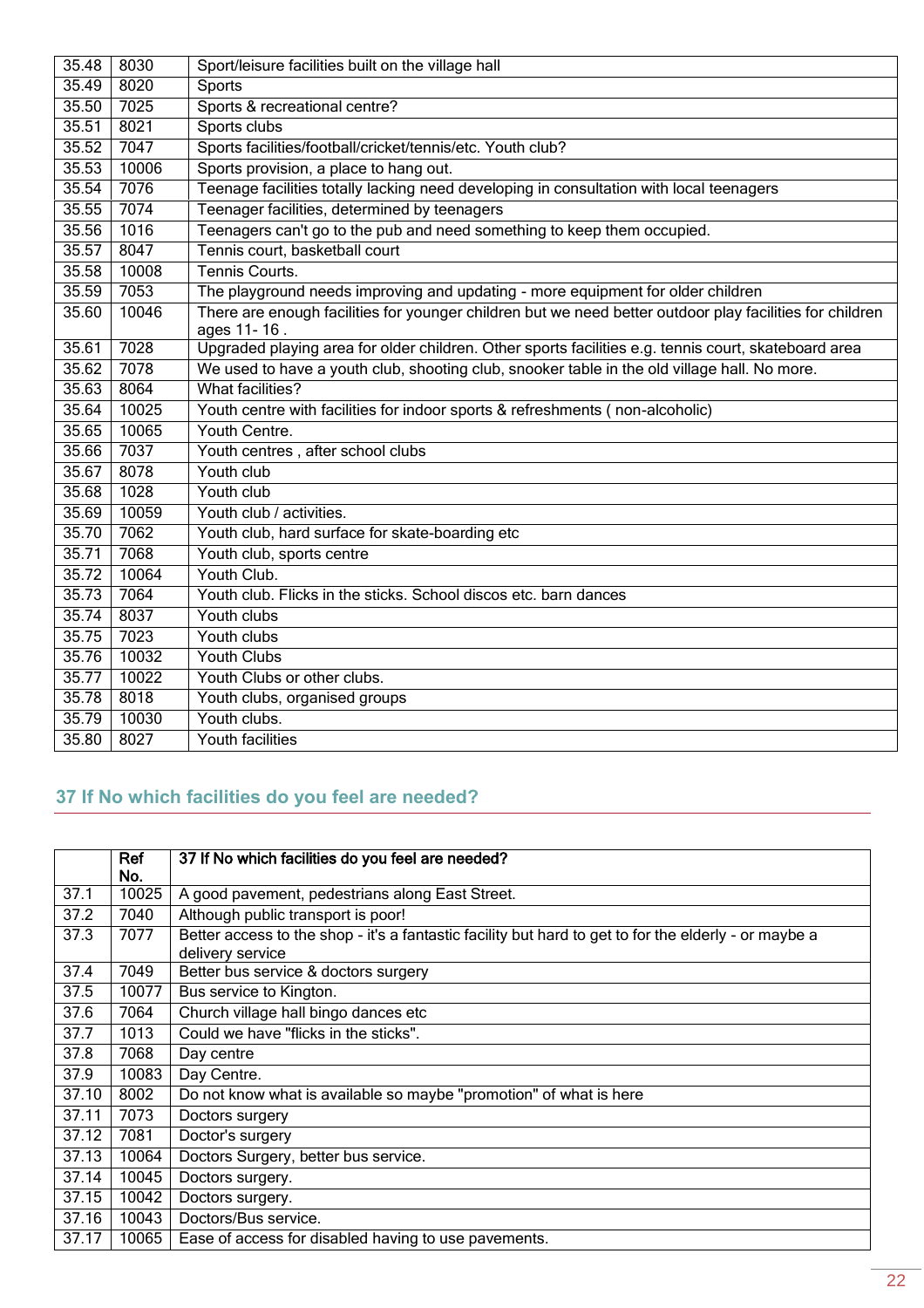| 37.18 | 8081  | Good bus service. Post office. Surgery to remain open and have proper service facilities i.e. be able                                          |
|-------|-------|------------------------------------------------------------------------------------------------------------------------------------------------|
|       |       | to make appointment to see a doctor within reasonable timescale                                                                                |
| 37.19 | 10040 | Housing, Meals on Wheels, Meeting/ socialising.                                                                                                |
| 37.20 | 10041 | Housing.                                                                                                                                       |
| 37.21 | 10088 | If not already in place a regular weekly dinner for elderly done by volunteers. I know in some places<br>they do this in the south of England. |
| 37.22 | 8042  | If not already maybe a weekly or monthly dinner at local village hall or similar so they get company                                           |
|       |       | maybe volunteers to collect and take them home too                                                                                             |
| 37.23 | 7014  | If the surgery stays open                                                                                                                      |
| 37.24 | 10087 | <b>Improved Alm's houses</b>                                                                                                                   |
| 37.25 | 1019  | Improved bus service!                                                                                                                          |
| 37.26 | 8080  | Lack of good bus service and now closure of surgery                                                                                            |
| 37.27 | 8047  | Lunch club for the elderly with transport                                                                                                      |
| 37.28 | 10024 | Lunch clubs, transport.                                                                                                                        |
| 37.29 | 7017  | More houses. Maybe an area for small industry                                                                                                  |
| 37.30 | 10016 | More social get togethers for outlying areas & better transport to them.                                                                       |
| 37.31 | 8044  | New Alms houses perhaps. Safer pavements. Prescription drop off service                                                                        |
| 37.32 | 8058  | No surgery NOW. Poor bus service                                                                                                               |
| 37.33 | 10034 | Pavements & improved access/transport/day facilities/medical facilities.                                                                       |
| 37.34 | 8008  | Please don't close Pembridge surgery! and a seat at the bus stop                                                                               |
| 37.35 | 10006 | Post office counter, doctor or nurse, transport.                                                                                               |
| 37.36 | 1021  | Sheltered accessible accommodation for elderly. Post Office.                                                                                   |
| 37.37 | 8099  | Social club (lunch club?)                                                                                                                      |
| 37.38 | 8098  | Social clubs                                                                                                                                   |
| 37.39 | 10059 | Social space/ craft club etc.                                                                                                                  |
| 37.40 | 7020  | Surgery                                                                                                                                        |
| 37.41 | 7009  | Surgery                                                                                                                                        |
| 37.42 | 7048  | Surgery, PO, bus                                                                                                                               |
| 37.43 | 10028 | Surgery.                                                                                                                                       |
| 37.44 | 10075 | The closure of the surgery is a disaster for the village.                                                                                      |
| 37.45 | 7072  | There are currently no facilities for sport! One or two would bring people together (e.g. Bowling                                              |
|       |       | green/tennis courts/cricket club/football club). Social & health benefits would occur                                                          |
| 37.46 | 1004  | There is much kindness and care in existing village                                                                                            |
| 37.47 | 7031  | Transport & doctor's surgery                                                                                                                   |
| 37.48 | 10039 | Transport, Better surgery/ Doctor.                                                                                                             |
| 37.49 | 8038  | Transport, doctor surgery operated efficiently                                                                                                 |
| 37.50 | 7017  | Unless something improves it will be just an old peoples home!                                                                                 |
| 37.51 | 1015  | Use of internet                                                                                                                                |
| 37.52 | 10011 | Zebra crossings over the A44 in village. More country bus routes. Grab rails by the Steppes.                                                   |

## <span id="page-22-0"></span>**42 Do you have any other suggestions how traffic issues may be improved?**

|       | Ref<br>No. | 42 Do you have any other suggestions how traffic issues may be improved?                                                |
|-------|------------|-------------------------------------------------------------------------------------------------------------------------|
| 42.1  | 1005       | 1) Lower the weight restriction on Bridge Street bridge. 2) Fortify the bollards further $\omega$ t junction to<br>A44. |
| 42.2  | 10025      | A bypass.                                                                                                               |
| 42.3  | 1024       | A road circumventing Pembridge village centre for use by heavy goods vehicles                                           |
| 42.4  | 7025       | A44 by-pass or relief road                                                                                              |
| 42.5  | 1018       | Any measures to slow speed and enhance care of traffic on A44. SINGLE lane priority by New Inn.                         |
| 42.6  | 7071       | Apart from a by-pass! Speed limit through village 20mph or lower. Giant lorries banned!                                 |
| 42.7  | 1003       | Ask the emergency services to slow down before they kill someone. make more use of SID's                                |
| 42.8  | 8099       | Ban lorries HGV from centre of village                                                                                  |
| 42.9  | 1026       | Ban massive lorries                                                                                                     |
| 42.10 | 7065       | Better & more visible signage                                                                                           |
| 42.11 | 1013       | Better maintenance of roads. Stop parking round market hall.                                                            |
| 42.12 | 7029       | Better road quality                                                                                                     |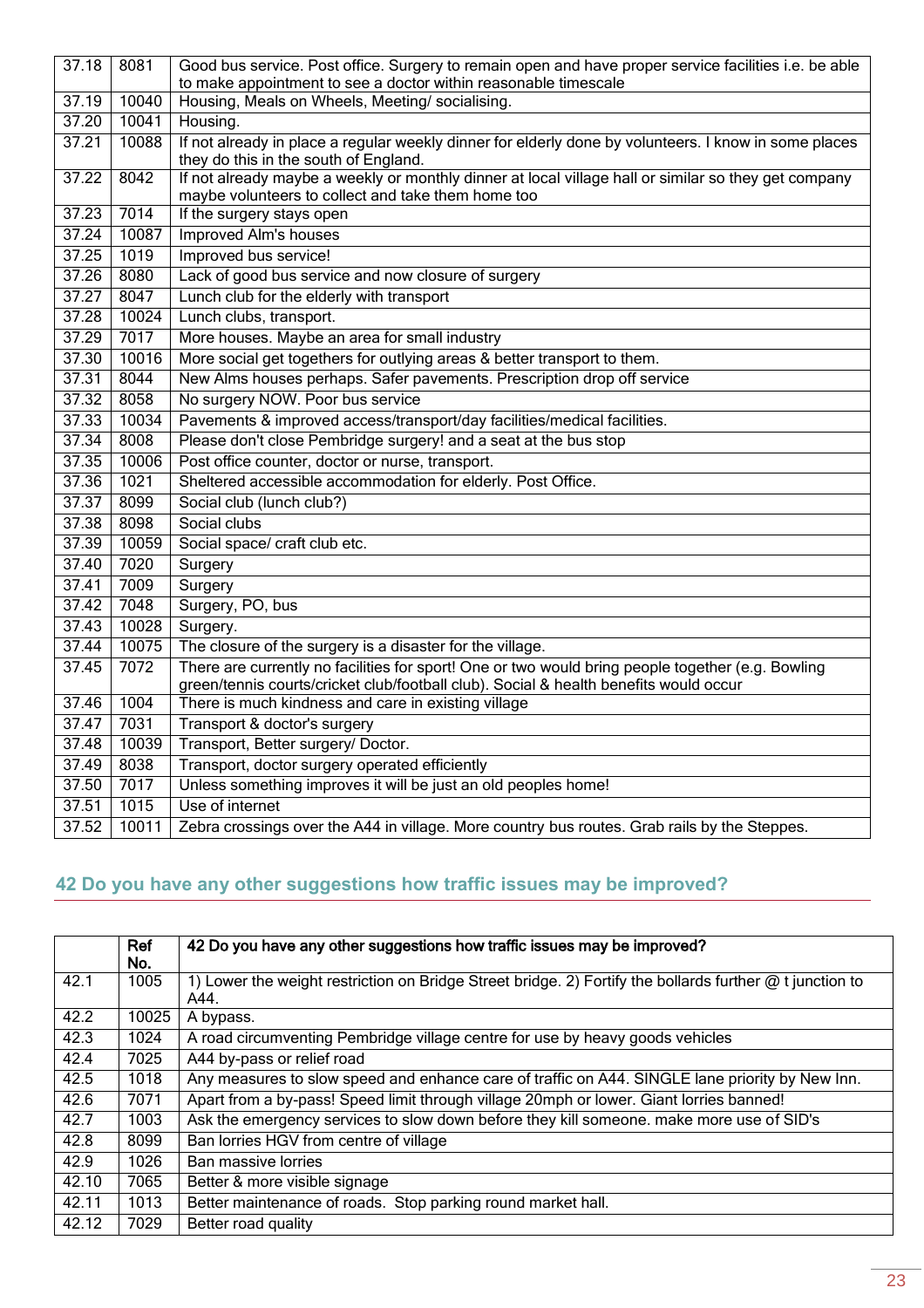| 42.13 | 10019 | Bollards along some pavements to prevent traffic from driving along them and to help pedestrians to                                                                                                          |
|-------|-------|--------------------------------------------------------------------------------------------------------------------------------------------------------------------------------------------------------------|
|       |       | feel safer.                                                                                                                                                                                                  |
| 42.14 | 1008a | Build a by-pass                                                                                                                                                                                              |
| 42.15 | 8036  | Build bypass mainly to divert quarry lorries and farm tractors and trailers                                                                                                                                  |
| 42.16 | 7014  | Build Eardisley a by-pass and divert the A44 there. It would help Lyonshall too.                                                                                                                             |
| 42.17 | 8093  | <b>Bypass</b>                                                                                                                                                                                                |
| 42.18 | 1015  | <b>Bypass</b>                                                                                                                                                                                                |
| 42.19 | 7060  | By-pass                                                                                                                                                                                                      |
| 42.20 | 7055  | By-pass                                                                                                                                                                                                      |
| 42.21 | 7054  | By-pass                                                                                                                                                                                                      |
| 42.22 | 8048  | Bypass (long term solution perhaps); occasional speed patrols; more visible HGV signage north of<br><b>Bridge Street</b>                                                                                     |
| 42.23 | 10080 | Bypass needed.                                                                                                                                                                                               |
| 42.24 | 8008  | <b>Bypass Pembridge</b>                                                                                                                                                                                      |
| 42.25 | 8006  | <b>Bypass Pembridge</b>                                                                                                                                                                                      |
| 42.26 | 7068  | By-pass through Pembridge                                                                                                                                                                                    |
| 42.27 | 10071 | Bypass.                                                                                                                                                                                                      |
| 42.28 | 10026 | Bypass.                                                                                                                                                                                                      |
| 42.29 | 7078  | By-pass. This will also give you in-fill space for new houses                                                                                                                                                |
| 42.30 | 7004  | Bypass; Re-route lorries; Railway line - open.                                                                                                                                                               |
| 42.31 | 7019  | Clear signage for roads unsuitable for H.G.V                                                                                                                                                                 |
| 42.32 | 7053  | Cut down on the number of cars parking in front of the shop/Red Lion - sign posts for village hall car<br>park                                                                                               |
| 42.33 | 7012  | Cut roadside hedges, verges/especially at junctions and maintain ditches                                                                                                                                     |
| 42.34 | 10078 | Cut the roadside hedges.                                                                                                                                                                                     |
| 42.35 | 7056  | Definitely shared space/naked roads/mix of surface materials/by-pass                                                                                                                                         |
| 42.36 | 7081  | Designated on street parking to slow traffic                                                                                                                                                                 |
| 42.37 | 10072 | Direct trucks & lorries away from village centre if possible.                                                                                                                                                |
| 42.38 | 8055  | Divert heavy load vehicles                                                                                                                                                                                   |
| 42.39 | 10020 | Divert tarmac lorries down the Rhyse Lane.                                                                                                                                                                   |
| 42.40 | 7026  | <b>Divert Tarmac wagons</b>                                                                                                                                                                                  |
| 42.41 | 8001  | Divert traffic from village centre (alternative route outside village environs). Possibly subterranean.                                                                                                      |
| 42.42 | 8041  | Eliminate heavy goods vehicles                                                                                                                                                                               |
| 42.43 | 7074  | Enforce 20mph from Townsends farm shop to Bylets                                                                                                                                                             |
| 42.44 | 7039  | Enforced weight limits                                                                                                                                                                                       |
| 42.45 | 8044  | Entrance chicanes need changing, remove white lines, improve and add pavements, increase                                                                                                                     |
| 42.46 | 1028  | planting, add cobbles, make Bridge street, Bearwood lane etc inaccessible to HGV's                                                                                                                           |
|       |       | Get heavy lorries out of village                                                                                                                                                                             |
| 42.47 | 8092  | Get Quarry lorries and regular heavy traffic on railways (used to run well)                                                                                                                                  |
| 42.48 | 7082  | Herefordshire council to erect new signage at Bainstrey Cross showing HGV the way to Kingspan                                                                                                                |
| 42.49 | 8098  | (similar to Rise Lane at Lyonshall)<br>HGV lorry ban from centre of village                                                                                                                                  |
| 42.50 | 8038  | I really like the idea of shared space and to prioritise pedestrians. The village should be a pedestrian                                                                                                     |
| 42.51 | 10073 | space first<br>I would support any suggestions that could reduce speed of traffic through village and also by some                                                                                           |
|       |       | means prevent heavy lorries using that road.                                                                                                                                                                 |
| 42.52 | 10006 | If we can't divert heavy goods traffic then - we need a proper pedestrian crossing.                                                                                                                          |
| 42.53 | 10087 | Improve pavements and ensure new houses are built away from road, but can access facilities on                                                                                                               |
|       |       | foot.                                                                                                                                                                                                        |
| 42.54 | 7079  | Improve road surface on A44 through Pembridge                                                                                                                                                                |
| 42.55 | 8049  | Improved signage for HGV's (?different languages)                                                                                                                                                            |
| 42.56 | 8096  | Improving Lyonshall/Shobdon route. The Gove transport is a problem - restricting access through the<br>village maybe help divert them down an improved route but what impact on Shobdon? NIMBY I'm<br>afraid |
| 42.57 | 1016  | Investigate a possible re-route of the A44 through a new dedicated road that avoids Pembridge.                                                                                                               |
| 42.58 | 8050  | It's a main road live with it or move                                                                                                                                                                        |
| 42.59 | 10021 | Large lorries should be made to use the Rhyse Lane to Shobdon - they are a danger in the village.                                                                                                            |
| 42.60 | 8100  | Long term project for diversion of east/west bound traffic through Pembridge village centre for<br>example construction of tunnel through surrounding area                                                   |
| 42.61 | 10009 | Making it safe to walk down main street. Restrict size of lories.                                                                                                                                            |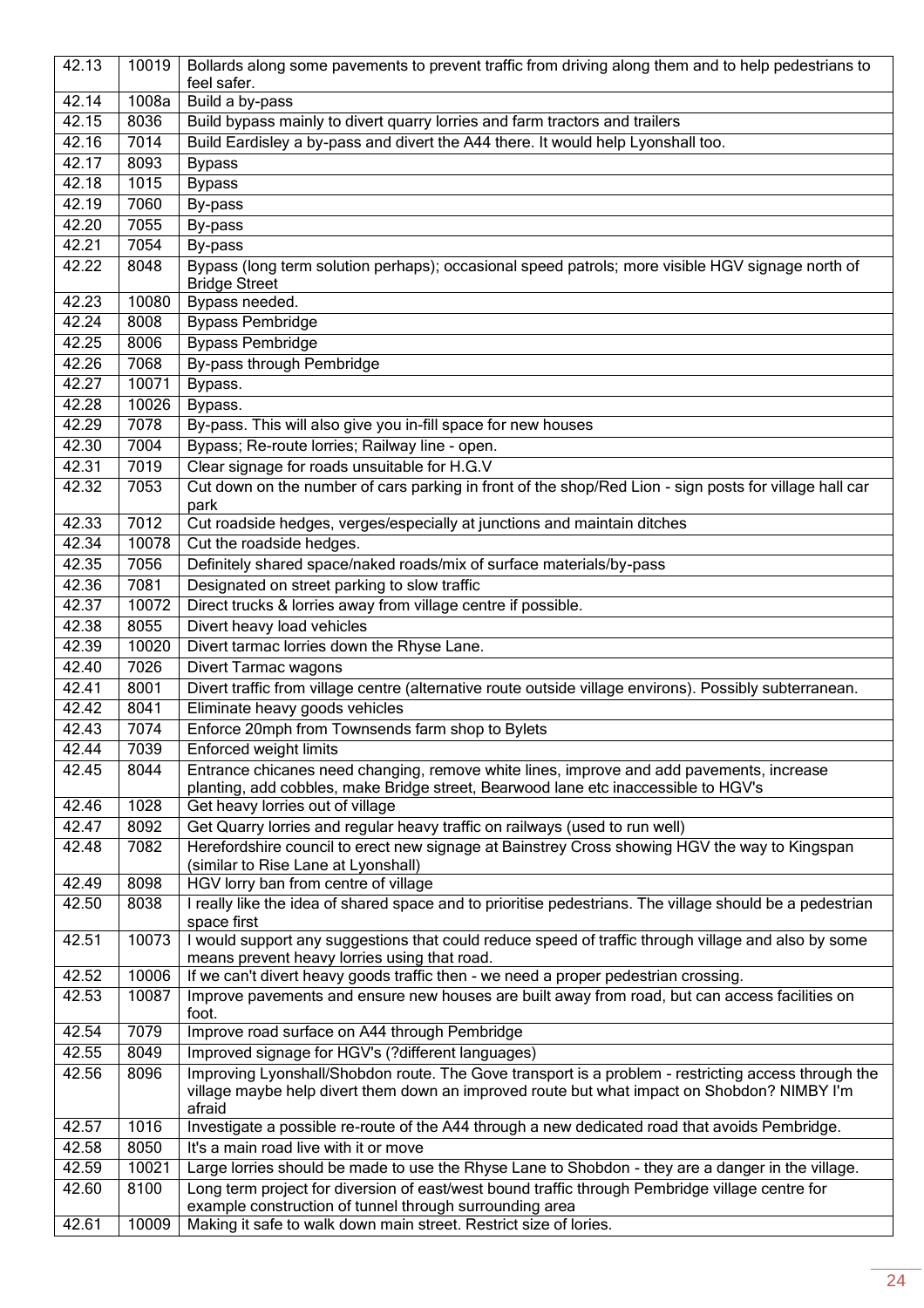| 42.62  | 8070  | Mending of pot holes to increase. Safe traffic flow - within limits. Prevent vehicles swerving into path                                                                                                                  |
|--------|-------|---------------------------------------------------------------------------------------------------------------------------------------------------------------------------------------------------------------------------|
|        |       | of oncoming vehicles                                                                                                                                                                                                      |
| 42.63  | 8003  | More off road parking                                                                                                                                                                                                     |
| 42.64  | 8002  | More off road parking on brown field site                                                                                                                                                                                 |
| 42.65  | 7052  | More parking for residents to reduce roadside congestion and better speed reduction measures that<br>ensure traffic is at correct speed as soon as they enter the village - at west end traffic is still fast!!           |
| 42.66  | 8077  | Much clearer signs discouraging lorry drivers from turning into Bridge street. Possible restrictions on<br>size of farm vehicle using village                                                                             |
| 42.67  | 10059 | Need to look at traffic going past village hall towards the village - traffic comes too quickly into the<br>road.                                                                                                         |
| 42.68  | 1014  | No - apart from by-pass                                                                                                                                                                                                   |
| 42.69  | 7057  | No parking outside the Red Lion. Speed restrictions on minor roads as there is an increased number<br>of very large agricultural vehicles/tractors using them                                                             |
| 42.70  | 10047 | No parking outside shop and Red Lion.                                                                                                                                                                                     |
| 42.71  | 10046 | No parking outside village shop, Red Lion.                                                                                                                                                                                |
| 42.72  | 10088 | Our main problem is speeding day & night, nonstop therefore we need speed cameras set up through<br>the main traffic areas, as well as speed bumps going across whole road width with 20 mph limit<br>throughout village. |
| 42.73  | 7021  | Parking arrangements for school pick up/drop off times could be improved                                                                                                                                                  |
| 42.74  | 10028 | Pedestrian Crossing by village shop.                                                                                                                                                                                      |
| 42.75  | 7062  | Re-direct large lorries                                                                                                                                                                                                   |
| 42.76  | 7038  | Re-direct lorries                                                                                                                                                                                                         |
| 42.77  | 7032  | Reduce allowance of quarry lorries thro' village                                                                                                                                                                          |
| 42.78  | 10037 | Reduce tonnage in local areas.                                                                                                                                                                                            |
| 42.79  | 10057 | Remove long term parking between 8 - 6 on main street.                                                                                                                                                                    |
| 42.80  | 8071  | Remove parking at 'Old Steppes' junction                                                                                                                                                                                  |
| 42.81  | 1017  | Remove road markings - mostly. But use lines at sides to highlight the narrows at rear of New Inn and<br>prevent recurring accidents and scrapes and damage.                                                              |
| 42.82  | 8083  | Reroute heavy lorries away from the village centre                                                                                                                                                                        |
| 42.83  | 10010 | Restrict the size of lorries that can come through.                                                                                                                                                                       |
| 42.84  | 10039 | Restrict weight & speed of heavy traffic/lorries on minor roads. Speed bumps on minor roads.                                                                                                                              |
| 42.85  | 10040 | Restrict weight of lorries & trailers on minor roads. Passing places on minor roads.                                                                                                                                      |
| 42.86  | 1002  | See below (Footpaths and pavements are poor. Walking from west end of village is most unpleasant                                                                                                                          |
|        |       | and difficult. Never mind the ancient kerbstones - even it out.)                                                                                                                                                          |
| 42.87  | 10058 | Send HGV's on a different route.                                                                                                                                                                                          |
| 42.88  | 1004  | Speed bumps either end of village and 20 mph                                                                                                                                                                              |
| 42.89  | 7064  | Speed enforcement in place permanently with greater presence of local police traffic enforcement.                                                                                                                         |
| 42.90  | 7006  | Speed limit                                                                                                                                                                                                               |
| 42.91  | 7003  | Speed limit                                                                                                                                                                                                               |
| 42.92  | 7037  | Stop all heavy traffic i.e. HGVs                                                                                                                                                                                          |
| 42.93  | 10064 | Stop all HGV's over 7.5 cwts from using Bridge Street to get to Kingspan.                                                                                                                                                 |
| 42.94  | 8085  | Stop all the lorries coming through!!!                                                                                                                                                                                    |
| 42.95  | 8064  | Stop articulated lorries from using minor roads!                                                                                                                                                                          |
| 42.96  | 8032  | Stop heavy lorries                                                                                                                                                                                                        |
| 42.97  | 7048  | Stop large lorries coming through village they should be made to find alternative route!                                                                                                                                  |
| 42.98  | 8034  | Stop parking opposite Red Lion - trucks have to cross white line to get through only about 50m                                                                                                                            |
| 42.99  | 7041  | Stop Tarmac wagons coming through village                                                                                                                                                                                 |
| 42.100 | 8080  | Strict control re the size and weight of heavy vehicles through the village                                                                                                                                               |
| 42.101 | 7080  | Stricter regulations on noisy bodywork on lorries. Major improvement to road surfaces on A44                                                                                                                              |
| 42.102 | 10075 | The A44 should be rerouted to follow the old railway line joining the A49 north of Leominster.                                                                                                                            |
| 42.103 | 8097  | The heavy lorries coming through are a pain in the A but I can't see any solution unless it involves a<br>bypass through a river?                                                                                         |
| 42.104 | 8042  | The main problem is the heavy goods vehicles going through the village at great speeds day and                                                                                                                            |
|        |       | night, therefore we do need speed cameras also to include speed bumps across whole road and                                                                                                                               |
|        |       | 20mph speed limit!                                                                                                                                                                                                        |
| 42.105 | 7077  | There are still too many HGV's through the village - maybe re-routing them around the village? Road                                                                                                                       |
|        |       | quality is poor                                                                                                                                                                                                           |
| 42.106 | 10081 | Use of bollards along certain critical sections of A44 to stop the illegal mounting of the pavement by<br>HGV's in order to protect pedestrians.                                                                          |
| 42.107 | 7013  | We need something to slow down traffic from the West. Clamp down on dangerous parking.                                                                                                                                    |
| 42.108 | 8065  | Weight restriction                                                                                                                                                                                                        |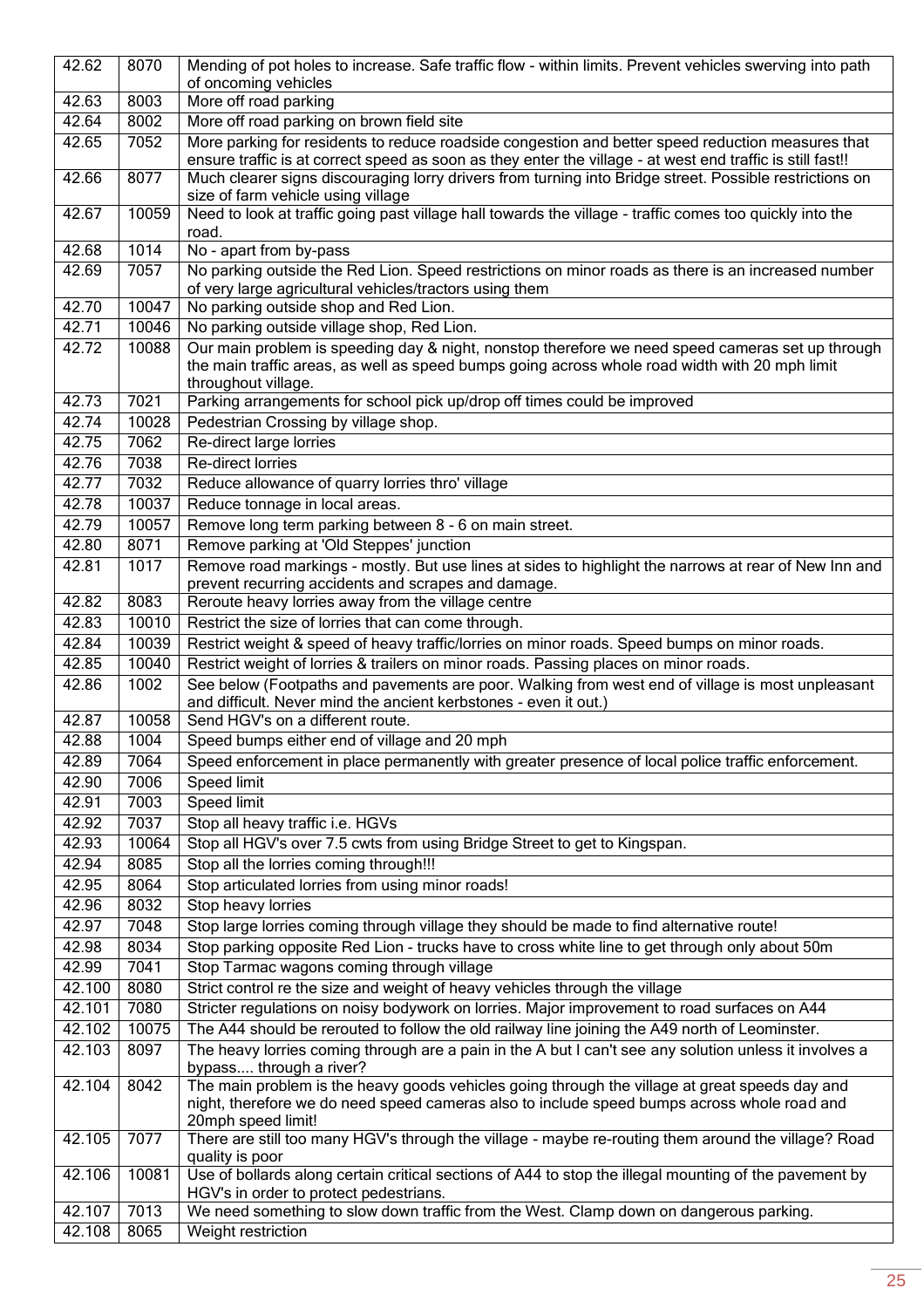| 42.109 | 10065 | Weight restriction & length on lorries.                                                           |
|--------|-------|---------------------------------------------------------------------------------------------------|
| 42.110 | 7005  | Where possible alternative routes for lorries                                                     |
| 42.111 | 7045  | Whilst I don't use them, the pavements in Pembridge look in adequate especially on A49. Warning   |
|        |       | signs on Rhyse Lane that it's narrow at times                                                     |
| 42.112 | 10030 | Would be good to have speed limit signs returned when contractor takes them away to be painted or |
|        |       | renewed.                                                                                          |

### <span id="page-25-0"></span>**45 Do you feel Pembridge Parish needs infrastructure upgrades to the following Other (please specify):**

|       | Ref<br>No. | 45a Other (please specify)                                                                                                   |
|-------|------------|------------------------------------------------------------------------------------------------------------------------------|
| 45.1  | 10088      | Any of the above but if new homes built it will all need doing and more.                                                     |
| 45.2  | 8042       | As the village stands at the moment I would say the above, but if new homes are built then it will all                       |
|       |            | need doing and more                                                                                                          |
| 45.3  | 8070       | Better school transport plan with common sense approach                                                                      |
| 45.4  | 1016       | Cycle paths (cross country)                                                                                                  |
| 45.5  | 10008      | Cycle paths.                                                                                                                 |
| 45.6  | 8064       | Gas - What gas?                                                                                                              |
| 45.7  | 10006      | I wonder if we need a proper zebra or lights crossing in the centre of the village.                                          |
| 45.8  | 8030       | If bypass built existing roads are fine if maintained. If not regular resurfacing of A44 to keep noise to<br>minimum         |
| 45.9  | 7013       | Keep on top of pot hole problem. Access to the south of the village needed during school run and<br>occasional other events. |
| 45.10 | 8002       | Lack of reliable/effective broadband will prevent business and enterprise                                                    |
| 45.11 | 8077       | Map boards in public places suggesting way - marked routes would be helpful to visitors and<br>residents                     |
| 45.12 | 7031       | Mobile phone coverage need drastic improvement                                                                               |
| 45.13 | 10043      | Mobile Phone signal.                                                                                                         |
| 45.14 | 10042      | Mobile phone signal.                                                                                                         |
| 45.15 | 7045       | Mobile signal; lots of properties not on mains water or gas and electricity supply seems to lack                             |
|       |            | resilience (lots of flickering)                                                                                              |
| 45.16 | 1021       | Perhaps farmers using huge tractors and trailers that are doing damage to roads/pavements should<br>contribute to repair.    |
| 45.17 | 7052       | Pot holes                                                                                                                    |
| 45.18 | 7080       | Road surfaces                                                                                                                |
| 45.19 | 8093       | Roads - Bypass                                                                                                               |
| 45.20 | 7073       | Roads - potholes                                                                                                             |
| 45.21 | 8089       | Roads - potholes!                                                                                                            |
| 45.22 | 8058       | We don't have mains water/sewage or gas available                                                                            |
| 45.23 | 8003       | Would like gas!                                                                                                              |

#### <span id="page-25-1"></span>**Please leave any general comments about Features Facilities and Amenities here:**

|      | Ref<br>No. | 46a Please leave any general comments about Features Facilities and Amenities here:                                                                                                                                                                                                                      |
|------|------------|----------------------------------------------------------------------------------------------------------------------------------------------------------------------------------------------------------------------------------------------------------------------------------------------------------|
| 46.1 | 1018       | Better signage - too cluttered, and much of it freelance. Too many fuss and flowers, suburban. Riverside<br>signs are prescriptive and not welcoming.                                                                                                                                                    |
| 46.2 | 10073      | Biomass and solar panels only.                                                                                                                                                                                                                                                                           |
| 46.3 | 7052       | Broadband is a critical issue for business function                                                                                                                                                                                                                                                      |
| 46.4 | 8001       | Broadly adequate                                                                                                                                                                                                                                                                                         |
| 46.5 | 8100       | Broadly adequate to meet the demand. The profile of retirees/young families/agricultural employees/self<br>employed is unlikely to change and excessive amenities unlikely to be utilised                                                                                                                |
| 46.6 | 8038       | Community renewable energy production                                                                                                                                                                                                                                                                    |
| 46.7 | 8044       | Could the MM/car park area be enlarged to create more parking? Pavements are very unsafe. Tennis<br>court and enlarged village hall would be amazing. A44 needs to be addressed before an accident<br>happens. Make sure all new development has a footpath/cycle link to village facilities. Can carpet |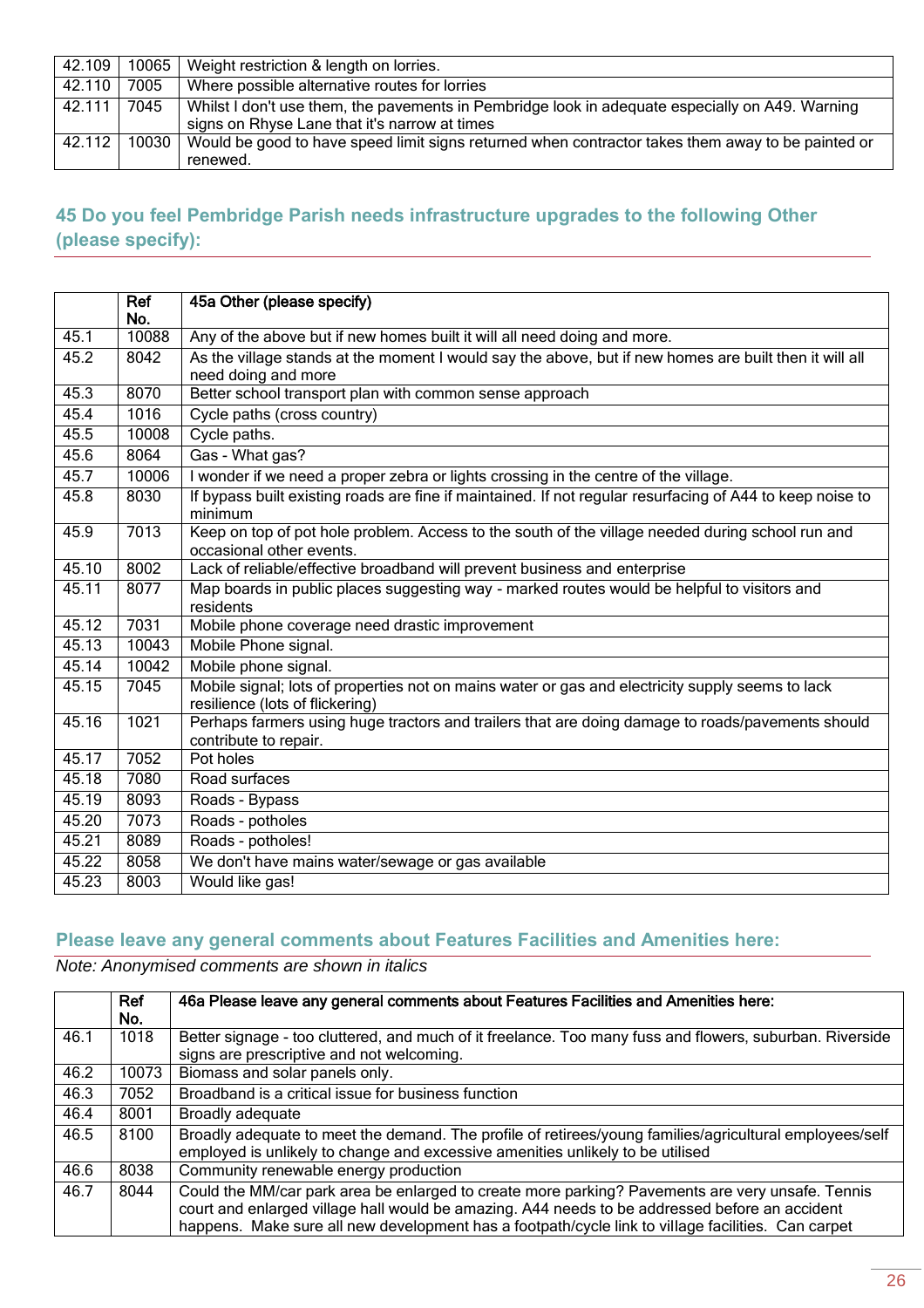|                |               | warehouse be purchased by the village for (landscaped) parking area? Too many cars parking on                                                                                                                    |
|----------------|---------------|------------------------------------------------------------------------------------------------------------------------------------------------------------------------------------------------------------------|
|                |               | pavements, especially at West End.                                                                                                                                                                               |
| 46.8           | 7076          | Ensure footpath from Manley Lane to Manley Crescent is passable with pushchairs in winter to avoid                                                                                                               |
| 46.9           | 10078         | walking to school on main road with terrible pavements for pushchairs & children<br>Existing infrastructure needs much better maintenance. Sewage system inadequate.                                             |
| 46.10          | 1002          | Footpaths and pavements are poor. Walking from west end of village is most unpleasant and difficult.                                                                                                             |
|                |               | Never mind the ancient kerbstones - even it out.                                                                                                                                                                 |
| 46.11          | 1015          | I would like to see the walkway which connects Manly Lane to Manley Crescent tarmacked/resurfaced                                                                                                                |
|                |               | so that those using the lane can do so without having to get muddy (in the winter months) or stepping in                                                                                                         |
|                |               | dog muck. When this area is used by tractors it makes it difficult for walkers to use. If the small stretch                                                                                                      |
|                |               | of this lane could be of a hard surface up to the gate which cuts through to Manley Crescent (from                                                                                                               |
| 46.12          | 8042          | Manley Lane) then this could be used throughout the year.                                                                                                                                                        |
|                |               | If something is not done very soon regarding the speed, volume and type of heavy goods traffic going<br>through the village, someone is going to be killed. As we have a school here too and a primary school at |
|                |               | that, I am extremely surprised that a "20 mile" limit is not in place as anywhere I go where there is any                                                                                                        |
|                |               | school, this limit is in place. We have particular problem with the "highway maintenance" heavy goods                                                                                                            |
|                |               | lorries (mainly carrying tarmac etc) which are very wide and large lorries. These travel though our village                                                                                                      |
|                |               | at great speed, mainly 50 plus miles per hour and have to screech to a holt at the junctions, plus they                                                                                                          |
|                |               | have done damage to pavements which are quite high and the road surfaces. This is a serious problem                                                                                                              |
| 46.13          | 1023          | in our village, which also includes vehicles of all descriptions including cars.<br>In the Scandinavian countries and in Germany there are communities who together have organised                               |
|                |               | renewable energy schemes which provide a surplus of energy for the said community.                                                                                                                               |
| 46.14          | 10088         | It is imperative that something is done ASAP regarding the volume & speed of traffic through Pembridge                                                                                                           |
|                |               | village as we have a primary school. I m surprised that there is not a 20mph limit already in force, which                                                                                                       |
|                |               | it should be. We have major problem with heavy lorries with large loads of tarmac, these in particular are                                                                                                       |
|                |               | the main culprits, as they speed through day & night, most travelling at over 50mph, and at the<br>narrowest section, cannot pass other vehicles, therefore often have to reverse or screech to a halt,          |
|                |               | sometimes damaging footpaths, kerbs and road. We desperately need this to be addressed asap                                                                                                                      |
|                |               | because extra housing/buildings in our parish is just going to make it worse. God only knows what                                                                                                                |
|                |               | damage this intense traffic is doing to our historic buildings which are supposed to be protected by law.                                                                                                        |
| 46.15          | 7080          | Loss of surgery will be hard to bear                                                                                                                                                                             |
| 46.16          | 7074          | Make footpath from Manley Lane to Manley Crescent passable year round by laying scalpings down so                                                                                                                |
|                |               | that it no longer becomes a quagmire. This would be a safer and shorter route to walk children to school<br>as roadside pavements are very narrow and one needs to cross the road twice to make use of the       |
|                |               | widest pavements                                                                                                                                                                                                 |
| 46.17          | 8048          | Many homes cannot accommodate garage access Priority on-road parking would help                                                                                                                                  |
| 46.18          | 10006         | Many of the problems of pavements and crossings of the road would be eased with a bypass but lots                                                                                                                |
|                |               | of problems with that too.                                                                                                                                                                                       |
| 46.19          | 10028         | No Biomass.                                                                                                                                                                                                      |
| 46.20          | 8099          | No mass solar panels/wind farms or poly tunnels                                                                                                                                                                  |
| 46.21          | 7045          | No mention of flood resilience - it's important both locally and wider access routes                                                                                                                             |
| 46.22          | 7027          | No more ad plants in this area. No more chicken houses                                                                                                                                                           |
| 46.23<br>46.24 | 10046<br>8092 | No more bio digesters, grow food not bio mass crops.<br>No to wind farms and a sea of solar panels                                                                                                               |
| 46.25          | 8098          | No wind farms/mass solar panels or poly tunnels                                                                                                                                                                  |
| 46.26          | 7021          | Our property is not on mains gas or sewerage                                                                                                                                                                     |
| 46.27          | 8049          | Parking permits for residents who have to use on road parking                                                                                                                                                    |
| 46.28          | 10071         | Pavements & road is now an accident waiting to happen. It will be a tragedy. Too many chicken sheds                                                                                                              |
|                |               | etc. Using A44 plus named company lorries. Very urgent, I know young families that want to move out of                                                                                                           |
|                |               | village because of the road.                                                                                                                                                                                     |
| 46.29          | 8074          | Providing it's not noisy or smells                                                                                                                                                                               |
| 46.30          | 7013          | Renewable energy comes in many forms. Some are good others are not.                                                                                                                                              |
| 46.31          | 10039         | Schemes for renewable energy are only possible if the general infrastructure is improved.                                                                                                                        |
| 46.32          | 1017          | Signs at riverside - bridge car park are very negative and not at all welcoming - only prohibitive. This                                                                                                         |
| 46.33          | 7025          | needs changing.                                                                                                                                                                                                  |
| 46.34          | 8077          | Subject to thorough scrutiny<br>The broadband speed improvement should be a priority                                                                                                                             |
| 46.35          | 1021          | The church building/bell tower is of great historic importance and therefore needs support.                                                                                                                      |
| 46.36          | 10059         | The condition of the roads is very poor.                                                                                                                                                                         |
| 46.37          | 1004          | The main road - junctions are dangerous - cars too speedy - round the bend (New Inn)                                                                                                                             |
| 46.38          | 10075         | The pavements are dangerous in many places with traffic passing within inches of pedestrians at speeds                                                                                                           |
|                |               | unsuitable for the conditions. There are some delightful footpaths around the village but they are poorly                                                                                                        |
|                |               | maintained and one senses hostility from some landowners. This issue need add warning for properly                                                                                                               |
|                |               | presented they could be a major tourist asset.                                                                                                                                                                   |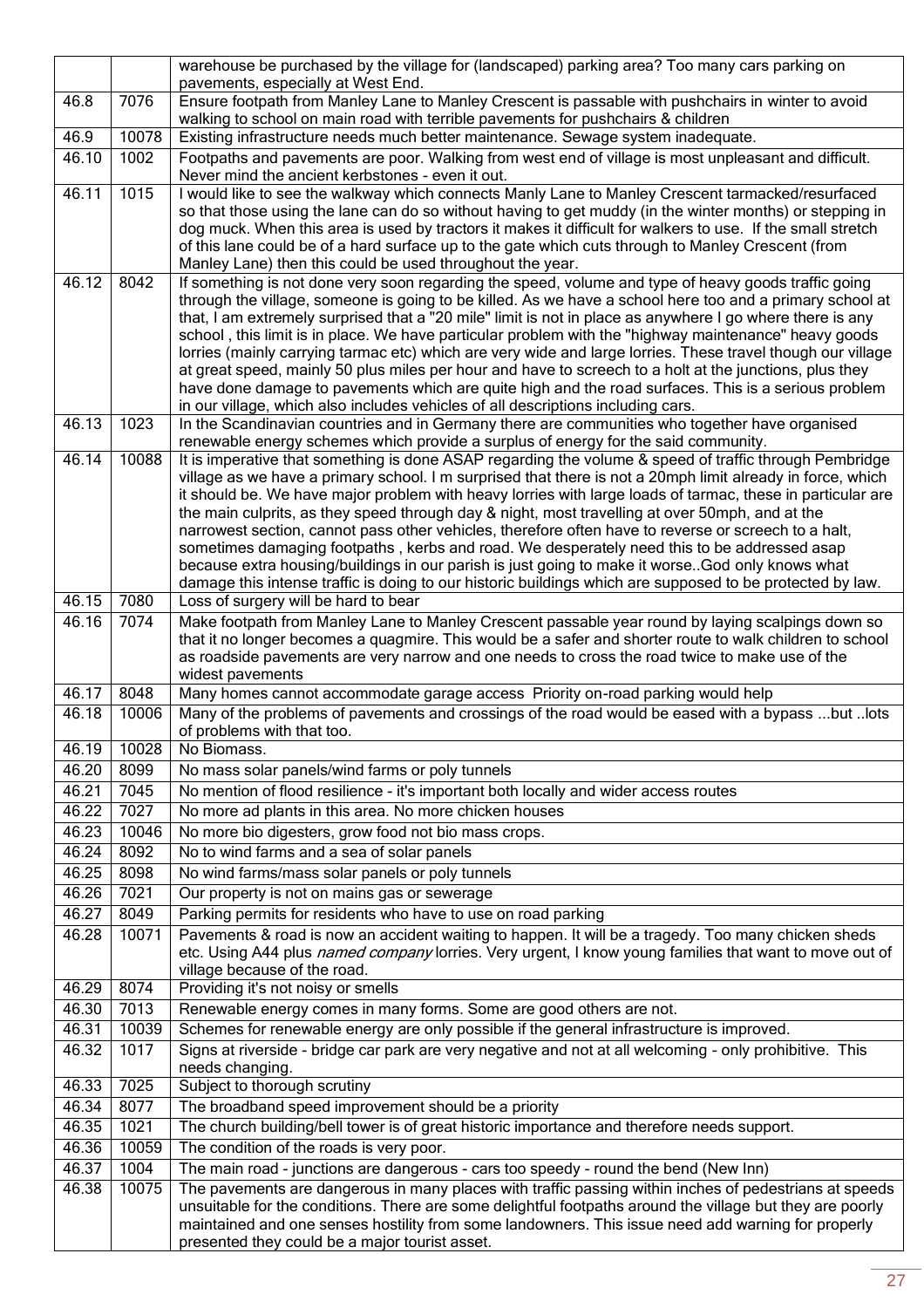| 46.39 | 10087 | The road is getting busier but the pavements are getting worse, they are dangerous and there will be an<br>accident. We need to think about upgrading the pedestrian and cyclist and ensuring all passing vehicles<br>appreciate they are in a well used residential area. The current situation is also off-putting to tourists. |
|-------|-------|-----------------------------------------------------------------------------------------------------------------------------------------------------------------------------------------------------------------------------------------------------------------------------------------------------------------------------------|
| 46.40 | 7079  | We have a mobile post office, why not a mobile surgery?                                                                                                                                                                                                                                                                           |
| 46.41 | 7078  | We have too many digesters going in now. We will have a mono culture going on if we are not careful                                                                                                                                                                                                                               |
| 46.42 | 10025 | With ref to Q 46 depends on the proposals, some schemes would be unacceptable.                                                                                                                                                                                                                                                    |
| 46.43 | 1029  | Would you support a local community/parish scheme for the production of renewable energy? - depends<br>on type                                                                                                                                                                                                                    |
| 46.44 | 8093  | Would you support a local community/parish scheme for the production of renewable energy? - Depends<br>what the scheme is                                                                                                                                                                                                         |
| 46.45 | 7019  | Would you support a local community/parish scheme for the production of renewable energy? - If not<br>intrusive                                                                                                                                                                                                                   |
| 46.46 | 8020  | Would you support a local community/parish scheme for the production of renewable energy? - Maybe -<br>there are 3 private ones already                                                                                                                                                                                           |
| 46.47 | 8004  | Would you support a local community/parish scheme for the production of renewable energy? - please!                                                                                                                                                                                                                               |
| 46.48 | 7024  | Would you support a local community/parish scheme for the production of renewable energy? - subject<br>to type $>$ size                                                                                                                                                                                                           |

## <span id="page-27-0"></span>**48 Do you think tourists come to Pembridge Parish to enjoy Other (please specify):**

|       | Ref<br>No. | 48a Other (please specify)                                                                                                  |
|-------|------------|-----------------------------------------------------------------------------------------------------------------------------|
| 48.1  | 10006      | A friendly working community.                                                                                               |
| 48.2  | 7081       | And gallery                                                                                                                 |
| 48.3  | 1021       | And please don't forget the church!!                                                                                        |
| 48.4  | 1004       | Do not let Pembridge to be altered too much!                                                                                |
| 48.5  | 8022       | Farms                                                                                                                       |
| 48.6  | 8010       | Gardens/arboretums/culture/festivals                                                                                        |
| 48.7  | 10071      | Local festivals (Hay, Ludlow etc ) lots of people come to see Border Oak houses, probably spend<br>lots of money.           |
| 48.8  | 7017       | Needs a heritage & history centre, probably in the church, so that people who visit have<br>something to do when they visit |
| 48.9  | 10064      | No peace & quiet in the day due to all the HGV's using the village                                                          |
| 48.10 | 7064       | Our friendly, relaxed, cheery, neighbourly attitude to visitors                                                             |
| 48.11 | 8042       | Our local friendliness and welcoming spirit. This is a wonderful village community which is caring                          |
|       |            | to each other as well as visitors                                                                                           |
| 48.12 | 8010       | Our proximity to other locations - Hay Brecon Beacons                                                                       |
| 48.13 | 1002       | Our tea rooms etc' - Not a reason for coming.                                                                               |
| 48.14 | 7071       | Our unique church and detached belfry!                                                                                      |
| 48.15 | 8051       | Pembridge is a fantastic day out, if there aren't gypsies in the car park                                                   |
| 48.16 | 7014       | The caravan site                                                                                                            |
| 48.17 | 10059      | The church & bell tower. This should have had a special listing above.                                                      |
| 48.18 | 8077       | The excellent camp site and good quality meat and cider - locally produced                                                  |
| 48.19 | 7073       | The fact it has not been ruined by over development                                                                         |
| 48.20 | 10007      | The fine art in the Chapel Gallery.                                                                                         |
| 48.21 | 8058       | The peace and quiet - This should not be promoted as it is a working parish                                                 |
| 48.22 | 10088      | We have a wonderful community spirit which welcomes everyone with open arms, including                                      |
|       |            | visitors.                                                                                                                   |
| 48.23 | 8092       | What peace and quiet                                                                                                        |
| 48.24 | 1018       | What peace and quiet?                                                                                                       |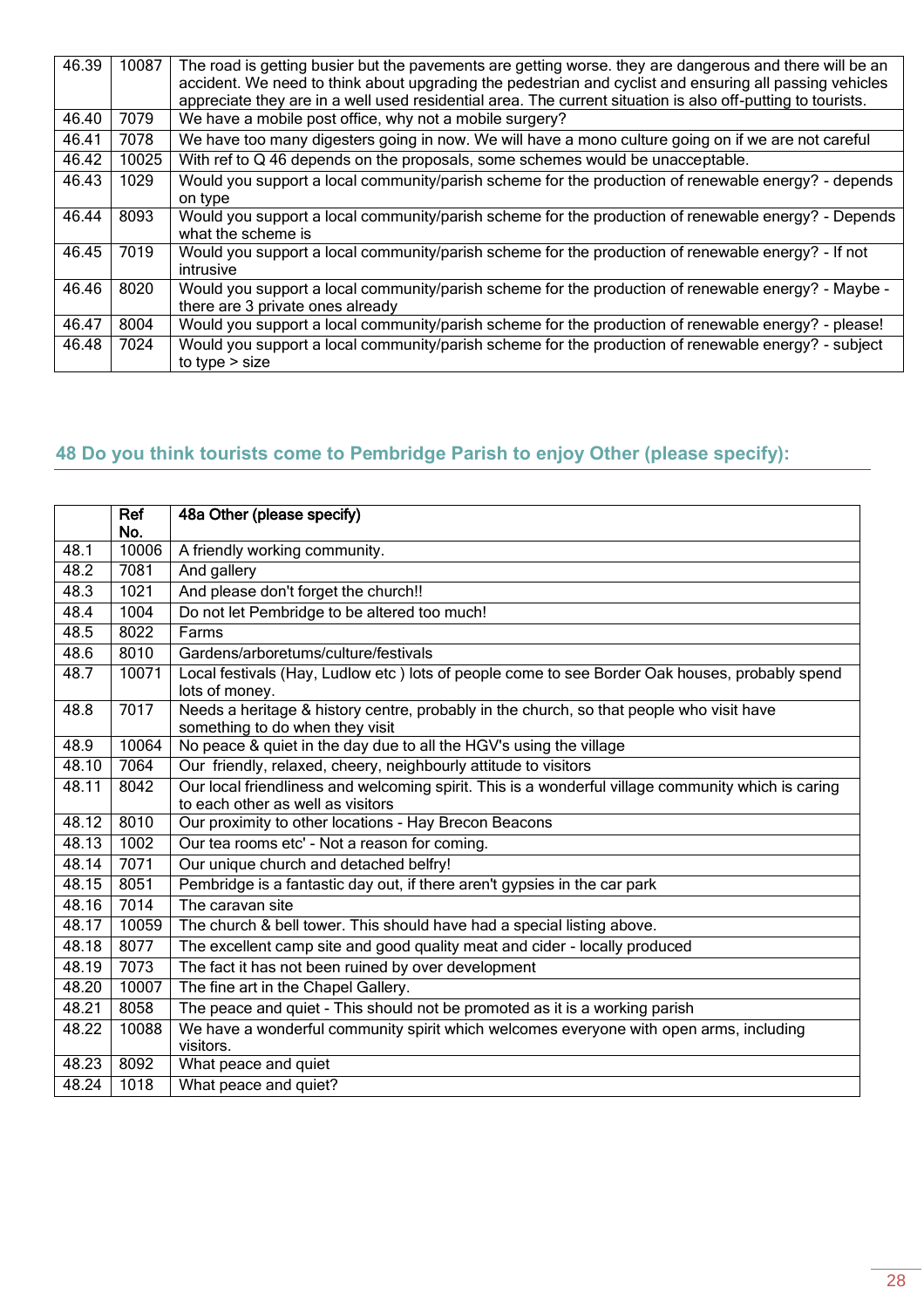### <span id="page-28-0"></span>**49 Do you think any of the following suggestions would help improve the appeal of Pembridge and the revenue spend of tourist whilst here? Other (please specify):**

|       | Ref<br>No. | 49a Other (please specify)                                                                                                                                                                                                      |
|-------|------------|---------------------------------------------------------------------------------------------------------------------------------------------------------------------------------------------------------------------------------|
| 49.1  | 7025       | (Re 'improved marketing of the village' option) : Pembridge & the county in general are seriously<br>under marketed                                                                                                             |
| 49.2  | 1023       | I think tourism is increasing and will increase Too much packaging, displays etc. will destroy its<br>charm. People prefer to enjoy a rural idyll without too many labels.                                                      |
| 49.3  | 8077       | Improved car parking (but do not charge for parking!)                                                                                                                                                                           |
| 49.4  | 7079       | Larger car park                                                                                                                                                                                                                 |
| 49.5  | 8050       | Local marked cycle routes                                                                                                                                                                                                       |
| 49.6  | 10019      | Many tourists do not linger longer because of the dirt, noise, pollution & hazards from the HGV's &<br>the chicken sheds.                                                                                                       |
| 49.7  | 7028       | More information on walking routes (to join with Kington's walking initiative)                                                                                                                                                  |
| 49.8  | 7080       | More off-road parking                                                                                                                                                                                                           |
| 49.9  | 10087      | More shops, markets, events.                                                                                                                                                                                                    |
| 49.10 | 1017       | Need voluntary better parking behaviour in market square - patrons of new inn seem to be oblivious<br>to parking etiquette                                                                                                      |
| 49.11 | 10082      | Pembridge is clean & friendly but litter is/ or should be regarded as essential.                                                                                                                                                |
| 49.12 | 1004       | Retaining the character- protecting age and history, appreciation                                                                                                                                                               |
| 49.13 | 7024       | Rural walking routes cleared for access to ramblers etc                                                                                                                                                                         |
| 49.14 | 10010      | Seating and tables in the churchyard and more by the river.                                                                                                                                                                     |
| 49.15 | 10009      | Seating in churchyard and more by river.                                                                                                                                                                                        |
| 49.16 | 10081      | Tourists are put off by the noise, pollution and potential danger from HGV's on the A44 and the non<br>maintenance of street cleanliness which is exacerbated by the stone lorry debris & the agricultural<br>vehicle residues. |

## <span id="page-28-1"></span>**Please leave any general comments about tourism here:**

|        | Ref No. | 49b Please leave any general comments about tourism here:                                                                                                                                                                                                                                                                                                                                                                                                                                                                                                                                                                                                                                                                                                                    |
|--------|---------|------------------------------------------------------------------------------------------------------------------------------------------------------------------------------------------------------------------------------------------------------------------------------------------------------------------------------------------------------------------------------------------------------------------------------------------------------------------------------------------------------------------------------------------------------------------------------------------------------------------------------------------------------------------------------------------------------------------------------------------------------------------------------|
| 49b.1  | 8042    | 1 I believe there is a local heritage display in the church, but if someone had problems climbing<br>steps/slopes then maybe something along the main stretch of roads may be helpful or a small<br>building with it in instead to protect it 2 Our main roads (A44) of West Street, East street but in<br>particular High street is very narrow, so there is no room for designated cycle routes and our<br>pavements in areas are extremely high, which adds to the character of the village. As for the<br>footpaths through fields etc, I believe those do get checked but I am not sure, plus I do not know if<br>this is what you refer to. 3 We get a lot of tourists all year and as far as I know there is a lot of B&Bs<br>as well as holiday lets within the area |
| 49b.2  | 10006   | A leaflet with an area map showing tea-rooms, good walks, galleries, village shops etc. for a 10 mile<br>radius - a wider range of cards of local news & details.                                                                                                                                                                                                                                                                                                                                                                                                                                                                                                                                                                                                            |
| 49b.3  | 8001    | Additional facilities must be consistent with the village character                                                                                                                                                                                                                                                                                                                                                                                                                                                                                                                                                                                                                                                                                                          |
| 49b.4  | 8100    | Facilities and amenities linked to development of tourism must be sympathetic to the village to avoid<br>destroying the very character which attracts tourists (most of whom enjoy the area because of its<br>"unspoilt" character)                                                                                                                                                                                                                                                                                                                                                                                                                                                                                                                                          |
| 49b.5  | 10088   | I have overheard comments from tourists regarding our traffic problem of lorries & speed which<br>elevates to noise. They say that it is such a beautiful & pretty village, very welcoming but the one<br>thing is the traffic that puts them off. I believe there are several B & B's and holiday lets within our<br>parish, as well as our village which is sufficient. Maybe we need an inside space on road level for<br>tourists to visit regarding historical info., as not all can climb stairs and slopes to see what is in the<br>church.                                                                                                                                                                                                                           |
| 49b.6  | 8099    | I own two holiday cottages and all the guests complain of is poor signage and mobile phone signal                                                                                                                                                                                                                                                                                                                                                                                                                                                                                                                                                                                                                                                                            |
| 49b.7  | 7024    | If a by-pass were to be created, then more pedestrian street activities could be introduced                                                                                                                                                                                                                                                                                                                                                                                                                                                                                                                                                                                                                                                                                  |
| 49b.8  | 8003    | Increased tourism inevitably means increased traffic. Have to live with it.                                                                                                                                                                                                                                                                                                                                                                                                                                                                                                                                                                                                                                                                                                  |
| 49b.9  | 10087   | Is there a way to highlight our special features more (oak framed buildings, market hall, bell tower,<br>river shop etc.)?                                                                                                                                                                                                                                                                                                                                                                                                                                                                                                                                                                                                                                                   |
| 49b.10 | 1004    | It is good to see so many visitors - good for hostelries - shop                                                                                                                                                                                                                                                                                                                                                                                                                                                                                                                                                                                                                                                                                                              |
| 49b.11 | 7013    | Look into number of holiday lets. They could be responsible for perceived need for housing.                                                                                                                                                                                                                                                                                                                                                                                                                                                                                                                                                                                                                                                                                  |
| 49b.12 | 7014    | More parking needed because the main park is often full. Divert people to the village hall car park.                                                                                                                                                                                                                                                                                                                                                                                                                                                                                                                                                                                                                                                                         |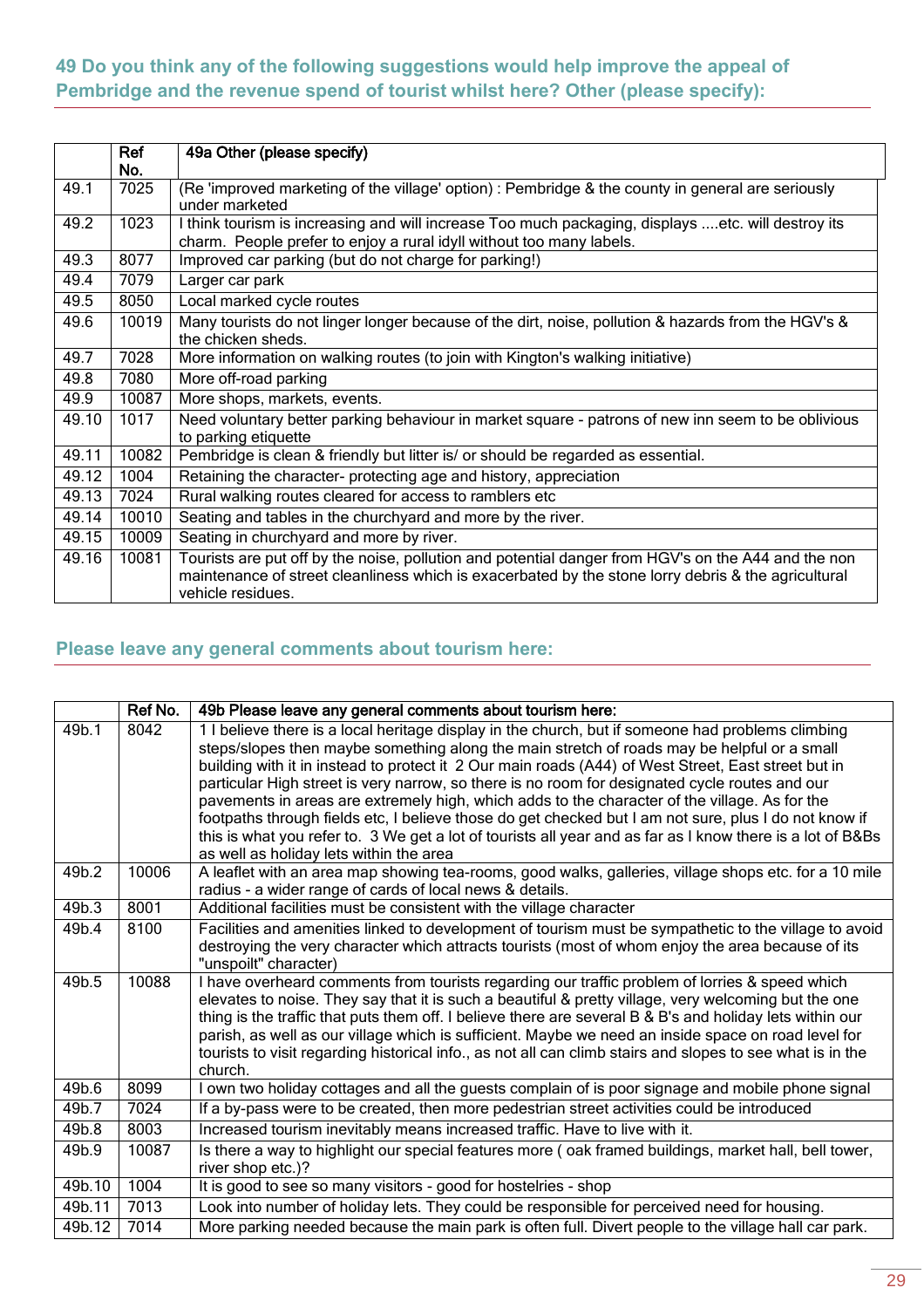| 49b.13 | 1002  | More room to walk about safely. Area around shops, pubs and cafes dangerous.                                                                                                                                                                                                                                                                                                                                                                                   |
|--------|-------|----------------------------------------------------------------------------------------------------------------------------------------------------------------------------------------------------------------------------------------------------------------------------------------------------------------------------------------------------------------------------------------------------------------------------------------------------------------|
| 49b.14 | 10051 | More tables and seating - Not by river                                                                                                                                                                                                                                                                                                                                                                                                                         |
| 49b.15 | 1017  | More tourism based enterprise - Not if at the expense of residents needs. More tables and seating<br>on A44'. Crossed out 'cycle routes'. Could be a lot more welcoming. Car park and toilets are not<br>very obvious to visitors, so on street parking is a problem, causing congestion.                                                                                                                                                                      |
| 49b.16 | 7064  | Museum displaying our village heritage history                                                                                                                                                                                                                                                                                                                                                                                                                 |
| 49b.17 | 10064 | Need to prevent any more 'Travellers' using the car park to pitch up & stay, very off-putting to<br>tourists and locals alike.                                                                                                                                                                                                                                                                                                                                 |
| 49b.18 | 1018  | On-street parking a problem too many householders who have no garage or car accommodation.<br>Pub traffic takes up on-street parking rather than use car-parks provided, as they require shortest<br>walking distance between pub and car, and need to show off new 4 x 4 outside pub. Provision for<br>tourism does not enhance quality of life for inhabitants; merely provide opportunity for businesses<br>many proprietors of which live outside village. |
| 49b.19 | 7055  | Pembridge is a wonderful village and tourists are important to us. Marketing is key to everything                                                                                                                                                                                                                                                                                                                                                              |
| 49b.20 | 8098  | Poor signage of roads                                                                                                                                                                                                                                                                                                                                                                                                                                          |
| 49b.21 | 8077  | Riverside locations could be improved - parking? toilets                                                                                                                                                                                                                                                                                                                                                                                                       |
| 49b.22 | 10075 | The constant threat of speeding heavy lorries is a serious issue - how long before someone is<br>killed? I often see visitors walking into the village on the left hand side of the road when there isn't a<br>footpath, with their back to the traffic - time is not on the council's side as traffic levels are increasing<br>all the time as is pollution.                                                                                                  |
| 49b.23 | 8075  | Tourism benefits only a small number of parishioners directly. It regularly detracts from parishioners<br>enjoyment of local facilities                                                                                                                                                                                                                                                                                                                        |
| 49b.24 | 8038  | Tourism can sometimes be a poisoned chalice - tourism that encourages people to make a base<br>and explore the area is great but to come here for activities that are not linked to the specific nature<br>of the village are, in my opinion, redundant.                                                                                                                                                                                                       |
| 49b.25 | 8044  | We need to speak to tourists to get some feedback. If the village was safer to walk through tourists<br>may enjoy it more and stay for longer (i.e. spend more money). High end holiday rental would be an<br>extremely popular choice                                                                                                                                                                                                                         |
| 49b.26 | 10071 | We should look at other tourist villages like the Cotswolds and see what they do.                                                                                                                                                                                                                                                                                                                                                                              |
| 49b.27 | 8074  | Why are we so hung up on tourism? I think it benefits a very small proportion of Pembridge<br>residents - probably about the same amount that it adversely affects!                                                                                                                                                                                                                                                                                            |

## <span id="page-29-0"></span>**What is your connection to the Parish? Other (please specify):**

|                  | Ref No. | B1a Other (please specify)                                                                    |
|------------------|---------|-----------------------------------------------------------------------------------------------|
| <b>B1.1</b>      | 7017    | Also architect. It saddens me that we have so few imaginative schemes and developments in the |
|                  |         | area                                                                                          |
| B <sub>1.2</sub> | 8022    | Farming family, milk, chicken, electric, heat, beef                                           |
| B <sub>1.3</sub> | 8092    | Non Pembridge resident                                                                        |
| <b>B1.4</b>      | 10006   | Part time                                                                                     |
| <b>B1.5</b>      | 7052    | Run business from home                                                                        |
| B <sub>1.6</sub> | 8097    | Sometimes work here                                                                           |
| <b>B1.7</b>      | 7078    | Used to work in village                                                                       |

## <span id="page-29-1"></span>**If you moved to the parish what attracted you?**

|      | Ref<br>No. | B7 If you moved to the parish what attracted you?                                                               |
|------|------------|-----------------------------------------------------------------------------------------------------------------|
| B7.1 | 8049       | A beautiful area in which to live, the amenities at the time of moving were good but now declining              |
| B7.2 | 7031       | A house I liked in an excellent location                                                                        |
| B7.3 | 10006      | A lovely house in a rooted working, friendly community with a school, shop, pub, in lovely N.<br>Herefordshire. |
| B7.4 | 10021      | A rural community - nice sized village.                                                                         |
| B7.5 | 1023       | A suitable house approx 40 years ago - I was already living in Kington                                          |
| B7.6 | 10078      | A wife.                                                                                                         |
| B7.7 | 7046       | Active village with good facilities                                                                             |
| B7.8 | 7012       | Always lived here                                                                                               |
| B7.9 | 8048       | Appearance, Facilities (at the time), social                                                                    |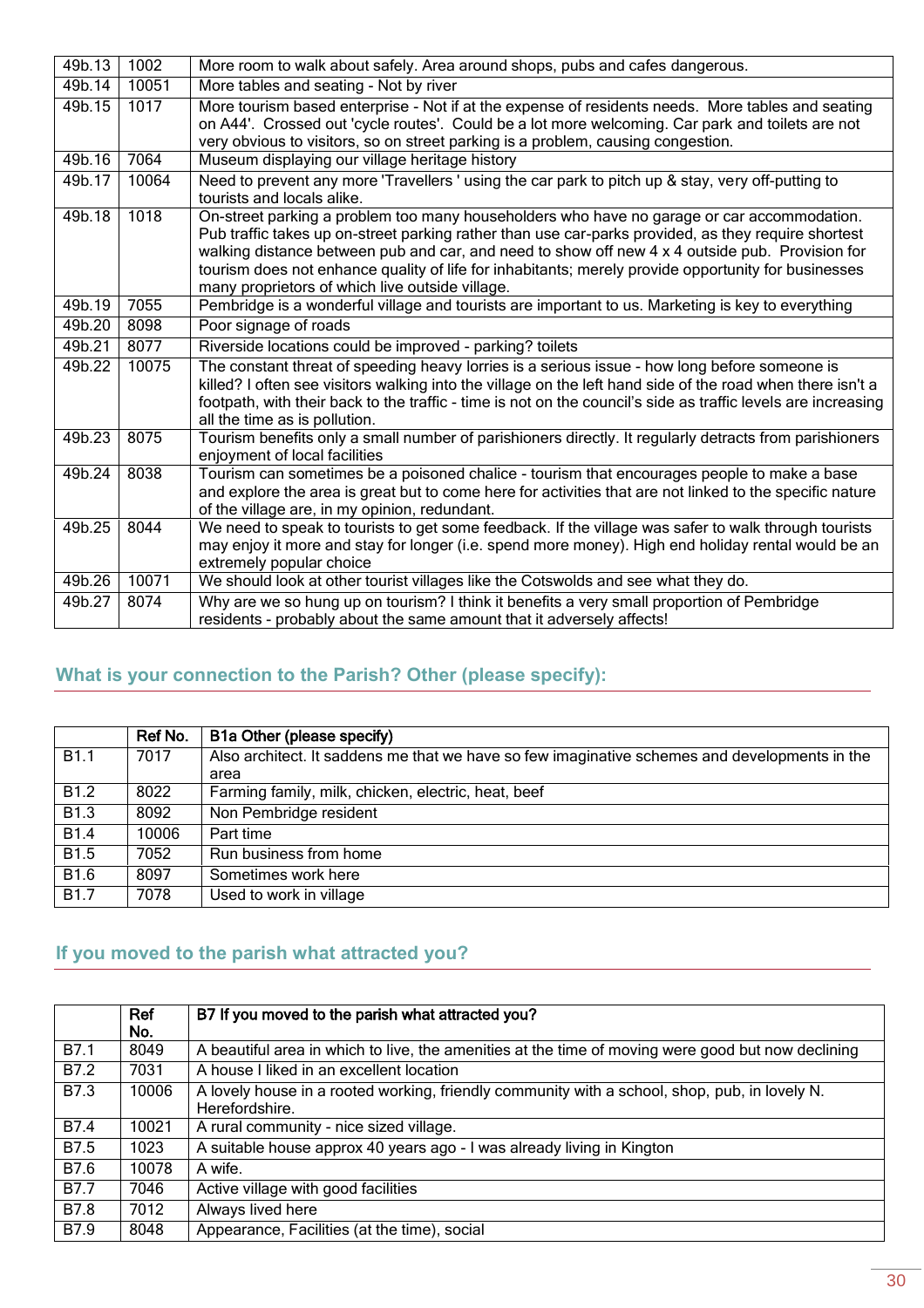| B7.10              | 1016  | Beautiful and peaceful location, friendly locals                                                                               |
|--------------------|-------|--------------------------------------------------------------------------------------------------------------------------------|
| B7.11              | 10031 | Beautiful countryside, local facilities, tranquillity no motorways or heavy industry nearby.,                                  |
| B7.12              | 10079 | Beautiful surrounding countryside, quiet.                                                                                      |
| $\overline{B7.13}$ | 7049  | Black & white rural village. Quiet & traditional                                                                               |
| B7.14              | 8036  | Bus service - local village shop - village surgery                                                                             |
| B7.15              | 7065  | Character, small, peace                                                                                                        |
| B7.16              | 7052  | Close village community and rural environment                                                                                  |
| B7.17              | 1024  | Community spirit and quiet location for my children to grow up in.                                                             |
| B7.18              | 1002  | Countryside, lack of traffic(?), Price of houses then.                                                                         |
| B7.19              | 8071  | Countryside/opportunity for land                                                                                               |
| B7.20              | 7025  | Desire to live in Herefordshire/Marches                                                                                        |
| B7.21              | 8023  | Environment                                                                                                                    |
| B7.22              | 1011  | Environment and quality of life                                                                                                |
| B7.23              | 1012  | Environment, quality of life, reasonable proximity to Leominster, peace and quiet                                              |
| B7.24              | 1004  | Everything - I feel protective and protected here at the same time - love Court Farm meadows.                                  |
| B7.25              | 10067 | Everything.                                                                                                                    |
| B7.26              | 10058 | Everything.                                                                                                                    |
| B7.27              | 10077 | Facilities i.e. shop, surgery, bus service, local family.                                                                      |
| B7.28              | 7074  | Family                                                                                                                         |
| B7.29              | 7077  | Family, long standing links (work, school, housing type                                                                        |
| B7.30              | 7045  | Family, rural living                                                                                                           |
| B7.31              | 10038 | Family.                                                                                                                        |
| B7.32              | 7034  | Famous black & white village in a conservation area. Attractive homes                                                          |
| B7.33              | 10088 | Fell in love with the area, its natural beauty and its people, in particular the historic buildings of<br>which I now own one. |
| B7.34              | 10062 | Fertile land, a working village, neighbourliness, beautiful countryside.                                                       |
| B7.35              | 7064  | Friendly warm inviting feel to the village                                                                                     |
| B7.36              | 10026 | Friendly, young attitude, houses, school.                                                                                      |
| B7.37              | 1008  | Friends, great pace of life                                                                                                    |
| <b>B7.38</b>       | 1029  | General appearance, facilities etc.                                                                                            |
| B7.39              | 8066  | Generally attractive/countryside/peace and quiet                                                                               |
| B7.40              | 10022 | Gorgeous countryside for walking & biking.                                                                                     |
| B7.41              | 1028  | Halfway between my daughters houses                                                                                            |
| <b>B7.42</b>       | 10054 | Historic beauty, great people.                                                                                                 |
| B7.43              | 7047  | Historical style of property/rural nature of county                                                                            |
| B7.44              | 8087  | House and garden                                                                                                               |
| B7.45              | 10004 | House in peaceful location.                                                                                                    |
| B7.46              | 8018  | House with some private land away from roads and it's quiet                                                                    |
| B7.47              | 10073 | I married a farmer and the home came with the job!                                                                             |
| <b>B7.48</b>       | 8088  | I was born and brought up here, so moved back 20 years ago having had enough of London                                         |
| B7.49              | 7071  | I was born in the parish and returned to retire                                                                                |
| B7.50              | 1018  | Initially the location of Pembridge relative to then employment and Pembridge was less self-                                   |
| B7.51              | 8096  | conscious 15 years ago.<br>Isolation, dark skies, biodiversity, established community, welcome of newcomers/blow ins 'from     |
|                    |       | off; safe place to raise my family                                                                                             |
| B7.52              | 10072 | Its beauty, the relative peace, the wonderful people.                                                                          |
| B7.53              | 8014  | Its character, history, peace and quiet                                                                                        |
| B7.54              | 10059 | Job.                                                                                                                           |
| B7.55              | 8070  | Land                                                                                                                           |
| B7.56              | 10076 | Landscape, tranquillity, friendly people.                                                                                      |
| B7.57              | 8097  | Landscape peace                                                                                                                |
| B7.58              | 8069  | Large garden                                                                                                                   |
| B7.59              | 1003  | Liked the area                                                                                                                 |
| B7.60              | 1017  | Liked village as it was in 2000                                                                                                |
| B7.61              | 7019  | Lived here when young                                                                                                          |
| B7.62              | 7042  | Lived in the parish 99% of my life                                                                                             |
| B7.63              | 10002 | Local environment, proximity to work.                                                                                          |
| B7.64              | 7006  | <b>Local facilities</b>                                                                                                        |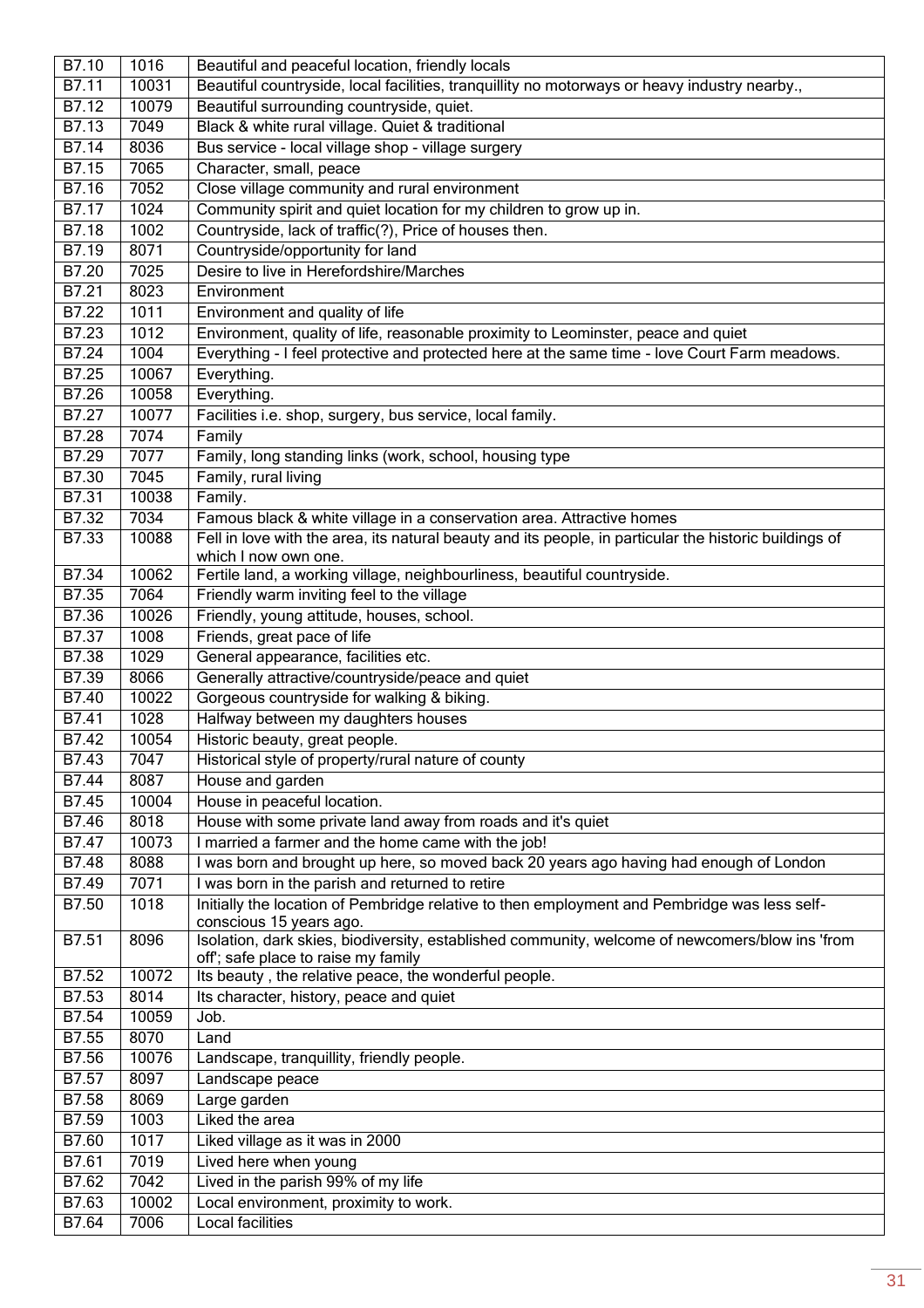| B7.65         | 8064  | Location                                                                                                     |
|---------------|-------|--------------------------------------------------------------------------------------------------------------|
| B7.66         | 10065 | Location & the house we live in.                                                                             |
| B7.67         | 7054  | Location to employer in Shobdon, size and facilities in village                                              |
| B7.68         | 1001  | Location, countryside                                                                                        |
| B7.69         | 8043  | Lower housing costs in Herefordshire compared with south east                                                |
| B7.70         | 1008a | Moved for work                                                                                               |
| B7.71         | 10040 | Moved in with partner.                                                                                       |
| <b>B7.72</b>  | 10039 | Moved in with son & daughter-in-law.                                                                         |
| B7.73         | 7021  | Moved to the parish when I was married as husbands family home here                                          |
| B7.74         | 7053  | My husband is from here and I lived all my life in Eardisland until getting married                          |
| <b>B7.75</b>  | 8008  | My husband was sent here                                                                                     |
| B7.76         | 8045  | My job                                                                                                       |
| <b>B7.77</b>  | 8099  | My mother was brought up in the house we bought                                                              |
| B7.78         | 8010  | My wife                                                                                                      |
| B7.79         | 1013  | New house - village with village shop and surgery                                                            |
| B7.80         | 8041  | Old English/British environment                                                                              |
| B7.81         | 7038  | Open spaces of the countryside, beautiful buildings, facilities, school                                      |
| <b>B7.82</b>  | 8044  | Opportunity to build our own home, the preschool and school, pubs etc and now the village shop               |
| B7.83         | 10016 | Opportunity to live in a friendly peaceful village.                                                          |
| B7.84         | 8075  | Our individual property. The quiet nature of the village                                                     |
| B7.85         | 1021  | Parents had lived here for many years so moved into their home.                                              |
| <b>B7.86</b>  | 7068  | Peace & quiet                                                                                                |
| <b>B7.87</b>  | 10014 | Peace & quiet. Nice surroundings and clean air.                                                              |
| <b>B7.88</b>  | 8054  | Peace and quiet                                                                                              |
| B7.89         | 8032  | Peace and quiet                                                                                              |
| B7.90         | 1005  | Peace and quiet!                                                                                             |
| B7.91         | 8013  | Peace and quiet, beautiful homes, beautiful countryside                                                      |
| B7.92         | 8092  | Peace and quiet, good neighbours                                                                             |
| B7.93         | 8012  | Peace and quiet, wonderful bird and wild life                                                                |
| B7.94         | 7050  | Peace, quiet, friendliness, landscape, local food                                                            |
| B7.95         | 7072  | Peace, quiet, rural life in general, environment opps. for cycling (but see traffic issues below!)           |
| B7.96         | 10086 | Peace, quiet, rural nature                                                                                   |
| B7.97         | 7033  | Peace; quiet; beautiful old buildings; rural landscape                                                       |
| B7.98         | 7039  | Peace; quiet; scenery                                                                                        |
| B7.99         | 10045 | Peaceful & undeveloped parish.                                                                               |
| B7.100        | 8094  | Peaceful life                                                                                                |
| B7.101        | 7022  | Peaceful location, beautiful traditional b/w house                                                           |
| B7.102        | 10087 | Pembridge has everything - but the main reason was to build a house. No other villages had plots<br>of land. |
| B7.103        | 8007  | Personal circumstances                                                                                       |
| B7.104        | 7061  | Pleasant village - shop & post office - restaurants - bus route - surgery                                    |
| B7.105        | 7079  | Price of property, post office, surgery, miles from nearest motorway                                         |
| B7.106        | 7080  | <b>Prices and facilities</b>                                                                                 |
| B7.107        | 8063  | Property - location                                                                                          |
| B7.108        | 8065  | Property price                                                                                               |
| B7.109        | 8062  | Proximity to school. Peace and quiet                                                                         |
| B7.110        | 7015  | Pubs; Doctors; Bus service                                                                                   |
| B7.111        | 7027  | Purchase of farm                                                                                             |
| B7.112        | 10033 | Quaint pretty villages.                                                                                      |
| B7.113        | 7029  | Quiet and peaceful                                                                                           |
| <b>B7.114</b> | 7032  | Quiet location, heritage, countryside                                                                        |
| B7.115        | 7043  | Quiet rural location near to town/city                                                                       |
| B7.116        | 10036 | Quiet rural location. Pleasant house & garden that would be much more unaffordable in Sussex.                |
| B7.117        | 8019  | Quiet secure atmosphere                                                                                      |
| B7.118        | 8080  | Quiet village. Historic buildings. Traditional village atmosphere                                            |
| B7.119        | 8051  | Quiet, friendly                                                                                              |
| B7.120        | 10005 | Quiet.                                                                                                       |
| B7.121        | 8040  | Retirement. Old local farming family                                                                         |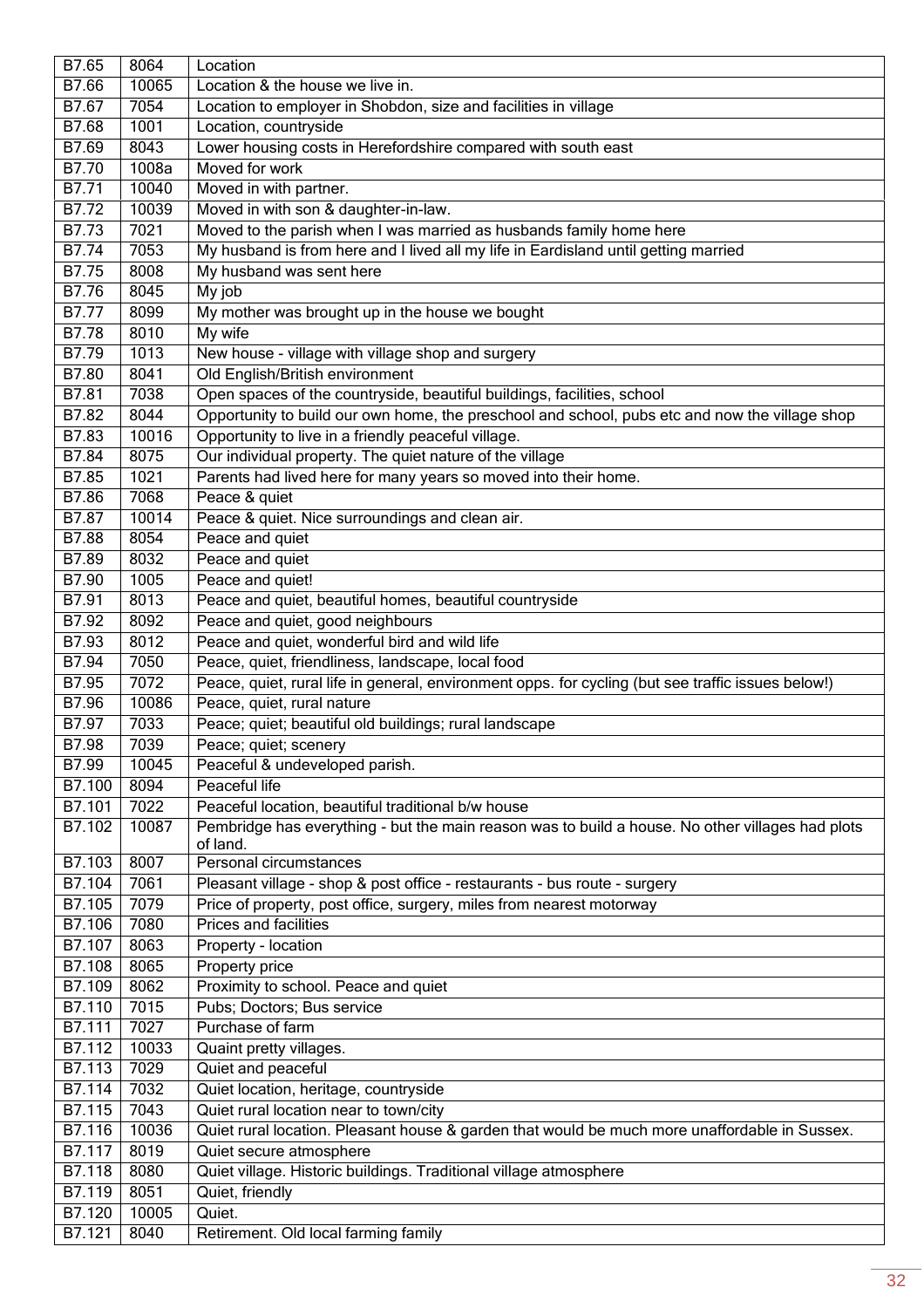| B7.122              | 8079          | Rural area                                                                                                                                                          |
|---------------------|---------------|---------------------------------------------------------------------------------------------------------------------------------------------------------------------|
| B7.123              | 10020         | Rural area, pretty village.                                                                                                                                         |
| B7.124              | 8003          | Rural aspect and workshop                                                                                                                                           |
| B7.125              | 8061          | Rural environment                                                                                                                                                   |
| B7.126              | 8024          | <b>Rural environment</b>                                                                                                                                            |
| B7.127              | 8084          | Rural environment and adjacency to Hereford City                                                                                                                    |
| B7.128              | 8095          | <b>Rural life</b>                                                                                                                                                   |
| <b>B7.129</b>       | 8053          | Rural life in an exceptionally peaceful hamlet with congenial residents                                                                                             |
| B7.130              | 10028         | Rural lifestyle, peace & quiet.                                                                                                                                     |
| B7.131              | 8052          | <b>Rural location</b>                                                                                                                                               |
| B7.132              | 8031          | <b>Rural location</b>                                                                                                                                               |
| B7.133              | 8006          | Rural location                                                                                                                                                      |
| B7.134              | 10010         | Rural location & large garden.                                                                                                                                      |
| B7.135              | 10009         | Rural location, large garden.                                                                                                                                       |
| B7.136              | 8002          | Rural location and accommodation                                                                                                                                    |
| B7.137              | 10053         | Rural location.                                                                                                                                                     |
| B7.138              | 8081          | Rural location; quiet; historic buildings; village life                                                                                                             |
| B7.139              | 7013          | Rural setting and way of life                                                                                                                                       |
| B7.140              | 7010          | Rural setting and way of life                                                                                                                                       |
| B7.141              | 10032         | Ruralness.                                                                                                                                                          |
| B7.142              | 10071         | School & river.                                                                                                                                                     |
| $\overline{B7.143}$ | 7076          | School, facilities, friendly locals & family                                                                                                                        |
| B7.144              | 8077          | Sense of community, access to shop and doctors surgery and large garden plot                                                                                        |
| B7.145              | 8035          | Shop - bus stop - surgery - picturesque                                                                                                                             |
| B7.146              | 10083         | Shop, tea rooms, farm shop.                                                                                                                                         |
| B7.147              | 8082          | Situation of house. Good village activities. Peaceful rural setting                                                                                                 |
| B7.148              | 8098          | Space to bring the family                                                                                                                                           |
| B7.149              | 8038          | The atmosphere in the village. The available accommodation                                                                                                          |
| B7.150              | 8042          | The beautiful Grade 2 listed black and white buildings and how well kept the village is, but also                                                                   |
|                     |               | how welcoming everyone was                                                                                                                                          |
| B7.151              | 10019         | The chance to have a large garden and to live in and care for a 500 year old building within a<br>village.                                                          |
| B7.152              | 10081         | The choice to live in an ancient Grade 11 listed house in a village of medieval timber framed                                                                       |
|                     |               | houses 2nd only to Lavenham in the UK.                                                                                                                              |
| B7.153              | 7028          | The countryside/local facilities (shop, doctors etc) / the historic buildings & settings                                                                            |
| B7.154              | 8083          | The house                                                                                                                                                           |
| B7.155              | 7014          | The house                                                                                                                                                           |
| B7.156              | 1007          | The house                                                                                                                                                           |
| B7.157              | 7024          | The house we purchased & its location/access to nearby towns<br>The location/ environment & the house I live in.                                                    |
| <b>B7.158</b>       | 10025         |                                                                                                                                                                     |
| B7.159              | 8074          | The particular house we live in, and the lack of local facilities                                                                                                   |
| B7.160<br>B7.161    | 10018<br>7066 | The peace & quiet. Little traffic. Fresh air Very pleasant environment.<br>The peace & quiet. The river. Facilities. Surrounding countryside. Close to larger towns |
| B7.162              | 8057          | The peace and quiet, the beauty of the landscape and the suitability of my property                                                                                 |
| B7.163              | 10048         | The peaceful surroundings the beautiful countryside.                                                                                                                |
| B7.164              | 7007          | The property we purchased                                                                                                                                           |
| B7.165              | 8029          |                                                                                                                                                                     |
| B7.166              | 8028          | The quiet rural location without being completely isolated<br>The rural location without being too isolated                                                         |
| B7.167              | 10007         | The style of house with large open garden, with fields on 2 sides close to the village with its                                                                     |
|                     |               | amenities.                                                                                                                                                          |
| B7.168              | 10052         | The village facilities e.g. Surgery, shop, pub.                                                                                                                     |
| B7.169              | 8030          | The village in all aspects, the countryside and the people                                                                                                          |
| B7.170              | 1015          | The village itself. Very picturesque and quiet. Primary school/shop/pub all to hand.                                                                                |
| B7.171              | 8037          | The woman I married                                                                                                                                                 |
| B7.172              | 10075         | This doesn't make sense to me.                                                                                                                                      |
| B7.173              | 10070         | To live near family.                                                                                                                                                |
| B7.174              | 10056         | To run a business.                                                                                                                                                  |
| B7.175              | 7048          | Traditional village. Rural                                                                                                                                          |
| B7.176              | 7009          | Tranquil, rural environment. Small community                                                                                                                        |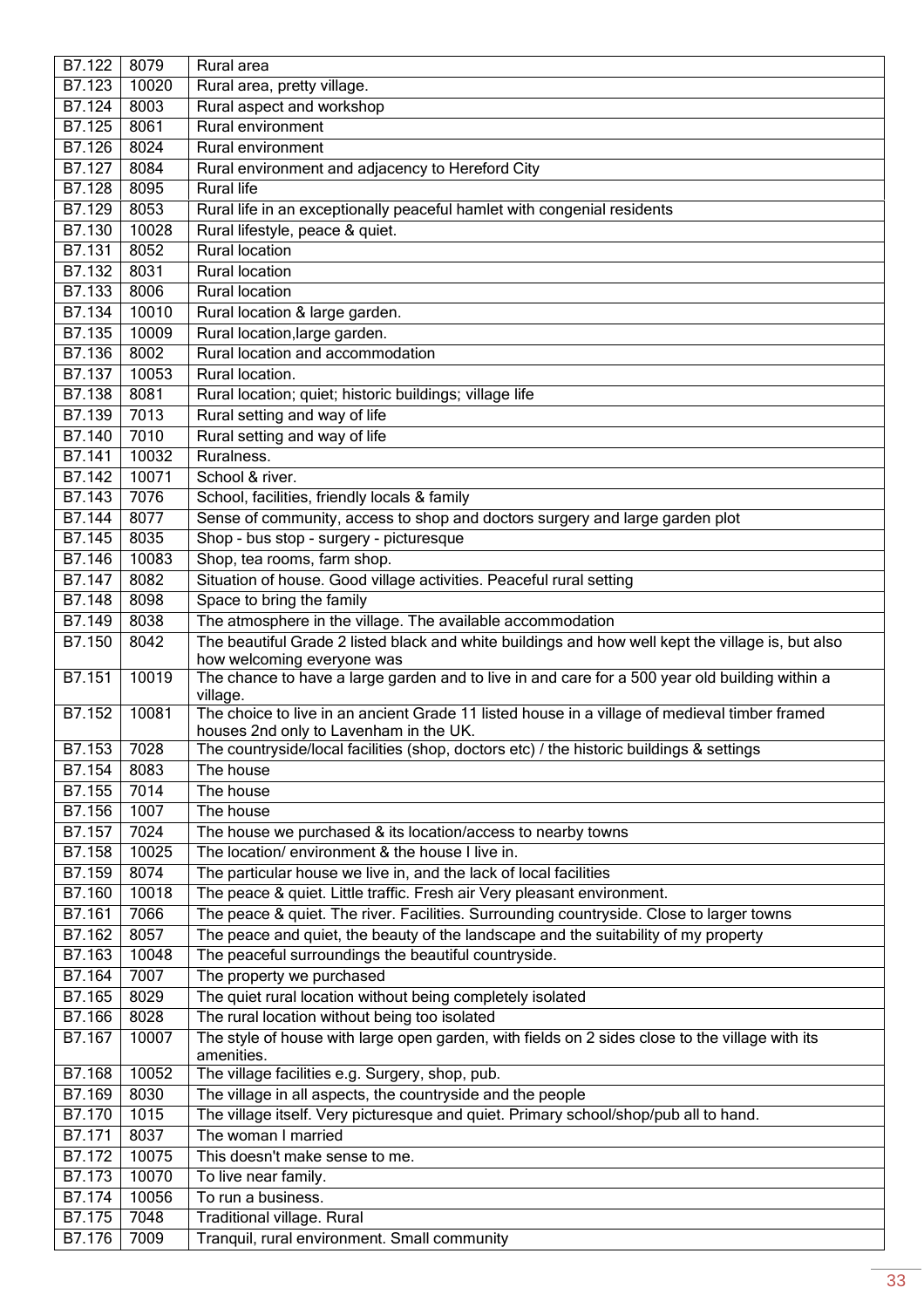| B7.177 | 8001  | Unspoilt character                                                                                            |
|--------|-------|---------------------------------------------------------------------------------------------------------------|
| B7.178 | 8100  | Unspoilt rural character and beauty of the area. Local family connections                                     |
| B7.179 | 10055 | Unspoilt rural location.                                                                                      |
| B7.180 | 10049 | Unspoilt.                                                                                                     |
| B7.181 | 10064 | Very pleasant village, safe, and good transport links to Hereford & Leominster, very pleasant<br>environment. |
|        |       |                                                                                                               |
| B7.182 | 7003  | Village facilities                                                                                            |
| B7.183 | 7037  | Village life, close to countryside                                                                            |
| B7.184 | 1027  | Walks riverside                                                                                               |
| B7.185 | 7078  | We moved back when we could afford to move back                                                               |
| B7.186 | 8033  | Work                                                                                                          |
| B7.187 | 7082  | Work & the school                                                                                             |

## <span id="page-33-0"></span>**What do you like most about living in Pembridge Parish?**

|              | Ref No. | B8 What do you like most about living in Pembridge Parish?                                               |
|--------------|---------|----------------------------------------------------------------------------------------------------------|
| B8.1         | 8040    | A feeling of "belonging" Kind, friendly people. Wonderful village shop                                   |
| B8.2         | 7020    | A friendly community, good shop & pubs. Excellent school. A vibrant village! Good people                 |
| B8.3         | 8049    | A lovely historic village with very friendly people                                                      |
| B8.4         | 10020   | A nice sized friendly village.                                                                           |
| B8.5         | 1022    | A unique historic experience!                                                                            |
| <b>B8.6</b>  | 10031   | Beautiful countryside, local facilities, tranquillity no motorways or heavy industry nearby. plus quiet  |
|              |         | (not too many people), interesting buildings, opportunities to get involved if want to.                  |
| <b>B8.7</b>  | 8088    | Beautiful countryside, lovely villages, pace of life, friendly people                                    |
| B8.8         | 10009   | Beautiful countryside, quiet, unspoilt.                                                                  |
| B8.9         | 10046   | Beautiful location, good facilities, friendly people, lots to do.                                        |
| B8.10        | 8032    | Beautiful part of the country                                                                            |
| B8.11        | 7017    | Beautiful scenery and good agricultural land                                                             |
| B8.12        | 10034   | Broxwood/ Peace & quiet / Beautiful countryside /unspoilt Herefordshire / friendly people / my<br>house. |
| B8.13        | 7065    | Character, small, peace                                                                                  |
| B8.14        | 7060    | Close community                                                                                          |
| <b>B8.15</b> | 8002    | Close to nature                                                                                          |
| <b>B8.16</b> | 8036    | Closeness to countryside                                                                                 |
| B8.17        | 7004    | Community                                                                                                |
| B8.18        | 7001    | Community and surrounding countryside                                                                    |
| B8.19        | 7056    | Community atmosphere, shop & pubs, 5 mins from open countryside, Pembridge 'beach'                       |
| B8.20        | 8071    | Community in hamlet                                                                                      |
| B8.21        | 7005    | Community spirit, existing shops, pubs & cafes with friendly staff, close proximity to countryside but   |
|              |         | close to small towns                                                                                     |
| B8.22        | 7052    | Country setting                                                                                          |
| B8.23        | 8095    | Countryside                                                                                              |
| B8.24        | 8094    | Countryside                                                                                              |
| <b>B8.25</b> | 8092    | Countryside living and all that entails                                                                  |
| <b>B8.26</b> | 7062    | Cross section of people                                                                                  |
| B8.27        | 8066    | Don't know - only been in area a few months                                                              |
| B8.28        | 1012    | Environment, quality of life, reasonable proximity to Leominster, peace and quiet                        |
| B8.29        | 10072   | Everything except the heavy traffic.                                                                     |
| B8.30        | 10036   | Everything.                                                                                              |
| B8.31        | 1013    | Excellent village shop                                                                                   |
| B8.32        | 10062   | Fertile land, a working village, neighbourliness, beautiful countryside.                                 |
| B8.33        | 8003    | Flora, fauna                                                                                             |
| B8.34        | 8023    | Friendliness                                                                                             |
| B8.35        | 7038    | Friendliness & community spirit - people actually care about the village                                 |
| B8.36        | 8024    | Friendliness, caring people and respect afforded to others, pride in our surroundings                    |
| B8.37        | 8014    | Friendly                                                                                                 |
| B8.38        | 8076    | Friendly atmosphere                                                                                      |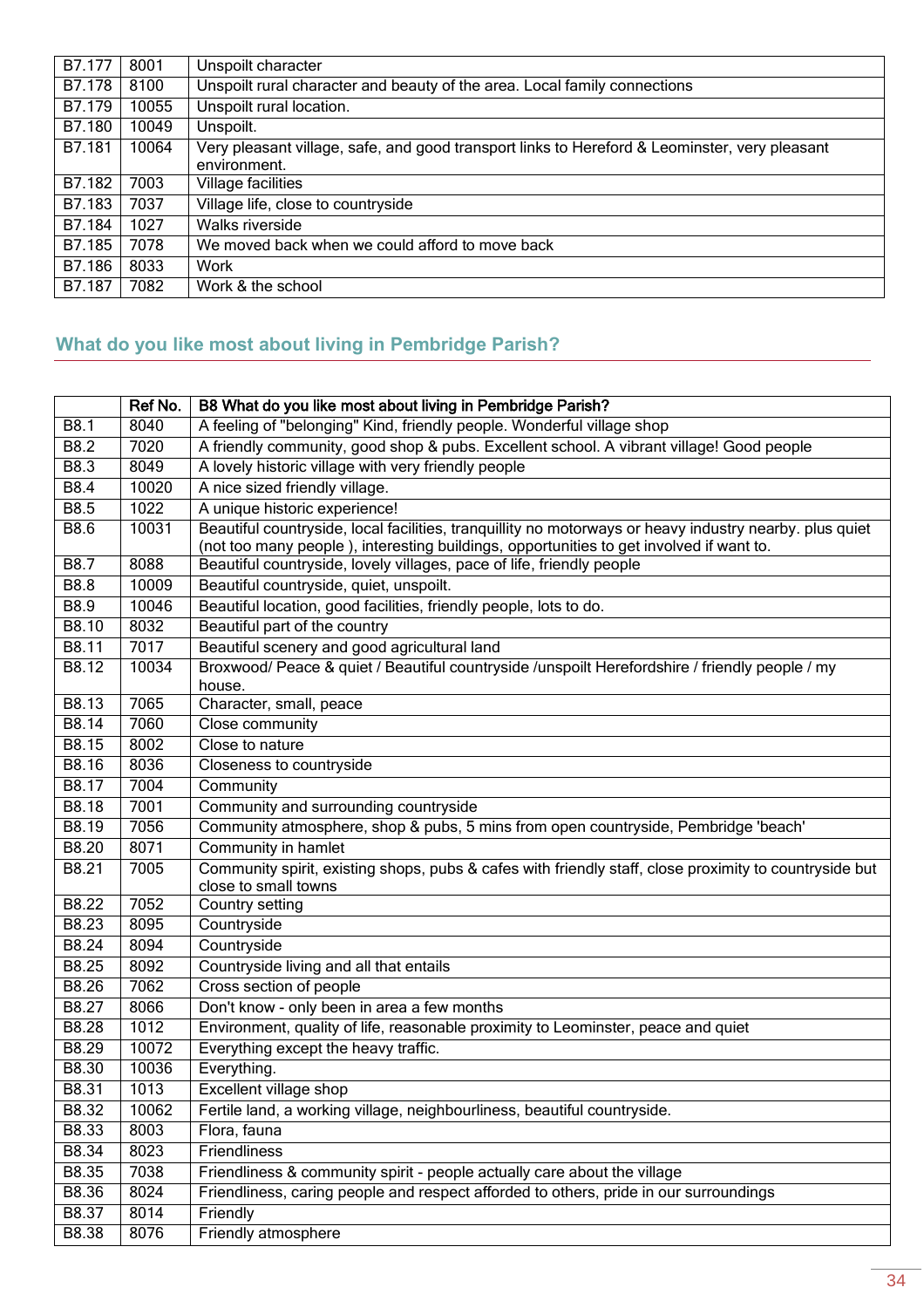| B8.39        | 8062  | Friendly atmosphere                                                                                                                                                                            |
|--------------|-------|------------------------------------------------------------------------------------------------------------------------------------------------------------------------------------------------|
| B8.40        | 1008a | Friendly atmosphere, surrounding landscape                                                                                                                                                     |
| <b>B8.41</b> | 8056  | <b>Friendly community</b>                                                                                                                                                                      |
| B8.42        | 8025  | Friendly community                                                                                                                                                                             |
| B8.43        | 10079 | Friendly community, peaceful surroundings.                                                                                                                                                     |
| B8.44        | 7033  | Friendly community; rural village life; lovely village shop & pubs; peace & quiet; village walks;<br>beautiful church                                                                          |
| B8.45        | 10006 | Friendly neighbours, walking to the shops, green countryside (not under the flight path) and much<br>more.                                                                                     |
| B8.46        | 7046  | Friendly people                                                                                                                                                                                |
| B8.47        | 7034  | Friendly people all obviously proud of their village                                                                                                                                           |
| B8.48        | 10050 | Friendly people, beautiful buildings, access to schooling, riverside area.                                                                                                                     |
| B8.49        | 10016 | Friendly people, peaceful environment.                                                                                                                                                         |
| B8.50        | 8027  | Friendly quiet community                                                                                                                                                                       |
| B8.51        | 1003  | <b>Friendly village</b>                                                                                                                                                                        |
| B8.52        | 8033  | Friendly village, (school when children were small)                                                                                                                                            |
| B8.53        | 1021  | Friendly, caring, shop great.                                                                                                                                                                  |
| B8.54        | 1024  | Friendly, helpful villagers                                                                                                                                                                    |
| B8.55        | 8044  | Friendly, positive attitude, the school and shop. General ambience                                                                                                                             |
| B8.56        | 10077 | Friendly, quiet, good doctors.                                                                                                                                                                 |
| B8.57        | 1029  | General friendly atmosphere                                                                                                                                                                    |
| B8.58        | 1002  | General situation and the village itself. 8/10 overall                                                                                                                                         |
| B8.59        | 8031  | Generally the area is a well kept secret                                                                                                                                                       |
| B8.60        | 10078 | Good for farming.                                                                                                                                                                              |
| B8.61        | 10021 | Good local shop - very tidy village.                                                                                                                                                           |
| B8.62        | 7015  | Good sense of community, beautiful village                                                                                                                                                     |
| B8.63        | 8082  | Good village facilities. Beautiful environment                                                                                                                                                 |
|              |       |                                                                                                                                                                                                |
| B8.64        | 8037  | Good, friendly population, pretty good facilities for a village, relatively unspoilt except for traffic                                                                                        |
| B8.65        | 10056 | Great community spirit. Good working village, lovely cross section of ages. Good connexions with<br>outlying hamlets.                                                                          |
| B8.66        | 1016  | Great place to raise children                                                                                                                                                                  |
| B8.67        | 7003  | Has everything I need                                                                                                                                                                          |
| B8.68        | 10054 | Historic beauty, great people.                                                                                                                                                                 |
| B8.69        | 7057  | I am privileged to live in a beautiful parish. The friendliness of the community - on the whole. The<br>commitment of groups of residents who strive to make our parish special & cared for    |
| B8.70        | 1023  | I enjoy the size of its community and the rural environment.                                                                                                                                   |
| B8.71        | 10064 | I feel very safe living here, good local shop & tearooms. Good neighbour schemes.                                                                                                              |
| B8.72        | 7055  | I have lived here all my life and wouldn't want to move far away                                                                                                                               |
| B8.73        | 1028  | I like village life                                                                                                                                                                            |
| B8.74        | 1018  | In the parish -fine. In the village - not much. Green hinterland is best.                                                                                                                      |
| B8.75        | 7009  | Involvement in local community. Space                                                                                                                                                          |
| B8.76        | 10007 | It is lovely countryside, we have nice neighbours, an excellent village shop, a good quality of life,<br>not too much traffic. Pembridge is a special & vibrant village & has a lovely church. |
| B8.77        | 7080  | It is rural but not a backwater                                                                                                                                                                |
| B8.78        | 8048  | It's a beautiful place - and very sociable                                                                                                                                                     |
| B8.79        | 7077  | It's a great place for my children to grow up                                                                                                                                                  |
| B8.80        | 8079  | Its a small friendly community                                                                                                                                                                 |
| B8.81        | 8064  | It's beauty                                                                                                                                                                                    |
| <b>B8.82</b> | 7053  | It's friendly with good community spirit. It has good facilities and plenty of open space                                                                                                      |
| B8.83        | 7071  | It's home!                                                                                                                                                                                     |
| B8.84        | 8096  | It's improving all the time - New Inn and Red Lion are now well established as opposites, Steppes<br>has been magnificent, church and bell tower are a treasure and market place It's charming |
| B8.85        | 10024 | Its rural location but within travelling distance of work, shops, leisure etc.                                                                                                                 |
| B8.86        | 7027  | Landscape                                                                                                                                                                                      |
| B8.87        | 7007  | Landscape                                                                                                                                                                                      |
| B8.88        | 7022  | Landscape, peace                                                                                                                                                                               |
| B8.89        | 8050  | Local amenities                                                                                                                                                                                |
| B8.90        | 10002 | Local environment, proximity to work.                                                                                                                                                          |
| B8.91        | 7054  | Local facilities, riverside walks & amenities, playground, good community                                                                                                                      |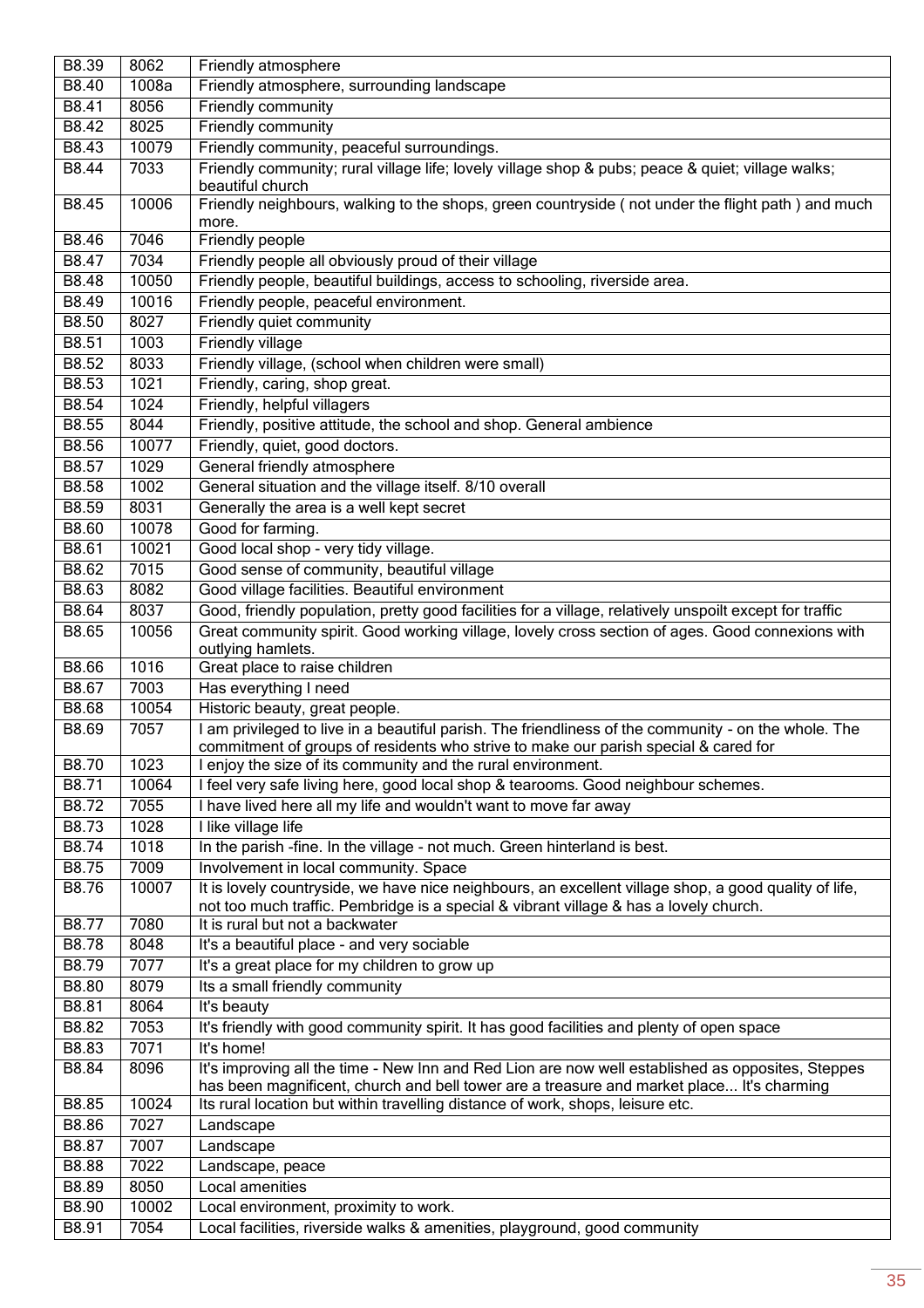| B8.92        | 10065 | Location & the house we live in.                                                                        |
|--------------|-------|---------------------------------------------------------------------------------------------------------|
| B8.93        | 7019  | Location, landscape, people                                                                             |
| B8.94        | 10022 | Lovely countryside & friendly people.                                                                   |
| <b>B8.95</b> | 7032  | Lovely place. No Costa Coffee!                                                                          |
| B8.96        | 8074  | My friends                                                                                              |
| B8.97        | 10038 | Neighbourliness.                                                                                        |
| B8.98        | 10004 | Not really affected by what happens in main village.                                                    |
| B8.99        | 8041  | Old English/British environment                                                                         |
| B8.100       | 10055 | Open countryside.                                                                                       |
| B8.101       | 7035  | Our peaceful location                                                                                   |
| B8.102       | 1004  | Outlook, people, church, neighbours - I feel lucky to be able to live here                              |
| B8.103       | 10070 | Peace & quiet, beautiful countryside.                                                                   |
| B8.104       | 10039 | Peace & quiet, landscape.                                                                               |
| B8.105       | 7024  | Peace & quiet, neighbours, walking for leisure, accessibility to nearby towns                           |
| B8.106       | 10076 | Peace & quiet.                                                                                          |
| B8.107       | 10041 | Peace & quiet.                                                                                          |
| B8.108       | 10037 | Peace & quiet.                                                                                          |
| B8.109       | 10053 | Peace & quiet. Beautiful surroundings.                                                                  |
| B8.110       | 10014 | Peace & quiet. Nice surroundings and clean air.                                                         |
| B8.111       | 7043  | Peace and quiet                                                                                         |
| B8.112       | 8054  | Peace and quiet                                                                                         |
| B8.113       | 8045  | Peace and quiet                                                                                         |
| B8.114       | 8012  | Peace and quiet, good facilities to shop for day to day things, respect for each other                  |
| B8.115       | 8061  | Peace and tranquillity                                                                                  |
| B8.116       | 10052 | Peace, beauty, friendliness.                                                                            |
| B8.117       | 7072  | Peace, quiet, rural life in general, environment opps. for cycling (but see traffic issues below!) plus |
|              |       | the Steppes has made a huge positive difference to the village                                          |
| B8.118       | 10086 | Peace, quiet, rural nature                                                                              |
| B8.119       | 10049 | Peace.                                                                                                  |
|              |       |                                                                                                         |
| B8.120       | 8069  | Peaceful                                                                                                |
| B8.121       | 7023  | Peaceful                                                                                                |
| B8.122       | 1008  | People                                                                                                  |
| B8.123       | 8070  | People in hamlet. Community                                                                             |
| B8.124       | 10083 | People.                                                                                                 |
| B8.125       | 10027 | People.                                                                                                 |
| B8.126       | 7061  | Pleasant village - shop & post office - restaurants - bus route & friendly mixture of age groups        |
| B8.127       | 8051  | Pubs, shops, people, peacefulness, tranquillity, countryside, river, fresh air                          |
| B8.128       | 1017  | Quiet - ish Law abiding (mostly) reasonable age mix. Respite from work environment nice garden          |
| B8.129       | 10010 | Quiet & beauty.                                                                                         |
| B8.130       | 8026  | Quiet peaceful environment                                                                              |
| B8.131       | 10040 | Quiet rural location.                                                                                   |
| B8.132       | 8019  | Quiet secure atmosphere                                                                                 |
| B8.133       | 7028  | Quiet, attractive, safe environment                                                                     |
| B8.134       | 8001  | Quiet, relaxed, clean, safe: beautiful environment                                                      |
| B8.135       | 10032 | Relative peace & quiet.                                                                                 |
| B8.136       | 8065  | Relaxed atmosphere                                                                                      |
| B8.137       | 8100  | Relaxed, atmospheric character; open spaces. A safe, clean and well maintained neighbourhood            |
| B8.138       | 8087  | (except road conditions - see below)<br>Rural beauty . Nice neighbours                                  |
| B8.139       | 8043  | Rural environment                                                                                       |
| B8.140       | 1007  | Rural environment                                                                                       |
| B8.141       | 10008 | Rural environment.                                                                                      |
| B8.142       | 8006  | Rural location                                                                                          |
| B8.143       | 8007  | <b>Rural location</b>                                                                                   |
| B8.144       | 10047 | Rural location.                                                                                         |
| B8.145       | 7002  | Rural nature of the area                                                                                |
| B8.146       | 7013  | Rural setting and way of life + community spirit and peace and quiet and genteel quality                |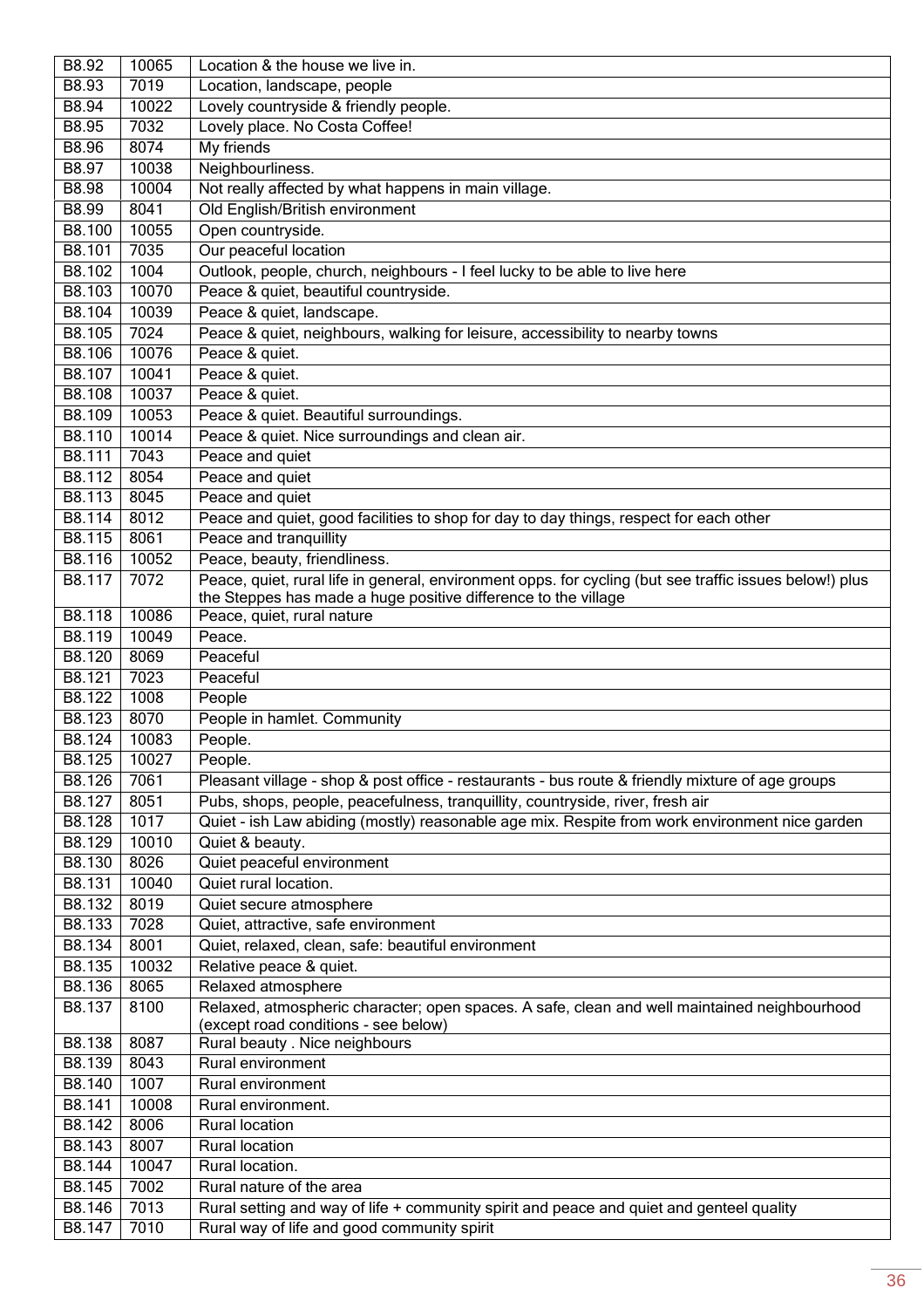| B8.148 | 7006  | Safe environment                                                                                                    |
|--------|-------|---------------------------------------------------------------------------------------------------------------------|
| B8.149 | 7076  | School, facilities, friendly locals & family + beautiful countryside                                                |
| B8.150 | 7045  | Sense of community, rural living, sense of heritage, artisans/arts & crafts and self sufficiency.                   |
|        |       | Quality of local produce and services                                                                               |
| B8.151 | 7074  | Shop, pub, church and community. Also the farm land and walks around the village                                    |
| B8.152 | 10058 | Shops/ pubs/ activities/ walks/river/ Show.                                                                         |
| B8.153 | 7079  | Slower pace of living. Rural but not isolated. Friendly atmosphere                                                  |
| B8.154 | 7021  | Small close, community, good school and preschool, good shop and pubs                                               |
| B8.155 | 10048 | The amenities and the peace & quiet.                                                                                |
| B8.156 | 10028 | The area, the lack of urbanisation, the people, the sense of community.                                             |
| B8.157 | 7073  |                                                                                                                     |
|        |       | The beautiful countryside and The Red Lion                                                                          |
| B8.158 | 1015  | The close knit community and friendliness of everyone.                                                              |
| B8.159 | 8042  | The closeness of the community how helpful everyone is and caring. The quiet with exception of the<br>traffic noise |
| B8.160 | 10088 | The closeness of the community, its caring and helpful nature, being made so welcome when we<br>moved here.         |
| B8.161 | 8047  | The community and the beautiful buildings and countryside                                                           |
| B8.162 | 8083  | The community spirit                                                                                                |
| B8.163 | 10026 | The community, the shop.                                                                                            |
| B8.164 | 10045 | The countryside in its unspoilt state and the general sense of community.                                           |
| B8.165 | 10042 | The countryside.                                                                                                    |
| B8.166 | 8038  | The developing sense of community                                                                                   |
| B8.167 | 8084  | The environment and tranquillity                                                                                    |
|        |       |                                                                                                                     |
| B8.168 | 8080  | The fact that it is unspoilt and still rural                                                                        |
| B8.169 | 10082 | The friendliness of the residents and the peacefulness of life in the village.                                      |
| B8.170 | 10090 | The friendliness of the village.                                                                                    |
| B8.171 | 7014  | The history and the caring community. Everyone looks after this village                                             |
| B8.172 | 10025 | The location/ environment & the house I live in.                                                                    |
| B8.173 | 7044  | The pace of life, and the friendly attitude                                                                         |
| B8.174 | 10018 | The peace & quiet. Little traffic. Fresh air Very pleasant environment.                                             |
| B8.175 | 7066  | The peace & quiet. The river. Facilities. Surrounding countryside. Close to larger towns                            |
| B8.176 | 8057  | The peace and quiet, the beauty of the landscape and the suitability of my property                                 |
| B8.177 | 7037  | The people                                                                                                          |
| B8.178 | 10059 | The people and the beauty of the surrounding area.                                                                  |
| B8.179 | 10075 | The people and the facilities.                                                                                      |
| B8.180 | 10071 | The people, the river, the shops & pubs.                                                                            |
| B8.181 | 10087 | The people, the shop, the school, the New Inn.                                                                      |
| B8.182 | 8010  | The people, the village, the countryside, the peace, the views, the absence of crowds                               |
| B8.183 | 8097  | The pub (New Inn and sometimes Red Lion), The Steppes, Swimming in the river, cycling round                         |
|        |       | about, Art gallery, Suzanne's veg. Neighbours                                                                       |
| B8.184 | 8029  | The quiet rural location without being completely isolated                                                          |
| B8.185 | 8099  | The rural aspect                                                                                                    |
| B8.186 | 8028  | The rural location without being too isolated                                                                       |
| B8.187 | 8075  | The rural location; the recent community activity - PiP, PGNS. Friends                                              |
| B8.188 | 8052  | The tidiness and floral displays in the village and the Christmas lights                                            |
| B8.189 | 10081 | The un-crowded, undeveloped environment of the area.                                                                |
| B8.190 | 10019 | The undeveloped country environment.                                                                                |
| B8.191 | 8077  | The variety of societies to join, two different pubs, good shop and cafe, proximity to countryside                  |
| B8.192 | 8030  | The village in all aspects, the countryside and the people                                                          |
| B8.193 | 7063  | The visual appearance of the village/houses                                                                         |
| B8.194 | 7025  |                                                                                                                     |
|        |       | Traffic apart, very relaxed environment                                                                             |
| B8.195 | 10067 | Unspoilt village, the low population of the area.                                                                   |
| B8.196 | 7029  | Varied architecture and friendly people                                                                             |
| B8.197 | 7064  | Very friendly old 'English charm'                                                                                   |
| B8.198 | 10033 | Very friendly people.                                                                                               |
| B8.199 | 8008  | Village community and location                                                                                      |
| B8.200 | 1027  | <b>Walks riverside</b>                                                                                              |
| B8.201 | 7078  | We grew up here                                                                                                     |
| B8.202 | 7012  | Wonderful countryside & community                                                                                   |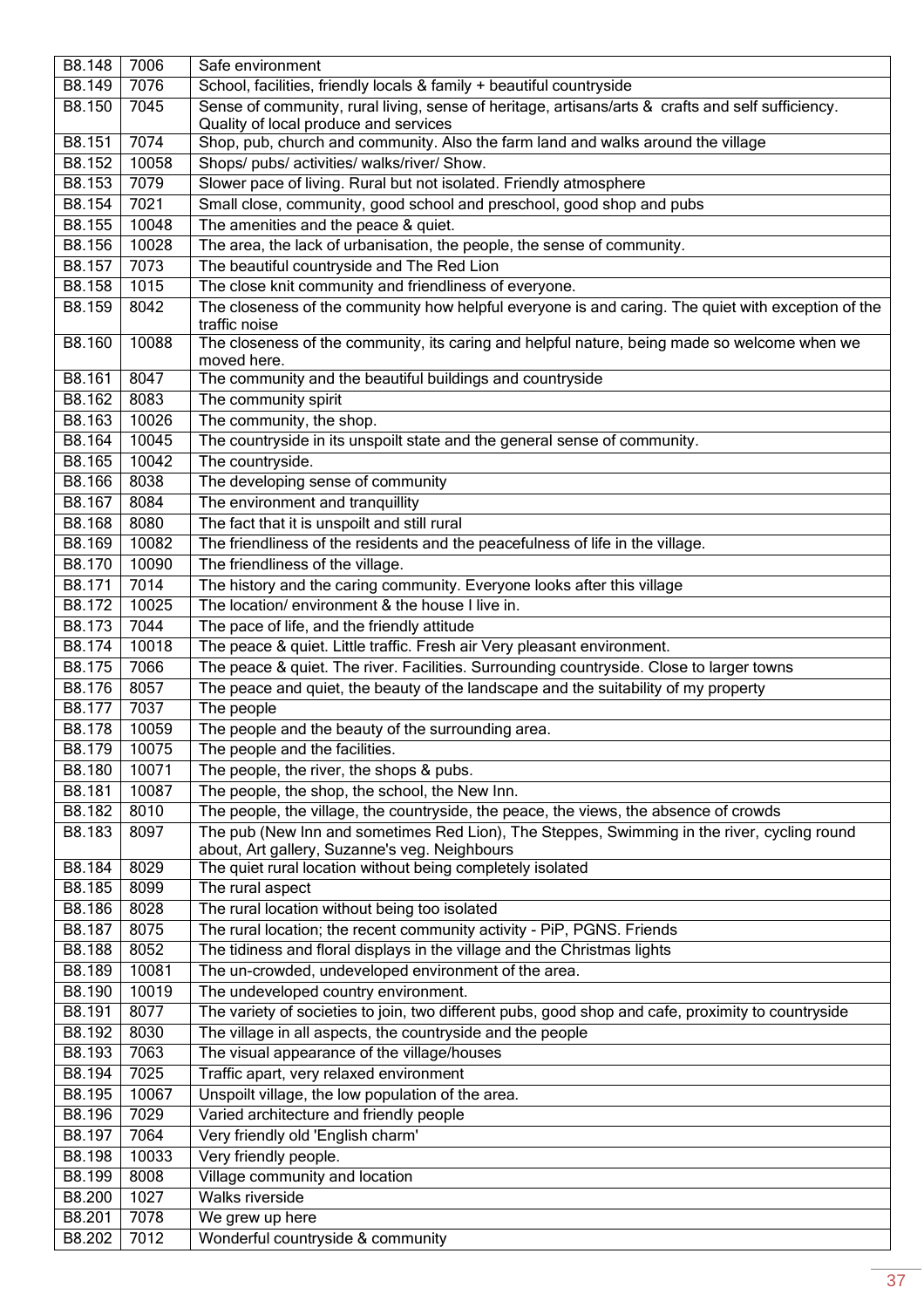<span id="page-37-0"></span>

| 8075<br>A44<br>B9.1<br>B9.2<br>1016<br>A44 traffic - mainly the large lorries.<br>B9.3<br>7054<br>A44 traffic and it's speed of travel<br>B9.4<br>8029<br>Amount of traffic through Pembridge particularly large vehicles<br>B*****y traffic speed of construction vehicles. Recklessness of some drivers<br>B9.5<br>7064<br>Bad quality roads, village traffic travelling too fast<br><b>B9.6</b><br>7050<br>B9.7<br>8061<br><b>Broadband</b><br>B9.8<br>8051<br>Broadband speed<br>B9.9<br>8071<br>Broadband/school transport revision<br>B9.10<br>10077<br>Bus service to Kington now stopped.<br>7010<br>Chaotic parking and volume of daytime traffic through village<br>B9.11<br>7013<br>Dangerous parking and driving habits<br>B9.12<br>B9.13<br>7001<br>Disruption and damage caused by heavy traffic<br>Distance from work.<br>10086<br>B9.14<br>7080<br>B9.15<br>Excessive road noise from heavy vehicles<br>B9.16<br>8097<br>Fighting neighbours, smelly chicken sheds, floods, big lorries thundering through<br>Fragmented - lack of social cohesion - difficult to feel included.<br>B9.17<br>1014<br>B9.18<br>Gravel lorries and assumption that its a 'farming community' rather than a 'rural community'<br>8096<br>7074<br>Gypsies invading the public areas. Its outrageous<br>B9.19<br>10045<br>Haphazard and the Market Hall.<br>B9.20<br>8024<br>Heavy and continuous large vehicles traffic through ancient main street of Pembridge - listed<br>B9.21<br>properties endangered - bypass urgently needed<br>1005<br>Heavy goods traffic passing through at all hours of the day and night.<br>B9.22<br>B9.23<br>10025<br>Heavy goods traffic.<br>B9.24<br>8037<br>Heavy goods vehicles and the number thereof<br>B9.25<br>10076<br>Heavy goods vehicles on roads.<br>10065<br>Heavy goods, traffic, speed, pavements.<br>B9.26<br>B9.27<br>8083<br><b>Heavy lorries</b><br>1028<br>B9.28<br>Heavy lorry traffic<br>B9.29<br>Heavy traffic<br>8094<br>8077<br>B9.30<br>Heavy traffic<br>B9.31<br>1008a<br>Heavy traffic (lorries)<br>B9.32<br>8032<br>Heavy traffic (quarry)<br>Heavy traffic in the village<br>7004<br>B9.33<br>B9.34<br>8023<br>Heavy traffic through Pembridge<br>Heavy traffic through the village<br>B9.35<br>7038<br>B9.36<br>10072<br>Heavy traffic through the village.<br>B9.37<br>10054<br>Heavy traffic.<br>B9.38<br>10050<br>Heavy traffic.<br>B9.39<br>10039<br>Herefordshire Council Planning, lack of good medical practise. No transport.<br>1008<br>B9.40<br>HGV <sub>s</sub><br>8084<br>B9.41<br>HGV traffic through the village<br>10052<br>B9.42<br>Huge lorries through village.<br>B9.43<br>I am land locked by a bully of a farmer whose harassment has nearly destroyed my business<br>8099<br>B9.44<br>7034<br>I don't dislike anything - even the heavy lorries with their distinctive liveries can be interesting<br>Inconsiderate parking around the Square<br>B9.45<br>7009<br>8031<br>B9.46<br>Lack of care shown by our county council re: road surfaces, ditches, verges and hedgerows<br>1002<br>Lack of dog walking and running opportunities. Dogs cannot always be on leads.<br>B9.47<br>8080<br>Lack of good bus service and now no future surgery<br>B9.48 |       | Ref<br>No. | B9 What do you dislike most about living in Pembridge Parish? |
|-----------------------------------------------------------------------------------------------------------------------------------------------------------------------------------------------------------------------------------------------------------------------------------------------------------------------------------------------------------------------------------------------------------------------------------------------------------------------------------------------------------------------------------------------------------------------------------------------------------------------------------------------------------------------------------------------------------------------------------------------------------------------------------------------------------------------------------------------------------------------------------------------------------------------------------------------------------------------------------------------------------------------------------------------------------------------------------------------------------------------------------------------------------------------------------------------------------------------------------------------------------------------------------------------------------------------------------------------------------------------------------------------------------------------------------------------------------------------------------------------------------------------------------------------------------------------------------------------------------------------------------------------------------------------------------------------------------------------------------------------------------------------------------------------------------------------------------------------------------------------------------------------------------------------------------------------------------------------------------------------------------------------------------------------------------------------------------------------------------------------------------------------------------------------------------------------------------------------------------------------------------------------------------------------------------------------------------------------------------------------------------------------------------------------------------------------------------------------------------------------------------------------------------------------------------------------------------------------------------------------------------------------------------------------------------------------------------------------------------------------------------------------------------------------------------------------------------------------------------------------------------------------------------------------------------------------------------------------------------------------------------------------------------------------------------------------------------------------------------------------------------------------------------------------------------------------------------------------------------------|-------|------------|---------------------------------------------------------------|
|                                                                                                                                                                                                                                                                                                                                                                                                                                                                                                                                                                                                                                                                                                                                                                                                                                                                                                                                                                                                                                                                                                                                                                                                                                                                                                                                                                                                                                                                                                                                                                                                                                                                                                                                                                                                                                                                                                                                                                                                                                                                                                                                                                                                                                                                                                                                                                                                                                                                                                                                                                                                                                                                                                                                                                                                                                                                                                                                                                                                                                                                                                                                                                                                                                         |       |            |                                                               |
|                                                                                                                                                                                                                                                                                                                                                                                                                                                                                                                                                                                                                                                                                                                                                                                                                                                                                                                                                                                                                                                                                                                                                                                                                                                                                                                                                                                                                                                                                                                                                                                                                                                                                                                                                                                                                                                                                                                                                                                                                                                                                                                                                                                                                                                                                                                                                                                                                                                                                                                                                                                                                                                                                                                                                                                                                                                                                                                                                                                                                                                                                                                                                                                                                                         |       |            |                                                               |
|                                                                                                                                                                                                                                                                                                                                                                                                                                                                                                                                                                                                                                                                                                                                                                                                                                                                                                                                                                                                                                                                                                                                                                                                                                                                                                                                                                                                                                                                                                                                                                                                                                                                                                                                                                                                                                                                                                                                                                                                                                                                                                                                                                                                                                                                                                                                                                                                                                                                                                                                                                                                                                                                                                                                                                                                                                                                                                                                                                                                                                                                                                                                                                                                                                         |       |            |                                                               |
|                                                                                                                                                                                                                                                                                                                                                                                                                                                                                                                                                                                                                                                                                                                                                                                                                                                                                                                                                                                                                                                                                                                                                                                                                                                                                                                                                                                                                                                                                                                                                                                                                                                                                                                                                                                                                                                                                                                                                                                                                                                                                                                                                                                                                                                                                                                                                                                                                                                                                                                                                                                                                                                                                                                                                                                                                                                                                                                                                                                                                                                                                                                                                                                                                                         |       |            |                                                               |
|                                                                                                                                                                                                                                                                                                                                                                                                                                                                                                                                                                                                                                                                                                                                                                                                                                                                                                                                                                                                                                                                                                                                                                                                                                                                                                                                                                                                                                                                                                                                                                                                                                                                                                                                                                                                                                                                                                                                                                                                                                                                                                                                                                                                                                                                                                                                                                                                                                                                                                                                                                                                                                                                                                                                                                                                                                                                                                                                                                                                                                                                                                                                                                                                                                         |       |            |                                                               |
|                                                                                                                                                                                                                                                                                                                                                                                                                                                                                                                                                                                                                                                                                                                                                                                                                                                                                                                                                                                                                                                                                                                                                                                                                                                                                                                                                                                                                                                                                                                                                                                                                                                                                                                                                                                                                                                                                                                                                                                                                                                                                                                                                                                                                                                                                                                                                                                                                                                                                                                                                                                                                                                                                                                                                                                                                                                                                                                                                                                                                                                                                                                                                                                                                                         |       |            |                                                               |
|                                                                                                                                                                                                                                                                                                                                                                                                                                                                                                                                                                                                                                                                                                                                                                                                                                                                                                                                                                                                                                                                                                                                                                                                                                                                                                                                                                                                                                                                                                                                                                                                                                                                                                                                                                                                                                                                                                                                                                                                                                                                                                                                                                                                                                                                                                                                                                                                                                                                                                                                                                                                                                                                                                                                                                                                                                                                                                                                                                                                                                                                                                                                                                                                                                         |       |            |                                                               |
|                                                                                                                                                                                                                                                                                                                                                                                                                                                                                                                                                                                                                                                                                                                                                                                                                                                                                                                                                                                                                                                                                                                                                                                                                                                                                                                                                                                                                                                                                                                                                                                                                                                                                                                                                                                                                                                                                                                                                                                                                                                                                                                                                                                                                                                                                                                                                                                                                                                                                                                                                                                                                                                                                                                                                                                                                                                                                                                                                                                                                                                                                                                                                                                                                                         |       |            |                                                               |
|                                                                                                                                                                                                                                                                                                                                                                                                                                                                                                                                                                                                                                                                                                                                                                                                                                                                                                                                                                                                                                                                                                                                                                                                                                                                                                                                                                                                                                                                                                                                                                                                                                                                                                                                                                                                                                                                                                                                                                                                                                                                                                                                                                                                                                                                                                                                                                                                                                                                                                                                                                                                                                                                                                                                                                                                                                                                                                                                                                                                                                                                                                                                                                                                                                         |       |            |                                                               |
|                                                                                                                                                                                                                                                                                                                                                                                                                                                                                                                                                                                                                                                                                                                                                                                                                                                                                                                                                                                                                                                                                                                                                                                                                                                                                                                                                                                                                                                                                                                                                                                                                                                                                                                                                                                                                                                                                                                                                                                                                                                                                                                                                                                                                                                                                                                                                                                                                                                                                                                                                                                                                                                                                                                                                                                                                                                                                                                                                                                                                                                                                                                                                                                                                                         |       |            |                                                               |
|                                                                                                                                                                                                                                                                                                                                                                                                                                                                                                                                                                                                                                                                                                                                                                                                                                                                                                                                                                                                                                                                                                                                                                                                                                                                                                                                                                                                                                                                                                                                                                                                                                                                                                                                                                                                                                                                                                                                                                                                                                                                                                                                                                                                                                                                                                                                                                                                                                                                                                                                                                                                                                                                                                                                                                                                                                                                                                                                                                                                                                                                                                                                                                                                                                         |       |            |                                                               |
|                                                                                                                                                                                                                                                                                                                                                                                                                                                                                                                                                                                                                                                                                                                                                                                                                                                                                                                                                                                                                                                                                                                                                                                                                                                                                                                                                                                                                                                                                                                                                                                                                                                                                                                                                                                                                                                                                                                                                                                                                                                                                                                                                                                                                                                                                                                                                                                                                                                                                                                                                                                                                                                                                                                                                                                                                                                                                                                                                                                                                                                                                                                                                                                                                                         |       |            |                                                               |
|                                                                                                                                                                                                                                                                                                                                                                                                                                                                                                                                                                                                                                                                                                                                                                                                                                                                                                                                                                                                                                                                                                                                                                                                                                                                                                                                                                                                                                                                                                                                                                                                                                                                                                                                                                                                                                                                                                                                                                                                                                                                                                                                                                                                                                                                                                                                                                                                                                                                                                                                                                                                                                                                                                                                                                                                                                                                                                                                                                                                                                                                                                                                                                                                                                         |       |            |                                                               |
|                                                                                                                                                                                                                                                                                                                                                                                                                                                                                                                                                                                                                                                                                                                                                                                                                                                                                                                                                                                                                                                                                                                                                                                                                                                                                                                                                                                                                                                                                                                                                                                                                                                                                                                                                                                                                                                                                                                                                                                                                                                                                                                                                                                                                                                                                                                                                                                                                                                                                                                                                                                                                                                                                                                                                                                                                                                                                                                                                                                                                                                                                                                                                                                                                                         |       |            |                                                               |
|                                                                                                                                                                                                                                                                                                                                                                                                                                                                                                                                                                                                                                                                                                                                                                                                                                                                                                                                                                                                                                                                                                                                                                                                                                                                                                                                                                                                                                                                                                                                                                                                                                                                                                                                                                                                                                                                                                                                                                                                                                                                                                                                                                                                                                                                                                                                                                                                                                                                                                                                                                                                                                                                                                                                                                                                                                                                                                                                                                                                                                                                                                                                                                                                                                         |       |            |                                                               |
|                                                                                                                                                                                                                                                                                                                                                                                                                                                                                                                                                                                                                                                                                                                                                                                                                                                                                                                                                                                                                                                                                                                                                                                                                                                                                                                                                                                                                                                                                                                                                                                                                                                                                                                                                                                                                                                                                                                                                                                                                                                                                                                                                                                                                                                                                                                                                                                                                                                                                                                                                                                                                                                                                                                                                                                                                                                                                                                                                                                                                                                                                                                                                                                                                                         |       |            |                                                               |
|                                                                                                                                                                                                                                                                                                                                                                                                                                                                                                                                                                                                                                                                                                                                                                                                                                                                                                                                                                                                                                                                                                                                                                                                                                                                                                                                                                                                                                                                                                                                                                                                                                                                                                                                                                                                                                                                                                                                                                                                                                                                                                                                                                                                                                                                                                                                                                                                                                                                                                                                                                                                                                                                                                                                                                                                                                                                                                                                                                                                                                                                                                                                                                                                                                         |       |            |                                                               |
|                                                                                                                                                                                                                                                                                                                                                                                                                                                                                                                                                                                                                                                                                                                                                                                                                                                                                                                                                                                                                                                                                                                                                                                                                                                                                                                                                                                                                                                                                                                                                                                                                                                                                                                                                                                                                                                                                                                                                                                                                                                                                                                                                                                                                                                                                                                                                                                                                                                                                                                                                                                                                                                                                                                                                                                                                                                                                                                                                                                                                                                                                                                                                                                                                                         |       |            |                                                               |
|                                                                                                                                                                                                                                                                                                                                                                                                                                                                                                                                                                                                                                                                                                                                                                                                                                                                                                                                                                                                                                                                                                                                                                                                                                                                                                                                                                                                                                                                                                                                                                                                                                                                                                                                                                                                                                                                                                                                                                                                                                                                                                                                                                                                                                                                                                                                                                                                                                                                                                                                                                                                                                                                                                                                                                                                                                                                                                                                                                                                                                                                                                                                                                                                                                         |       |            |                                                               |
|                                                                                                                                                                                                                                                                                                                                                                                                                                                                                                                                                                                                                                                                                                                                                                                                                                                                                                                                                                                                                                                                                                                                                                                                                                                                                                                                                                                                                                                                                                                                                                                                                                                                                                                                                                                                                                                                                                                                                                                                                                                                                                                                                                                                                                                                                                                                                                                                                                                                                                                                                                                                                                                                                                                                                                                                                                                                                                                                                                                                                                                                                                                                                                                                                                         |       |            |                                                               |
|                                                                                                                                                                                                                                                                                                                                                                                                                                                                                                                                                                                                                                                                                                                                                                                                                                                                                                                                                                                                                                                                                                                                                                                                                                                                                                                                                                                                                                                                                                                                                                                                                                                                                                                                                                                                                                                                                                                                                                                                                                                                                                                                                                                                                                                                                                                                                                                                                                                                                                                                                                                                                                                                                                                                                                                                                                                                                                                                                                                                                                                                                                                                                                                                                                         |       |            |                                                               |
|                                                                                                                                                                                                                                                                                                                                                                                                                                                                                                                                                                                                                                                                                                                                                                                                                                                                                                                                                                                                                                                                                                                                                                                                                                                                                                                                                                                                                                                                                                                                                                                                                                                                                                                                                                                                                                                                                                                                                                                                                                                                                                                                                                                                                                                                                                                                                                                                                                                                                                                                                                                                                                                                                                                                                                                                                                                                                                                                                                                                                                                                                                                                                                                                                                         |       |            |                                                               |
|                                                                                                                                                                                                                                                                                                                                                                                                                                                                                                                                                                                                                                                                                                                                                                                                                                                                                                                                                                                                                                                                                                                                                                                                                                                                                                                                                                                                                                                                                                                                                                                                                                                                                                                                                                                                                                                                                                                                                                                                                                                                                                                                                                                                                                                                                                                                                                                                                                                                                                                                                                                                                                                                                                                                                                                                                                                                                                                                                                                                                                                                                                                                                                                                                                         |       |            |                                                               |
|                                                                                                                                                                                                                                                                                                                                                                                                                                                                                                                                                                                                                                                                                                                                                                                                                                                                                                                                                                                                                                                                                                                                                                                                                                                                                                                                                                                                                                                                                                                                                                                                                                                                                                                                                                                                                                                                                                                                                                                                                                                                                                                                                                                                                                                                                                                                                                                                                                                                                                                                                                                                                                                                                                                                                                                                                                                                                                                                                                                                                                                                                                                                                                                                                                         |       |            |                                                               |
|                                                                                                                                                                                                                                                                                                                                                                                                                                                                                                                                                                                                                                                                                                                                                                                                                                                                                                                                                                                                                                                                                                                                                                                                                                                                                                                                                                                                                                                                                                                                                                                                                                                                                                                                                                                                                                                                                                                                                                                                                                                                                                                                                                                                                                                                                                                                                                                                                                                                                                                                                                                                                                                                                                                                                                                                                                                                                                                                                                                                                                                                                                                                                                                                                                         |       |            |                                                               |
|                                                                                                                                                                                                                                                                                                                                                                                                                                                                                                                                                                                                                                                                                                                                                                                                                                                                                                                                                                                                                                                                                                                                                                                                                                                                                                                                                                                                                                                                                                                                                                                                                                                                                                                                                                                                                                                                                                                                                                                                                                                                                                                                                                                                                                                                                                                                                                                                                                                                                                                                                                                                                                                                                                                                                                                                                                                                                                                                                                                                                                                                                                                                                                                                                                         |       |            |                                                               |
|                                                                                                                                                                                                                                                                                                                                                                                                                                                                                                                                                                                                                                                                                                                                                                                                                                                                                                                                                                                                                                                                                                                                                                                                                                                                                                                                                                                                                                                                                                                                                                                                                                                                                                                                                                                                                                                                                                                                                                                                                                                                                                                                                                                                                                                                                                                                                                                                                                                                                                                                                                                                                                                                                                                                                                                                                                                                                                                                                                                                                                                                                                                                                                                                                                         |       |            |                                                               |
|                                                                                                                                                                                                                                                                                                                                                                                                                                                                                                                                                                                                                                                                                                                                                                                                                                                                                                                                                                                                                                                                                                                                                                                                                                                                                                                                                                                                                                                                                                                                                                                                                                                                                                                                                                                                                                                                                                                                                                                                                                                                                                                                                                                                                                                                                                                                                                                                                                                                                                                                                                                                                                                                                                                                                                                                                                                                                                                                                                                                                                                                                                                                                                                                                                         |       |            |                                                               |
|                                                                                                                                                                                                                                                                                                                                                                                                                                                                                                                                                                                                                                                                                                                                                                                                                                                                                                                                                                                                                                                                                                                                                                                                                                                                                                                                                                                                                                                                                                                                                                                                                                                                                                                                                                                                                                                                                                                                                                                                                                                                                                                                                                                                                                                                                                                                                                                                                                                                                                                                                                                                                                                                                                                                                                                                                                                                                                                                                                                                                                                                                                                                                                                                                                         |       |            |                                                               |
|                                                                                                                                                                                                                                                                                                                                                                                                                                                                                                                                                                                                                                                                                                                                                                                                                                                                                                                                                                                                                                                                                                                                                                                                                                                                                                                                                                                                                                                                                                                                                                                                                                                                                                                                                                                                                                                                                                                                                                                                                                                                                                                                                                                                                                                                                                                                                                                                                                                                                                                                                                                                                                                                                                                                                                                                                                                                                                                                                                                                                                                                                                                                                                                                                                         |       |            |                                                               |
|                                                                                                                                                                                                                                                                                                                                                                                                                                                                                                                                                                                                                                                                                                                                                                                                                                                                                                                                                                                                                                                                                                                                                                                                                                                                                                                                                                                                                                                                                                                                                                                                                                                                                                                                                                                                                                                                                                                                                                                                                                                                                                                                                                                                                                                                                                                                                                                                                                                                                                                                                                                                                                                                                                                                                                                                                                                                                                                                                                                                                                                                                                                                                                                                                                         |       |            |                                                               |
|                                                                                                                                                                                                                                                                                                                                                                                                                                                                                                                                                                                                                                                                                                                                                                                                                                                                                                                                                                                                                                                                                                                                                                                                                                                                                                                                                                                                                                                                                                                                                                                                                                                                                                                                                                                                                                                                                                                                                                                                                                                                                                                                                                                                                                                                                                                                                                                                                                                                                                                                                                                                                                                                                                                                                                                                                                                                                                                                                                                                                                                                                                                                                                                                                                         |       |            |                                                               |
|                                                                                                                                                                                                                                                                                                                                                                                                                                                                                                                                                                                                                                                                                                                                                                                                                                                                                                                                                                                                                                                                                                                                                                                                                                                                                                                                                                                                                                                                                                                                                                                                                                                                                                                                                                                                                                                                                                                                                                                                                                                                                                                                                                                                                                                                                                                                                                                                                                                                                                                                                                                                                                                                                                                                                                                                                                                                                                                                                                                                                                                                                                                                                                                                                                         |       |            |                                                               |
|                                                                                                                                                                                                                                                                                                                                                                                                                                                                                                                                                                                                                                                                                                                                                                                                                                                                                                                                                                                                                                                                                                                                                                                                                                                                                                                                                                                                                                                                                                                                                                                                                                                                                                                                                                                                                                                                                                                                                                                                                                                                                                                                                                                                                                                                                                                                                                                                                                                                                                                                                                                                                                                                                                                                                                                                                                                                                                                                                                                                                                                                                                                                                                                                                                         |       |            |                                                               |
|                                                                                                                                                                                                                                                                                                                                                                                                                                                                                                                                                                                                                                                                                                                                                                                                                                                                                                                                                                                                                                                                                                                                                                                                                                                                                                                                                                                                                                                                                                                                                                                                                                                                                                                                                                                                                                                                                                                                                                                                                                                                                                                                                                                                                                                                                                                                                                                                                                                                                                                                                                                                                                                                                                                                                                                                                                                                                                                                                                                                                                                                                                                                                                                                                                         |       |            |                                                               |
|                                                                                                                                                                                                                                                                                                                                                                                                                                                                                                                                                                                                                                                                                                                                                                                                                                                                                                                                                                                                                                                                                                                                                                                                                                                                                                                                                                                                                                                                                                                                                                                                                                                                                                                                                                                                                                                                                                                                                                                                                                                                                                                                                                                                                                                                                                                                                                                                                                                                                                                                                                                                                                                                                                                                                                                                                                                                                                                                                                                                                                                                                                                                                                                                                                         |       |            |                                                               |
|                                                                                                                                                                                                                                                                                                                                                                                                                                                                                                                                                                                                                                                                                                                                                                                                                                                                                                                                                                                                                                                                                                                                                                                                                                                                                                                                                                                                                                                                                                                                                                                                                                                                                                                                                                                                                                                                                                                                                                                                                                                                                                                                                                                                                                                                                                                                                                                                                                                                                                                                                                                                                                                                                                                                                                                                                                                                                                                                                                                                                                                                                                                                                                                                                                         |       |            |                                                               |
|                                                                                                                                                                                                                                                                                                                                                                                                                                                                                                                                                                                                                                                                                                                                                                                                                                                                                                                                                                                                                                                                                                                                                                                                                                                                                                                                                                                                                                                                                                                                                                                                                                                                                                                                                                                                                                                                                                                                                                                                                                                                                                                                                                                                                                                                                                                                                                                                                                                                                                                                                                                                                                                                                                                                                                                                                                                                                                                                                                                                                                                                                                                                                                                                                                         |       |            |                                                               |
|                                                                                                                                                                                                                                                                                                                                                                                                                                                                                                                                                                                                                                                                                                                                                                                                                                                                                                                                                                                                                                                                                                                                                                                                                                                                                                                                                                                                                                                                                                                                                                                                                                                                                                                                                                                                                                                                                                                                                                                                                                                                                                                                                                                                                                                                                                                                                                                                                                                                                                                                                                                                                                                                                                                                                                                                                                                                                                                                                                                                                                                                                                                                                                                                                                         |       |            |                                                               |
|                                                                                                                                                                                                                                                                                                                                                                                                                                                                                                                                                                                                                                                                                                                                                                                                                                                                                                                                                                                                                                                                                                                                                                                                                                                                                                                                                                                                                                                                                                                                                                                                                                                                                                                                                                                                                                                                                                                                                                                                                                                                                                                                                                                                                                                                                                                                                                                                                                                                                                                                                                                                                                                                                                                                                                                                                                                                                                                                                                                                                                                                                                                                                                                                                                         |       |            |                                                               |
|                                                                                                                                                                                                                                                                                                                                                                                                                                                                                                                                                                                                                                                                                                                                                                                                                                                                                                                                                                                                                                                                                                                                                                                                                                                                                                                                                                                                                                                                                                                                                                                                                                                                                                                                                                                                                                                                                                                                                                                                                                                                                                                                                                                                                                                                                                                                                                                                                                                                                                                                                                                                                                                                                                                                                                                                                                                                                                                                                                                                                                                                                                                                                                                                                                         |       |            |                                                               |
|                                                                                                                                                                                                                                                                                                                                                                                                                                                                                                                                                                                                                                                                                                                                                                                                                                                                                                                                                                                                                                                                                                                                                                                                                                                                                                                                                                                                                                                                                                                                                                                                                                                                                                                                                                                                                                                                                                                                                                                                                                                                                                                                                                                                                                                                                                                                                                                                                                                                                                                                                                                                                                                                                                                                                                                                                                                                                                                                                                                                                                                                                                                                                                                                                                         |       |            |                                                               |
|                                                                                                                                                                                                                                                                                                                                                                                                                                                                                                                                                                                                                                                                                                                                                                                                                                                                                                                                                                                                                                                                                                                                                                                                                                                                                                                                                                                                                                                                                                                                                                                                                                                                                                                                                                                                                                                                                                                                                                                                                                                                                                                                                                                                                                                                                                                                                                                                                                                                                                                                                                                                                                                                                                                                                                                                                                                                                                                                                                                                                                                                                                                                                                                                                                         |       |            |                                                               |
|                                                                                                                                                                                                                                                                                                                                                                                                                                                                                                                                                                                                                                                                                                                                                                                                                                                                                                                                                                                                                                                                                                                                                                                                                                                                                                                                                                                                                                                                                                                                                                                                                                                                                                                                                                                                                                                                                                                                                                                                                                                                                                                                                                                                                                                                                                                                                                                                                                                                                                                                                                                                                                                                                                                                                                                                                                                                                                                                                                                                                                                                                                                                                                                                                                         |       |            |                                                               |
|                                                                                                                                                                                                                                                                                                                                                                                                                                                                                                                                                                                                                                                                                                                                                                                                                                                                                                                                                                                                                                                                                                                                                                                                                                                                                                                                                                                                                                                                                                                                                                                                                                                                                                                                                                                                                                                                                                                                                                                                                                                                                                                                                                                                                                                                                                                                                                                                                                                                                                                                                                                                                                                                                                                                                                                                                                                                                                                                                                                                                                                                                                                                                                                                                                         |       |            |                                                               |
|                                                                                                                                                                                                                                                                                                                                                                                                                                                                                                                                                                                                                                                                                                                                                                                                                                                                                                                                                                                                                                                                                                                                                                                                                                                                                                                                                                                                                                                                                                                                                                                                                                                                                                                                                                                                                                                                                                                                                                                                                                                                                                                                                                                                                                                                                                                                                                                                                                                                                                                                                                                                                                                                                                                                                                                                                                                                                                                                                                                                                                                                                                                                                                                                                                         |       |            |                                                               |
|                                                                                                                                                                                                                                                                                                                                                                                                                                                                                                                                                                                                                                                                                                                                                                                                                                                                                                                                                                                                                                                                                                                                                                                                                                                                                                                                                                                                                                                                                                                                                                                                                                                                                                                                                                                                                                                                                                                                                                                                                                                                                                                                                                                                                                                                                                                                                                                                                                                                                                                                                                                                                                                                                                                                                                                                                                                                                                                                                                                                                                                                                                                                                                                                                                         |       |            |                                                               |
|                                                                                                                                                                                                                                                                                                                                                                                                                                                                                                                                                                                                                                                                                                                                                                                                                                                                                                                                                                                                                                                                                                                                                                                                                                                                                                                                                                                                                                                                                                                                                                                                                                                                                                                                                                                                                                                                                                                                                                                                                                                                                                                                                                                                                                                                                                                                                                                                                                                                                                                                                                                                                                                                                                                                                                                                                                                                                                                                                                                                                                                                                                                                                                                                                                         |       |            |                                                               |
|                                                                                                                                                                                                                                                                                                                                                                                                                                                                                                                                                                                                                                                                                                                                                                                                                                                                                                                                                                                                                                                                                                                                                                                                                                                                                                                                                                                                                                                                                                                                                                                                                                                                                                                                                                                                                                                                                                                                                                                                                                                                                                                                                                                                                                                                                                                                                                                                                                                                                                                                                                                                                                                                                                                                                                                                                                                                                                                                                                                                                                                                                                                                                                                                                                         | B9.49 | 10016      | Lack of public transport & shops.                             |
| 8095<br>Large and heavy traffic<br>B9.50                                                                                                                                                                                                                                                                                                                                                                                                                                                                                                                                                                                                                                                                                                                                                                                                                                                                                                                                                                                                                                                                                                                                                                                                                                                                                                                                                                                                                                                                                                                                                                                                                                                                                                                                                                                                                                                                                                                                                                                                                                                                                                                                                                                                                                                                                                                                                                                                                                                                                                                                                                                                                                                                                                                                                                                                                                                                                                                                                                                                                                                                                                                                                                                                |       |            |                                                               |
| B9.51<br>8063<br>Large commercial lorries - chicken lorries                                                                                                                                                                                                                                                                                                                                                                                                                                                                                                                                                                                                                                                                                                                                                                                                                                                                                                                                                                                                                                                                                                                                                                                                                                                                                                                                                                                                                                                                                                                                                                                                                                                                                                                                                                                                                                                                                                                                                                                                                                                                                                                                                                                                                                                                                                                                                                                                                                                                                                                                                                                                                                                                                                                                                                                                                                                                                                                                                                                                                                                                                                                                                                             |       |            |                                                               |
| Large industrial lorries passing through parish and proposal of expansion<br>B9.52<br>8041                                                                                                                                                                                                                                                                                                                                                                                                                                                                                                                                                                                                                                                                                                                                                                                                                                                                                                                                                                                                                                                                                                                                                                                                                                                                                                                                                                                                                                                                                                                                                                                                                                                                                                                                                                                                                                                                                                                                                                                                                                                                                                                                                                                                                                                                                                                                                                                                                                                                                                                                                                                                                                                                                                                                                                                                                                                                                                                                                                                                                                                                                                                                              |       |            |                                                               |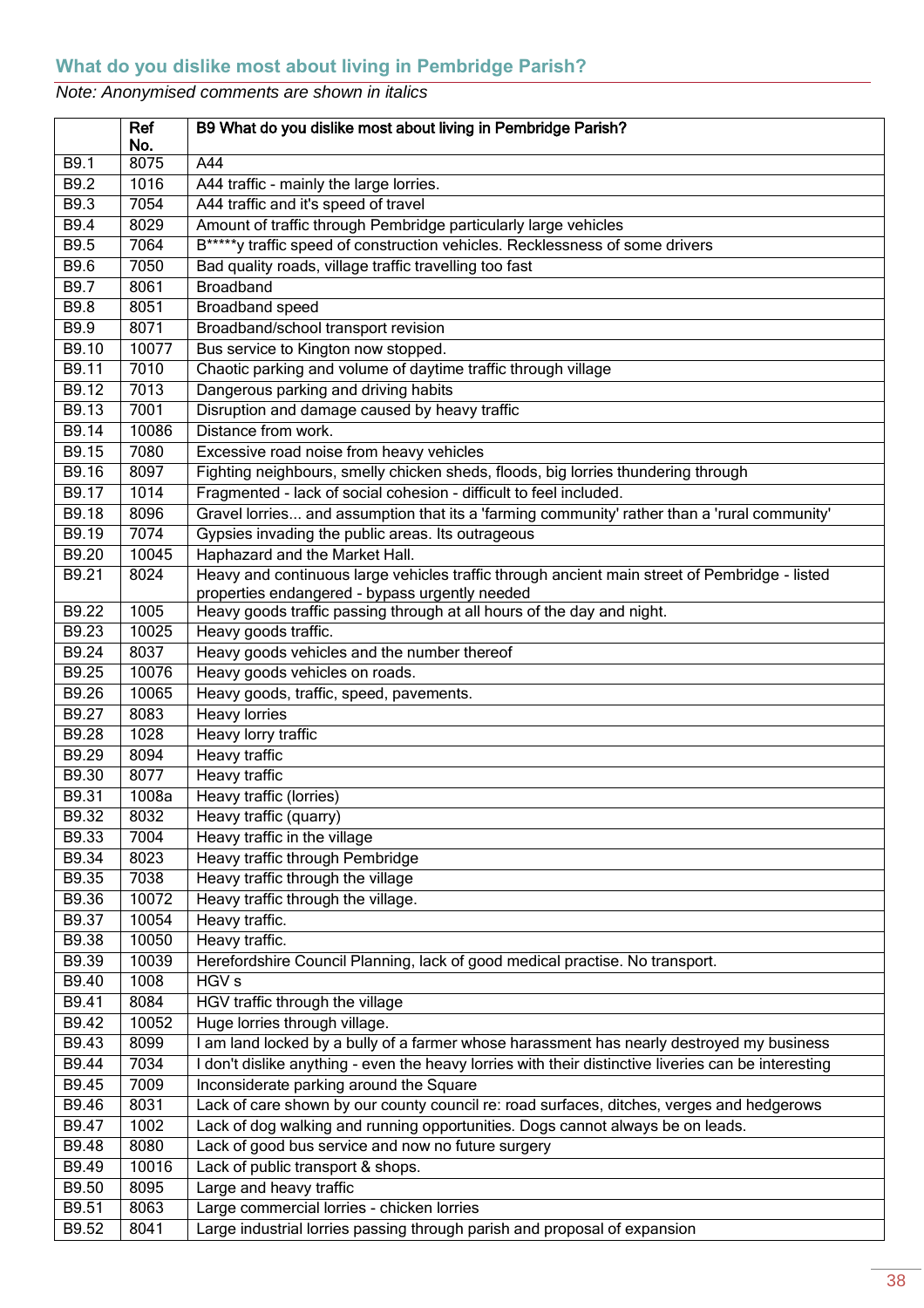| B9.53        | 1023  | Large lorries thundering through BUT I think a bypass would leave the village feeling dead.       |
|--------------|-------|---------------------------------------------------------------------------------------------------|
| B9.54        | 10022 | Light aircraft noise from Shobdon Airport.                                                        |
| B9.55        | 10055 | Light aircraft noise.                                                                             |
| B9.56        | 8012  | Local drivers with no respect for others and no respect for the speed limit                       |
| B9.57        | 7056  | Lorries                                                                                           |
| <b>B9.58</b> | 10067 | Lorries on the main road.                                                                         |
| B9.59        | 7032  | Main A44 traffic/dirt/noise makes it less attractive                                              |
| B9.60        | 8008  | Mobile phone reception and poor bus service                                                       |
| B9.61        | 8002  | Mud                                                                                               |
| B9.62        | 1015  | Narrow pavements in village. - kerb stones coming away. People parking along road where they      |
|              |       | like!                                                                                             |
| B9.63        | 7020  | <b>NIMBYs</b>                                                                                     |
| B9.64        | 10078 | NIMBY's                                                                                           |
| B9.65        | 10073 | No surgery, no public transport.                                                                  |
| <b>B9.66</b> | 7035  | No surgery, reduced bus services                                                                  |
| B9.67        | 7046  | Noise from airfield                                                                               |
| B9.68        | 10064 | Noise of the lorries going through the village. No doctors surgery, recently closed.              |
| B9.69        | 10002 | Noise, traffic on main road.                                                                      |
| B9.70        | 7079  | Noisy heavy vehicles on bumpy A44                                                                 |
| B9.71        | 7002  | Noisy lorries                                                                                     |
| B9.72        | 8054  | Noisy people                                                                                      |
| B9.73        | 8049  | Noisy traffic with occasional excessive speeding in a rural area                                  |
| B9.74        | 8057  | None                                                                                              |
| B9.75        | 8079  | Nothing                                                                                           |
| B9.76        | 7043  | Nothing                                                                                           |
| B9.77        | 8045  | Nothing                                                                                           |
| <b>B9.78</b> | 7033  | Nothing                                                                                           |
| B9.79        | 8003  | Nothing                                                                                           |
| B9.80        | 10048 | Nothing.                                                                                          |
| B9.81        | 10041 | Nothing.                                                                                          |
| B9.82        | 10040 | Nothing.                                                                                          |
| B9.83        | 10037 | Nothing.                                                                                          |
| B9.84        | 10036 | Nothing.                                                                                          |
| B9.85        | 10034 | Nothing.                                                                                          |
| <b>B9.86</b> | 10008 | Nothing.                                                                                          |
| B9.87        | 10046 | Parking without thought.                                                                          |
| B9.88        | 10056 | People who buy houses on the side of the main road & complain endlessly about the traffic.        |
| B9.89        | 1017  | PIPS! - too 'tidy' not enough wildlife PIPS dominates the character of village with all the fussy |
|              |       | flower boxes etc. Also too many 'posh' houses.                                                    |
| B9.90        | 8056  | Poor broadband                                                                                    |
| B9.91        | 8043  | Poor broadband performance                                                                        |
| B9.92        | 7048  | Poor bus service, no post office, no future surgery                                               |
| B9.93        | 7049  | Poor bus service. No post office & closure of surgery                                             |
| B9.94        | 8001  | Poor maintenance of roads                                                                         |
| B9.95        | 8007  | Poor mobile phone and broadband reception                                                         |
| B9.96        | 1007  | Poor roads                                                                                        |
| B9.97        | 8062  | Poor roads and broadband speeds                                                                   |
| B9.98        | 7045  | Poor state of roads, poor mobile phone coverage, slow broadband                                   |
| B9.99        | 8088  | Pot holes                                                                                         |
| B9.100       | 8010  | Pot holes/NIMBY's/ Herefordshire Council's planning dept and narrowness and budget of its plan    |
|              |       | especially for the area - the CIL for Pembridge is both unreasonable and damaging to further      |
|              |       | sensible development outside the village                                                          |
| B9.101       | 7012  | Reduction of facilities eg Dr. surgery - bus service, post office etc                             |
| B9.102       | 8070  | Road condition/ Broadband coverage                                                                |
| B9.103       | 7029  | Road quality                                                                                      |
| B9.104       | 10027 | Road.                                                                                             |
| B9.105       | 7024  | Roads/condition of; speed of traffic on A44 at access to Weston/Marsden and on minor              |
|              |       | roads/lanes; limited amenities                                                                    |
| B9.106       | 8065  | Rough roads                                                                                       |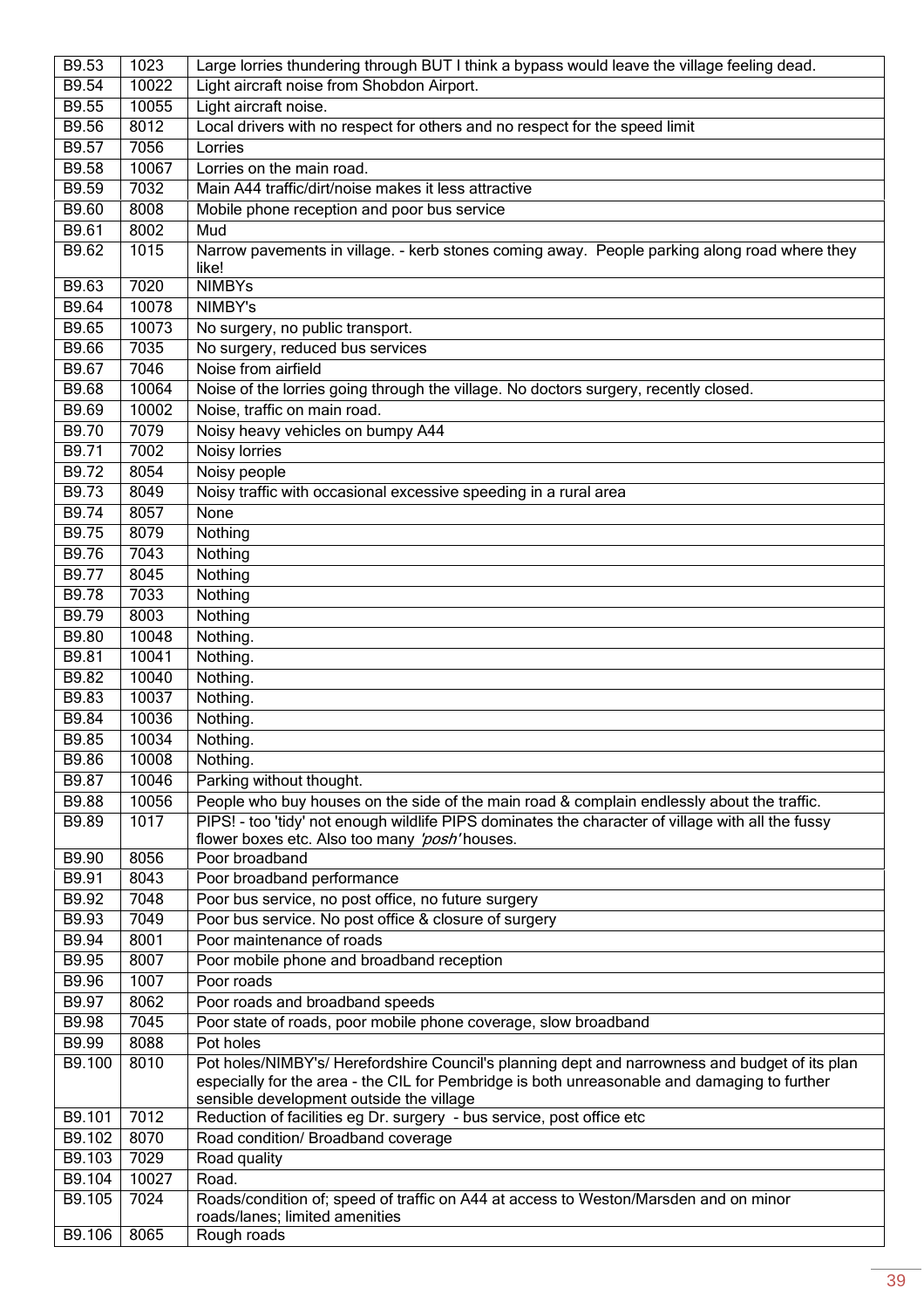| B9.107 | 1027          | Rumble and SPEED of quarry lorries                                                                                                                                                 |
|--------|---------------|------------------------------------------------------------------------------------------------------------------------------------------------------------------------------------|
| B9.108 | 10033         | Shobdon airport & light aircraft noise.                                                                                                                                            |
| B9.109 | 10032         | Shobdon Airport, aircraft noise.                                                                                                                                                   |
| B9.110 | 8030          | Slow broadband and distance to anywhere else which is both a strength and a weakness at the                                                                                        |
|        |               | same time                                                                                                                                                                          |
| B9.111 | 1003          | Speeding cars, particularly emergency vehicles.                                                                                                                                    |
| B9.112 | 8081          | Surgery due to close. Poor bus service. No post office                                                                                                                             |
| B9.113 | 7065          | Tarmac lorry traffic destroying A44 road & pavements                                                                                                                               |
| B9.114 | 10079         | Terrible bus service.                                                                                                                                                              |
| B9.115 | 7044          | The A44                                                                                                                                                                            |
| B9.116 | 7015          | The amount of heavy traffic                                                                                                                                                        |
| B9.117 | 1024          | The big quarry trucks and lorries coming through the village centre.                                                                                                               |
| B9.118 | 1020          | The Christmas lights                                                                                                                                                               |
| B9.119 | 10081         | The completely uncontrolled traffic through the village and the apparent complete disinterest by<br>Herefordshire Council and Pembridge Parish Council and its officers & members. |
| B9.120 | 8100          | The condition of roads (pot holes) i.e the negligence of the council in maintaining them, compared                                                                                 |
| B9.121 | 8074          | with roads in other areas e.g. Hereford<br>The entrance chicanes and the plethora of ugly advertising signs                                                                        |
| B9.122 | 7077          |                                                                                                                                                                                    |
|        |               | The fact that I can't move from my small house - it's too expensive find something larger                                                                                          |
| B9.123 | 10006<br>8073 | The heavy goods traffic & very narrow pavements.<br>The heavy lorries                                                                                                              |
| B9.124 |               |                                                                                                                                                                                    |
| B9.125 | 8014          | The heavy lorries using Pembridge village centre                                                                                                                                   |
| B9.126 | 10028         | The lack of a decent bus service.                                                                                                                                                  |
| B9.127 | 7061          | The main road traffic noise                                                                                                                                                        |
| B9.128 | 1022          | The main road! - heavy traffic                                                                                                                                                     |
| B9.129 | 7053          | The noise and danger of the traffic                                                                                                                                                |
| B9.130 | 10075         | The pollution and the constant danger caused by the A44. Closure of the surgery.                                                                                                   |
| B9.131 | 1004          | The recent and very real crisis in medical practice                                                                                                                                |
| B9.132 | 10087         | The road & pavements.                                                                                                                                                              |
| B9.133 | 8044          | The road and the pavements. Too much industrial agriculture which is changing the landscape and<br>generating more HGV traffic. The road is now a huge dislike.                    |
| B9.134 | 10026         | The road, ageing population, smell of chicken sheds.                                                                                                                               |
| B9.135 | 10071         | The road, the lack of progress, the scruffy looking old buildings of people who don't look after their<br>properties. Dogs that bark all day.                                      |
| B9.136 | 7071          | The speed and frequency of heavy lorries using the A44 especially in the village                                                                                                   |
| B9.137 | 7055          | The speed lorries come through the village and the amount of cars outside the shop it makes the<br>junction dangerous                                                              |
| B9.138 | 8052          | The state of the roads and lack of maintenance of the ditches                                                                                                                      |
| B9.139 | 10019         | The stress & frustration caused because traffic is King along the A44. The people & buildings are                                                                                  |
|        |               | not important so it is impossible to care for them properly.                                                                                                                       |
| B9.140 | 8038          | The Tarmac trucks                                                                                                                                                                  |
| B9.141 | 7005          | The threat of the closure of the doctor's surgery. Disregard by large lorries of weight limit of bridge.<br>Recent loss of bus services.                                           |
| B9.142 | 7081          | The traffic                                                                                                                                                                        |
| B9.143 | 7066          | The traffic - amount & speed                                                                                                                                                       |
| B9.144 | 10088         | The traffic as it's the only thing that is negative but it does so much environmental damage to this<br>village.                                                                   |
| B9.145 | 10018         | The traffic is getting worse year on year. It has already become extremely noisy.                                                                                                  |
| B9.146 | 7037          | The traffic mainly HGVs speeding through the village                                                                                                                               |
| B9.147 | 7028          | The traffic on the main street in Pembridge                                                                                                                                        |
| B9.148 | 8042          | There is only one thing that destroys this beautiful natural village and that is the noise of the never                                                                            |
| B9.149 | 10007         | ending traffic and the speed of which it goes, dangerously fast!<br>Though not a lot of traffic, there are some HUGE lorries that pass through.                                    |
| B9.150 | 1018          |                                                                                                                                                                                    |
|        |               | Too suburban in village, and remorseless economic pressure of agriculture around, but that's<br>everywhere. Creeping suburbanisation, obsession with "property", investment etc.   |
| B9.151 | 7060          | <b>Traffic</b>                                                                                                                                                                     |
| B9.152 | 10080         | <b>Traffic</b>                                                                                                                                                                     |
| B9.153 | 8036          | <b>Traffic</b>                                                                                                                                                                     |
| B9.154 | 8033          | <b>Traffic</b>                                                                                                                                                                     |
| B9.155 | 1029          | Traffic                                                                                                                                                                            |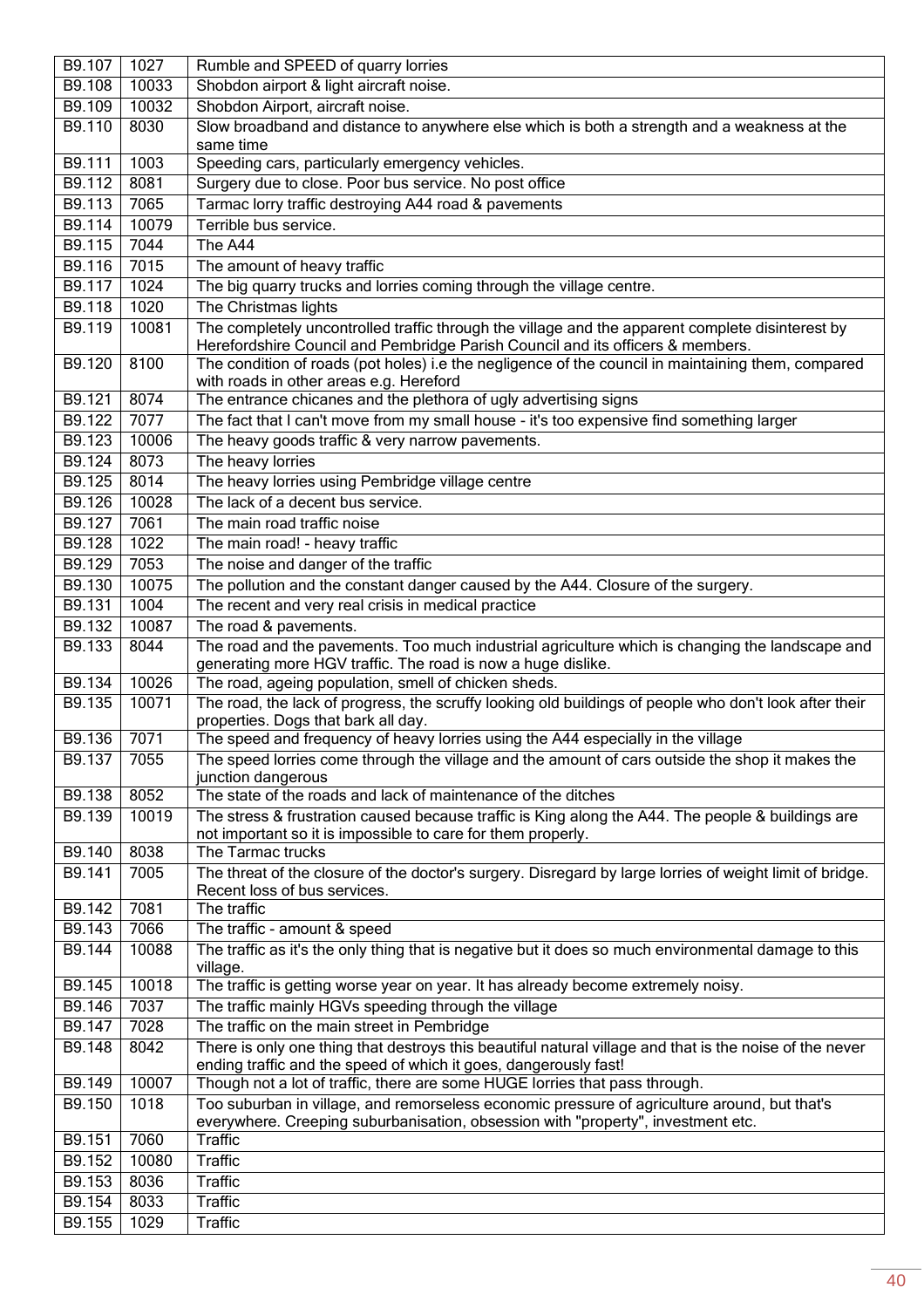| B9.156 | 7014  | <b>Traffic</b>                                                                                        |
|--------|-------|-------------------------------------------------------------------------------------------------------|
| B9.157 | 7006  | Traffic                                                                                               |
| B9.158 | 1011  | Traffic                                                                                               |
| B9.159 | 7072  | Traffic - including tractors & heavily laden trailers which travel at dangerous speeds & often driven |
|        |       | by young, inexperienced people                                                                        |
| B9.160 | 10021 | Traffic - lack of pavements - especially when pushing a pushchair.                                    |
| B9.161 | 7003  | Traffic - 'Iorries'                                                                                   |
| B9.162 | 7052  | Traffic and broadband                                                                                 |
| B9.163 | 8048  | Traffic density and weight, also speed of traffic in Bridge Street                                    |
| B9.164 | 8082  | Traffic in centre of village                                                                          |
| B9.165 | 1012  | <b>Traffic in Pembridge</b>                                                                           |
| B9.166 | 8035  | <b>Traffic noise</b>                                                                                  |
| B9.167 | 8040  | Traffic noise - mostly lorries. Sorry our surgery has closed                                          |
| B9.168 | 10010 | <b>Traffic on A44</b>                                                                                 |
| B9.169 | 10020 | Traffic on main road.                                                                                 |
| B9.170 | 10009 | Traffic on main road.                                                                                 |
| B9.171 | 8006  | Traffic on rural roads (large agricultural and industrial)                                            |
| B9.172 | 7078  | Traffic on the A44, but if you live next to a train track you don't moan about the trains             |
| B9.173 | 1013  | Traffic on the main road                                                                              |
| B9.174 | 10014 | Traffic speeding on rural roads.                                                                      |
| B9.175 | 1021  | Traffic through the main street and size of tractors - w. trailers and heavy lorries.                 |
| B9.176 | 7063  | Traffic through the village and parking on pavements                                                  |
| B9.177 | 10059 | Traffic, especially the lorries.                                                                      |
| B9.178 | 7025  | Traffic, limited amenities                                                                            |
| B9.179 | 7076  | Traffic, lorries & poor pavements                                                                     |
| B9.180 | 7021  | Truthfully, I most dislike it being so far from the coast. Very poor surgery.                         |
| B9.181 | 8053  | Unpleasant neighbours                                                                                 |
| B9.182 | 8028  | Volume of large lorries                                                                               |
| B9.183 | 10031 | Volume of trucks/ lorries travelling through Pembridge.                                               |
| B9.184 | 10058 | We live on main road, West St. and dislike speeding HGV's and heavy tractors & trailers.              |
| B9.185 | 7017  | We seem to be stuck in the C16th                                                                      |

## <span id="page-40-0"></span>**Are you ? Other**

|      | Ref No. B10a Other |
|------|--------------------|
| 8074 | Semi-retired       |

## <span id="page-40-1"></span>**How do you mainly travel (to work and leisure, retail, etc)? Other:**

|                    | Ref No. | <b>B12a Other</b>                                                                  |
|--------------------|---------|------------------------------------------------------------------------------------|
| B <sub>12.1</sub>  | 10076   | Also use home delivery services extensively.                                       |
| B <sub>12.2</sub>  | 8009    | By air from Birmingham Int Airport through Schiphol no hub                         |
| B12.3              | 10088   | By taxi, then by plane, then hotel, then supplied transfer to ship.                |
| B <sub>12.4</sub>  | 7072    | Car to Leominster - then train                                                     |
| B <sub>12.5</sub>  | 7024    | Cycle & walk for pleasure/leisure                                                  |
| B <sub>12.6</sub>  | 1018    | Foot - few paths, and dangerous on roads. Car - no alternative. Bus - service cut! |
| B <sub>12.7</sub>  | 7041    | Home worker                                                                        |
| B <sub>12.8</sub>  | 8028    | Horse riding                                                                       |
| B <sub>12.9</sub>  | 8099    | N/A (My business is on site)                                                       |
| B <sub>12.10</sub> | 1017    | Respondent has written "no alternative" and underlined 'by bus'.                   |
| B <sub>12.11</sub> | 10044   | Use home delivery for purchases.                                                   |
| B <sub>12.12</sub> | 7074    | Van                                                                                |
| B <sub>12.13</sub> | 7055    | Van                                                                                |
| B <sub>12.14</sub> | 8026    | Van                                                                                |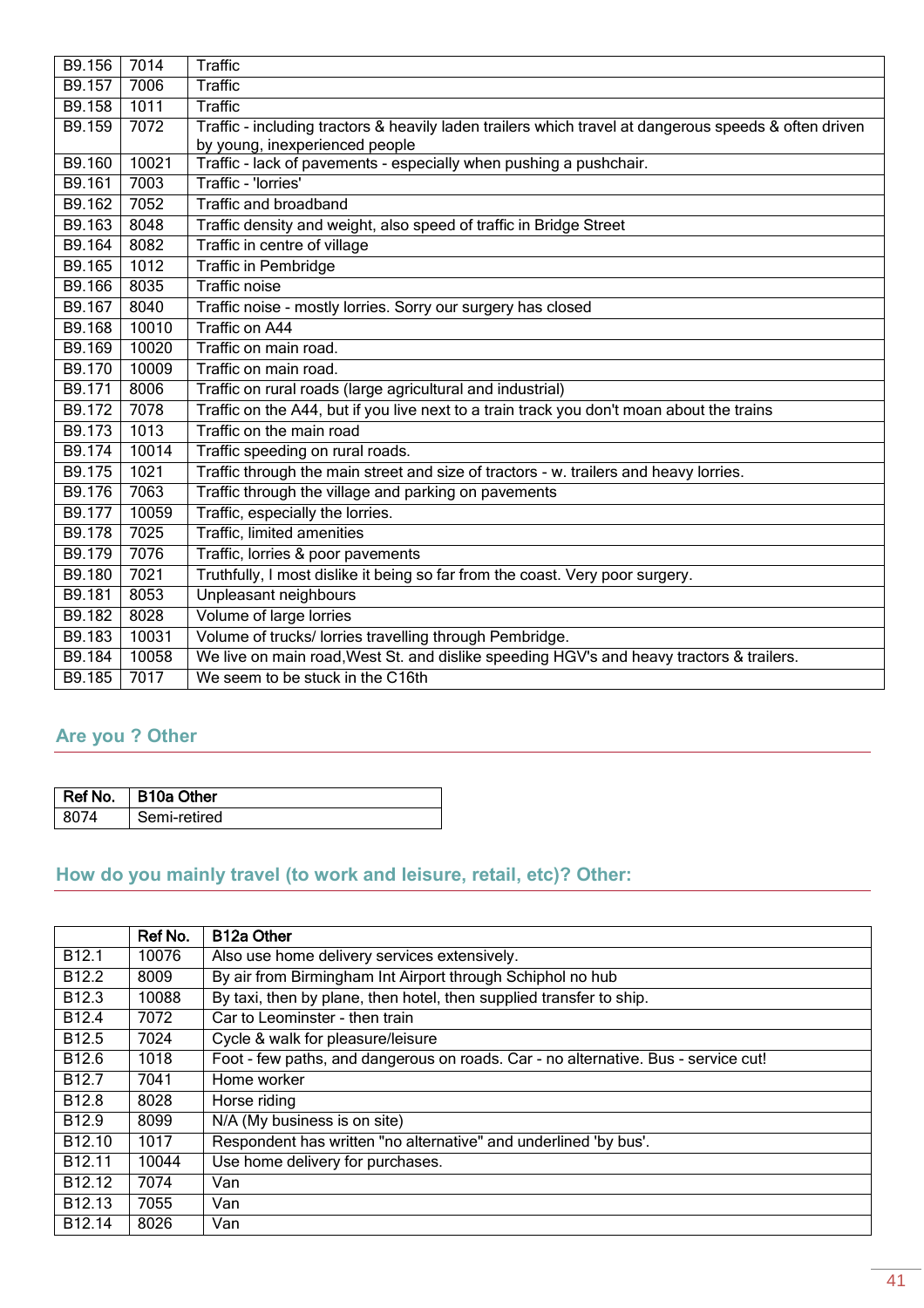| B <sub>12.15</sub> | 10055 | Van.                                                                       |
|--------------------|-------|----------------------------------------------------------------------------|
| B12.16             | 1006  | Work from home                                                             |
| B <sub>12.17</sub> | 8074  | Work from home- occasional travel to clients by car                        |
| B <sub>12.18</sub> | 10067 | Work from home.                                                            |
| B <sub>12.19</sub> | 8080  | Would be impossible to travel to work by bus due to inadequate bus service |
| B12.20             | 8038  | Would like safer bike use in village and wider parish                      |

### <span id="page-41-0"></span>**Would you like to join the Steering Committee responsible for the Pembridge Parish NDP? If so please contact the Parish Clerk or the Steering Group.**

|                    | Ref<br>No. | B14 Would you like to join the Steering Committee responsible for the Pembridge Parish NDP? If<br>so please contact the Parish Clerk or the Steering Group. |
|--------------------|------------|-------------------------------------------------------------------------------------------------------------------------------------------------------------|
| B14.1              |            | I was on the steering committee and apparently quietly dumped by the chairman earlier this year!!                                                           |
| B <sub>14.2</sub>  | 8096       | I would like to become involved/engaged in the local democracy. Unfortunately my work                                                                       |
|                    |            | commitments often include 'duties' into the night                                                                                                           |
| B14.3              | 7017       | May be!                                                                                                                                                     |
| B <sub>14.4</sub>  | 7061       | <b>No</b>                                                                                                                                                   |
| B <sub>14.5</sub>  | 8092       | <b>No</b>                                                                                                                                                   |
| B14.6              | 8069       | <b>No</b>                                                                                                                                                   |
| $\overline{B14.7}$ | 7050       | <b>No</b>                                                                                                                                                   |
| B14.8              | 7034       | No                                                                                                                                                          |
| B14.9              | 8003       | No                                                                                                                                                          |
| B <sub>14.10</sub> | 8002       | <b>No</b>                                                                                                                                                   |
| B14.11             | 1023       | <b>No</b>                                                                                                                                                   |
| B <sub>14.12</sub> | 1013       | <b>No</b>                                                                                                                                                   |
| B14.13             | 8099       | No - unfortunately no time to spare                                                                                                                         |
| B14.14             | 8089       | N <sub>0</sub>                                                                                                                                              |
| B14.15             | 10072      | No, but thanks.                                                                                                                                             |
| B14.16             | 10075      | No.                                                                                                                                                         |
| B14.17             | 10045      | No.                                                                                                                                                         |
| B14.18             | 10005      | No.                                                                                                                                                         |
| B14.19             | 10062      | Not at the moment.                                                                                                                                          |
| B <sub>14.20</sub> | 7052       | Only if they required additional capacity                                                                                                                   |
| B <sub>14.21</sub> | 8057       | Perhaps                                                                                                                                                     |
| B14.22             | 1022       | The rector or an active member of the parochial church council should be on it!! - because the                                                              |
|                    |            | church as a building is a very important part of the village.                                                                                               |
| B14.23             | 1021       | The rector should be on it and also a representative from the parochial church council.                                                                     |
| B14.24             | 7074       | Yes                                                                                                                                                         |
| B14.25             | 7064       | Yes                                                                                                                                                         |
| B14.26             | 10078      | Yes                                                                                                                                                         |
| B14.27             | 7045       | Yes, happy to help this important document. Especially given lack of county wide policy                                                                     |
| B14.28             | 10028      | Yes.                                                                                                                                                        |

## <span id="page-41-1"></span>**Any additional comments, suggestions and contributions from those under 18 years**

|      | <b>Ref</b><br>No. | C1 Any additional comments, suggestions and contributions from those under 18 years.                                                                                                                                                                                                                                                                                                                                                                                                                                                                                                                                                                                                               |
|------|-------------------|----------------------------------------------------------------------------------------------------------------------------------------------------------------------------------------------------------------------------------------------------------------------------------------------------------------------------------------------------------------------------------------------------------------------------------------------------------------------------------------------------------------------------------------------------------------------------------------------------------------------------------------------------------------------------------------------------|
| C1.1 | 1024              | A swimming pool More tables by the river Shops that are open more often and longer Zip wire<br>More swings Skate park Town hall (for youth club)                                                                                                                                                                                                                                                                                                                                                                                                                                                                                                                                                   |
| C1.2 | 10087             | Car park - vulnerable to misuse but is crucial because of other parking issues in village, tourism,<br>shops etc. Can we extend parking policies for new housing? e.g. If there was a large<br>development proposal the landowner should provide an additional small car park for village. Old<br>carpet warehouse - could the village buy this for car park and garden area? Not suitable for<br>housing but would make a good space to park cars, improve visual impact etc. might join up with<br>Shuckley Lane for an additional footpath away from road. The footpath by Manley Lane could be<br>improved to ensure it can be used in all weathers, Any chance to create new public footpaths |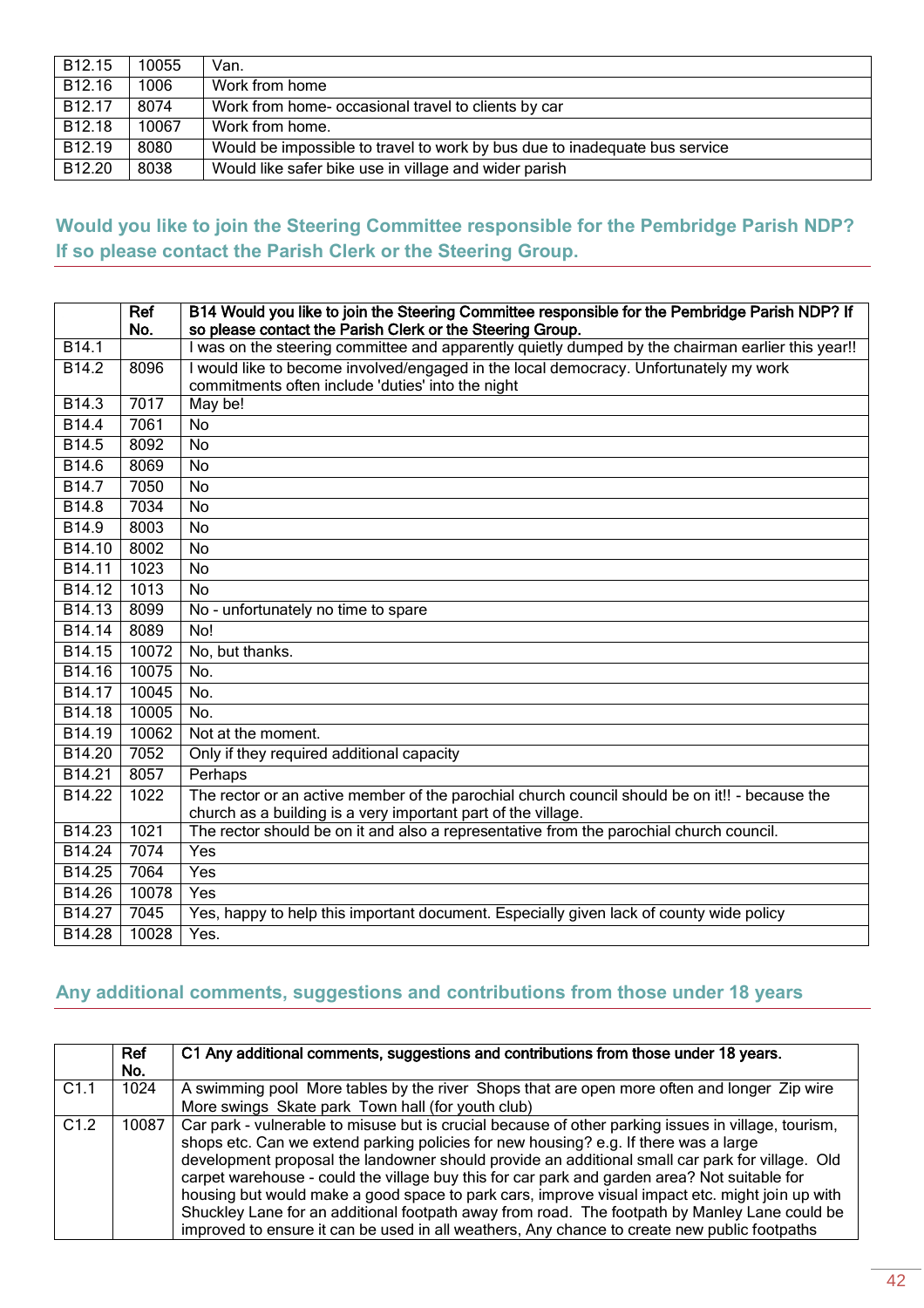|       |       | should be encouraged (and cycle paths). Any housing development should consider opportunity<br>to create new footpaths (helps integration but also important for sustainability, reducing cars,<br>highway safety.) Improvement & enlarging play area very important - what about adding oak<br>shelter to Millennium Meadow, (could be used for teenagers or during wet weather and also<br>could save hiring a marquee every year for fireworks. Also could be used for tourists and to make<br>better use of the MM)                                                                                                                                                                                                                                                                                                                                                                                                                                                                                                                      |
|-------|-------|----------------------------------------------------------------------------------------------------------------------------------------------------------------------------------------------------------------------------------------------------------------------------------------------------------------------------------------------------------------------------------------------------------------------------------------------------------------------------------------------------------------------------------------------------------------------------------------------------------------------------------------------------------------------------------------------------------------------------------------------------------------------------------------------------------------------------------------------------------------------------------------------------------------------------------------------------------------------------------------------------------------------------------------------|
| C1.3  |       | Having once been a Leominster Town Councillor, my experience was based on its prototype plan<br>where it received central govt funding to set up a steering group. Pembridge is of course a<br>different ball game with differing needs so I wish the group well. (QC1 crossed through "from<br>those under 18 years")                                                                                                                                                                                                                                                                                                                                                                                                                                                                                                                                                                                                                                                                                                                       |
| C1.4  | 8087  | I do not think this questionnaire is a good idea. I have filled it in because people have taken time<br>and trouble to present it. But you are asking people for their views when they have very little<br>knowledge or experience of the subjects.                                                                                                                                                                                                                                                                                                                                                                                                                                                                                                                                                                                                                                                                                                                                                                                          |
| C1.5  |       | My past experience as a Parish Councillor in Marden makes me "suspicious" of what initially are<br>small scale, farm only developments and enterprise that quickly escalate to a major<br>industrial/international scale concern i.e. S+A Davies The impact locally can be negative and<br>devastating hence my comment re "monitoring". Bigger the enterprise the more ignoring of local<br>views and riding roughshod over smaller development. (QC1 crossed through "from those<br>under 18 years")                                                                                                                                                                                                                                                                                                                                                                                                                                                                                                                                       |
| C1.6  | 8042  | N/A * Except that we have grandchildren that range from tots to teenagers, so it would be good if<br>there was somewhere where they could meet up with local children. More importantly it would be<br>good for the local children to have a place to go, indoors, to meet up with friends Thank you                                                                                                                                                                                                                                                                                                                                                                                                                                                                                                                                                                                                                                                                                                                                         |
| C1.7  | 8044  | Pembridge has a younger demographic mix than most Herefordshire villages. This is important to<br>retain through housing mix and enterprise. Pembridge is also full of lovely, friendly and caring<br>people - unlike many communities Pembridge always seems to "pull together" and get things<br>done. I'm sure we can achieve a great deal through the NDP too.                                                                                                                                                                                                                                                                                                                                                                                                                                                                                                                                                                                                                                                                           |
| C1.8  | 10071 | People shouldn't worry about new houses as long as they all look nice. The new Border Oak<br>houses are sympathetic & are not noticeable. I really like the Border Oak house in the village car<br>park which is modern. Would like to see more houses for families not just retirement homes as<br>there are already a lot of old people? Fully support shop which is amazing and the 2 pubs which<br>are a part of Pembridge and also good for tourists.                                                                                                                                                                                                                                                                                                                                                                                                                                                                                                                                                                                   |
| C1.9  | 8089  | <b>Returned to Old Steppes</b>                                                                                                                                                                                                                                                                                                                                                                                                                                                                                                                                                                                                                                                                                                                                                                                                                                                                                                                                                                                                               |
| C1.10 | 8038  | The map is INADEQUATE - its completely illegible so of no use for it is age group or any age<br>group for that matter - You should be consulting with this age group - comments by adults for<br>them is no longer good practice and has not been for some time. - You should also have<br>representatives on the steering group from this age group on the committee - again this is best<br>practice                                                                                                                                                                                                                                                                                                                                                                                                                                                                                                                                                                                                                                       |
| C1.11 | 10079 | We want a skateboard/ scooter place. I like Pembridge how it is, I don't want Pembridge to be<br>busy. Pembridge is clean & loved. I want to make an underground house!                                                                                                                                                                                                                                                                                                                                                                                                                                                                                                                                                                                                                                                                                                                                                                                                                                                                      |
| C1.12 | 7076  | My children aged 4 & 2 love the playground & Millennium Meadow and strongly support its<br>upkeep & maintenance to a high standard clear of weeds etc It is very noisy & frightening at times<br>walking to school/pre-school with high volume of large traffic passing through the village in the<br>morning. At several points we have to walk on the road where the pavement is too<br>narrow/impassable/often blocked by cars. It would make a huge difference to be able to walk<br>directly from Manley Lane to Manley Crescent along the footpath                                                                                                                                                                                                                                                                                                                                                                                                                                                                                     |
| C1.13 | 10076 | The form is very confusing in regard to whether all questions need responses                                                                                                                                                                                                                                                                                                                                                                                                                                                                                                                                                                                                                                                                                                                                                                                                                                                                                                                                                                 |
| C1.14 | 10018 | (Over 65) It is my firm belief that businesses and housing do not mix, because- no matter how<br>small - a lot of businesses (including craft workers) create noise - saws, lathes, fans etc. They<br>also cause more traffic and nasty smells. People essentially come to Pembridge to experience a<br>life gone by - much quieter than at home & a slower pace of life too. We have recently had two<br>enormous chicken sheds put up nearby - with 22 fans!!. (The 2 old smaller sheds only had 4).<br>Also the man next door has a business that includes having very noisy fans going in his 2 large<br>barns. There are also lads doing up cars, which can be very noisy at times. The people on the<br>other side seem to have turned their house into a laundry - more noise, more smell. Nightmare!!.<br>I know younger people need work - but in all fairness please situate any new business as far<br>away from housing as possible, preferably on an industrial estate. That way perhaps we can all<br>enjoy a quality of life. |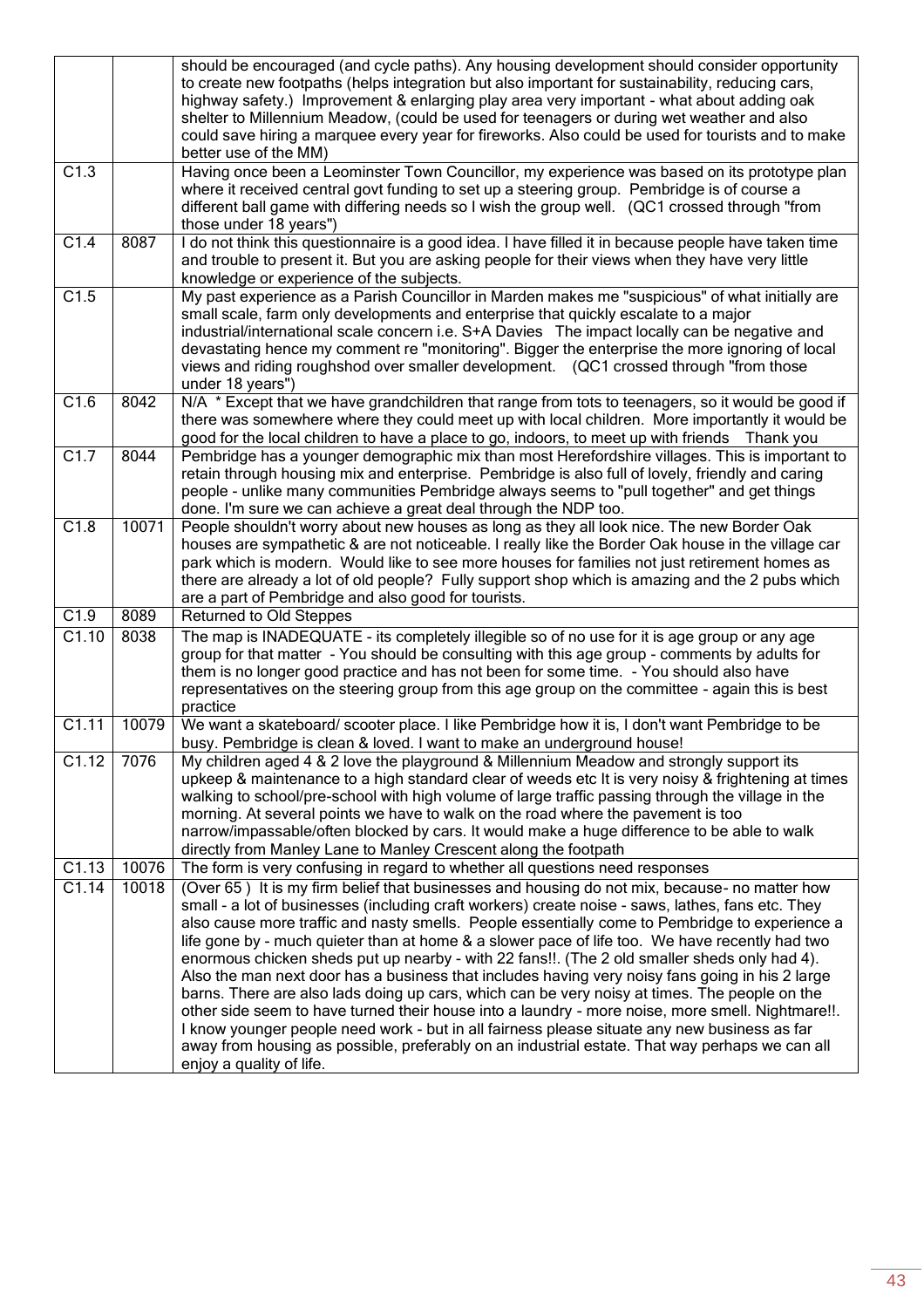<span id="page-43-0"></span>

| Ref No. | 1 Which of these statements best reflects your views:                                                                                                                                                     |
|---------|-----------------------------------------------------------------------------------------------------------------------------------------------------------------------------------------------------------|
| 8020    | Comment next to question "20 years may be too slow"                                                                                                                                                       |
| 10045   | When reference is made to Pembridge I have considered this to be referring to Pembridge Parish.                                                                                                           |
|         | Totally misleading with respect to Pembridge Parish.                                                                                                                                                      |
|         |                                                                                                                                                                                                           |
| Ref No. | 4 Which of the following tenure types do you feel are needed or best suited to Pembridge Parish:                                                                                                          |
| 8038    | Comment next to question "Who decided on these options?"                                                                                                                                                  |
|         |                                                                                                                                                                                                           |
| Ref No. | 7 Are these 'styles' of housing/development suited to our parish:                                                                                                                                         |
| 8042    | Commented "definitely not!" next to "Contemporary design" commented "No way!!" next to "A                                                                                                                 |
|         | mixture of contemporary"                                                                                                                                                                                  |
|         |                                                                                                                                                                                                           |
| Ref No. | 8 Do you feel that new homes and new residents for Pembridge Parish can:                                                                                                                                  |
| 8003    | Comment "whilst not agreeing with development anywhere, should it happen the above should apply                                                                                                           |
|         | (all options ticked)"                                                                                                                                                                                     |
| 7012    | Doctors surgery - which one                                                                                                                                                                               |
| 1017    | Respondent has underlined 'doctor's surgery' in question, and written "surgery is being closed!" Also<br>written "what does this mean??" beside 'help maintain a vibrant, diverse and dynamic community'. |
|         |                                                                                                                                                                                                           |
|         |                                                                                                                                                                                                           |
| Ref No. | 9 If the opportunity was made available (within Pembridge Parish) would you consider building your                                                                                                        |
|         | own home (either by 'self build' or by commissioning builders)?                                                                                                                                           |
| 8058    | Circled "doctors surgery" and commented "not relevant now"                                                                                                                                                |
| 7017    | Why not! most of Herefordshire architecture of any note came before the 1948 planning acts!'                                                                                                              |
| 1004    | Respondent has written "too late" in this question.                                                                                                                                                       |
|         |                                                                                                                                                                                                           |
| Ref No. | 11 Do you support the concept of some Live: Work properties for Pembridge parish whereby                                                                                                                  |
|         | residential space is combined with designated work space such as small workshops, studios, office                                                                                                         |
|         | space (to encourage home working).                                                                                                                                                                        |
| 10007   | Only if small & does not increase traffic.                                                                                                                                                                |
|         |                                                                                                                                                                                                           |
| Ref No. | 15 Do you think it is important for anyone (ie an individual, a landowner, stakeholder or developer)                                                                                                      |
|         | proposing to develop within Pembridge Parish to engage with the community at an early stage and                                                                                                           |
|         | continue to engage throughout the planning process?                                                                                                                                                       |
| 8038    | Commented "essential!"                                                                                                                                                                                    |
| 7045    | Depends on scale development                                                                                                                                                                              |
|         |                                                                                                                                                                                                           |
| Ref No. | 16 Do you run a business based in Pembridge Parish?                                                                                                                                                       |
| 8034    | Commented "Sort of overgrown hobby"                                                                                                                                                                       |
| 8038    | Not currently                                                                                                                                                                                             |
|         |                                                                                                                                                                                                           |
| Ref No. | 17 How many people do you employ (full time/part time)                                                                                                                                                    |
| 8009    | 0                                                                                                                                                                                                         |
| 8003    | Commented "none - self employed"                                                                                                                                                                          |
| 10052   | None                                                                                                                                                                                                      |
|         |                                                                                                                                                                                                           |
| Ref No. | 19 Would you like to expand or diversify your business within Pembridge Parish                                                                                                                            |
| 7052    | In time                                                                                                                                                                                                   |
| 7045    | In the future                                                                                                                                                                                             |
|         |                                                                                                                                                                                                           |
| Ref No. | 29 Do you think that future business development in the parish should protect and enhance the                                                                                                             |
|         | existing landscape and character of the parish and its communities?                                                                                                                                       |
| 8003    | Comment next to question "As above" - refers to "depends on size of industry - all relative"                                                                                                              |
| 8002    | Commented "as above" - the above is "Another "mother and apple pie" question"                                                                                                                             |
| 7045    | But be realisitic about what protecting                                                                                                                                                                   |
|         |                                                                                                                                                                                                           |
| Ref No. | 38 Do you feel that better/more leisure and recreational facilities, such as green spaces, play areas or                                                                                                  |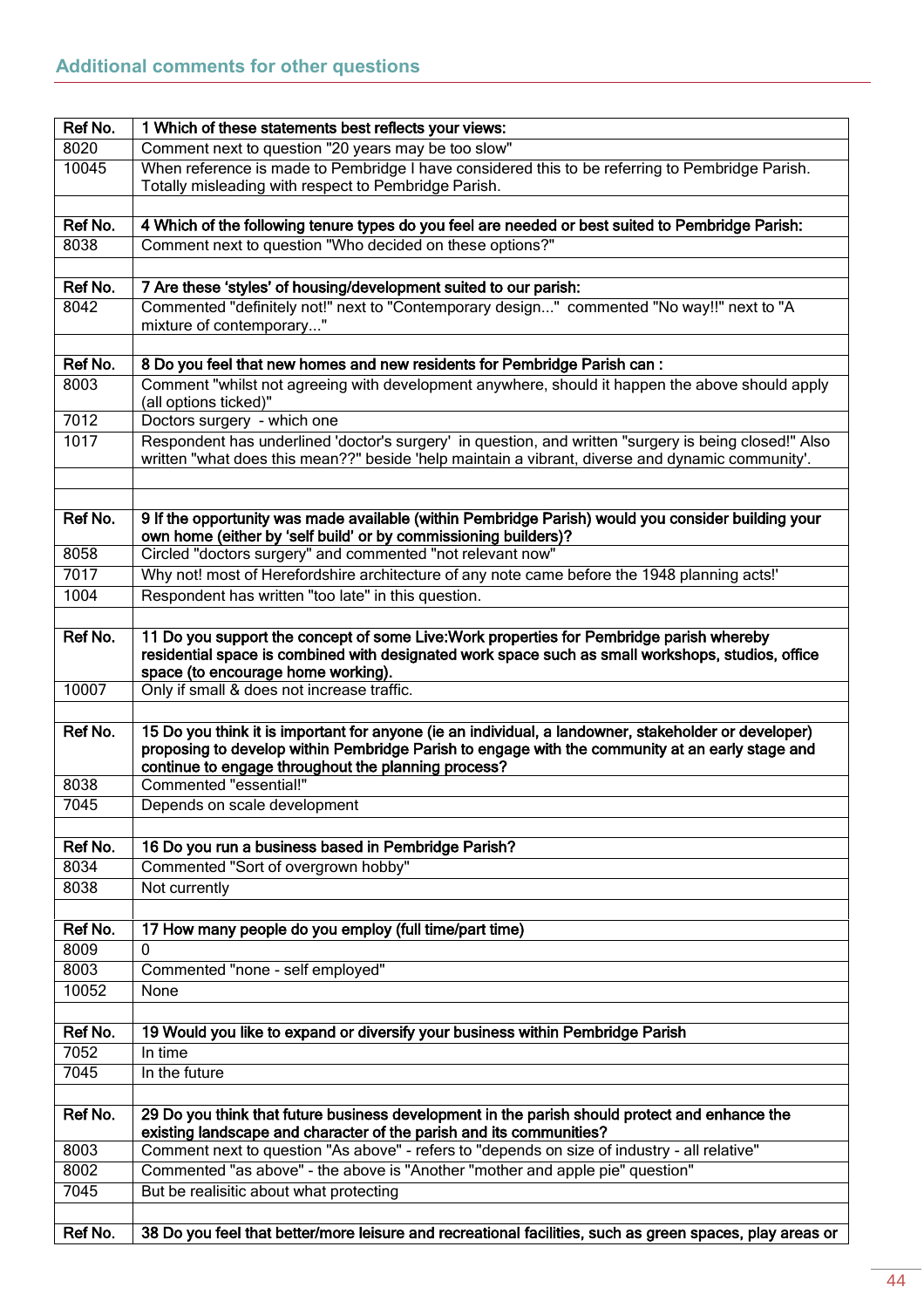|                 | activities, are needed in Pembridge Parish?                                                                                                                                                                                                                         |
|-----------------|---------------------------------------------------------------------------------------------------------------------------------------------------------------------------------------------------------------------------------------------------------------------|
| 1018            | Respondent has written under question "Footpaths that are in better repair."                                                                                                                                                                                        |
| 1022            | Plenty here. It is important for historical reasons to support the church building, bell tower and market                                                                                                                                                           |
|                 | hall as they are central to the character and uniqueness of Pembridge.                                                                                                                                                                                              |
| 1017            | Footpaths                                                                                                                                                                                                                                                           |
| Ref No.         | 40 Do you feel that traffic is a problem in the parish?                                                                                                                                                                                                             |
| 8022            | Good job keeping Kington lorries out of Bridge Street                                                                                                                                                                                                               |
| 8010            | Yes - Pembridge choke points in village, No - everywhere else                                                                                                                                                                                                       |
| 10058           | Speeding & too many lorries.                                                                                                                                                                                                                                        |
| 8003            | Poor sightlines and parking on village roads                                                                                                                                                                                                                        |
| 7052            | At times                                                                                                                                                                                                                                                            |
| 7017            | Yes, by-pass Pembridge before it shakes to pieces                                                                                                                                                                                                                   |
|                 |                                                                                                                                                                                                                                                                     |
| Ref No.         | 41 Would you support any of these suggestions to help improve the traffic issues within the Parish?                                                                                                                                                                 |
| 8020            | Investigating the concept of 'shared space' or 'naked roads' - what are they                                                                                                                                                                                        |
| 8089            | Speed bumps and speed cameras - totally unnecessary and commented under question "20 mph/for<br>lorries!"                                                                                                                                                           |
| 8074            | Crossed out "redesigning the" in "removing/redesigning the entry/exit chicanes in village"                                                                                                                                                                          |
| 8051            | Naked roads would look nice in the village speed bumps would cause more noise, imagine a tractor<br>and trailer going over speed bumps empty at 6 in the morning. Although traffic volume may be seen<br>as an issue if does bring visitors to pubs shops and cafes |
| 8012            | Reducing the speed limit within the village centre to 20 mph - and in Hamlets                                                                                                                                                                                       |
| 8092            | Bypass needed                                                                                                                                                                                                                                                       |
| 8003            | Not a "fan" of costly cycle routes that are ignored                                                                                                                                                                                                                 |
| 8080            | Naked roads - don't know what this is                                                                                                                                                                                                                               |
| 8002            | Investigating the concept of 'shared space' or 'naked roads - what is this?                                                                                                                                                                                         |
| 8093            | <b>Bypass</b>                                                                                                                                                                                                                                                       |
| 7024            | Investigating the concept of 'shared space' or 'naked roads - don't understand                                                                                                                                                                                      |
| 7072<br>7048    | Vital!' written next to 'reducing speed limits in wider parish' option<br>What on earth does this mean!! against shared space option                                                                                                                                |
| 10076           | Regarding the 5th option (Investigating the concept of 'shared space' or 'naked roads) - Don't know                                                                                                                                                                 |
|                 | what this means                                                                                                                                                                                                                                                     |
| 7035            | Extending the speed limit area in the village - maybe                                                                                                                                                                                                               |
| 1028            | Respondent has crossed out 'removing' in 3rd option (Removing/redesigning the entry/exit chicanes                                                                                                                                                                   |
| 7017            | in village) and written "no cycle path and pavement almost non existent in places".                                                                                                                                                                                 |
| 1017            | All these projects are a waste of time. By pass the place!<br>Removing/redesigning the entry/exit chicanes in village - respondent has crossed out 'removing' and                                                                                                   |
|                 | circled 'redesigning'. Also circled 'pedestrian/cycling routes' and written "none known" and written "?"<br>after this question and "?" after 'reducing speed limits etc.'                                                                                          |
| 1005            | Respondent has crossed out "removing" in 'Removing/redesigning the entry/exit etc' row                                                                                                                                                                              |
|                 |                                                                                                                                                                                                                                                                     |
| Ref No.<br>8012 | 43 Would you support a bypass to divert heavy traffic away from Pembridge village?                                                                                                                                                                                  |
| 8022            | Depends where<br>Except we need access to the farm through the village                                                                                                                                                                                              |
| 8080            | Not the best use of money in this economic climate. Traffic reducing measures better option                                                                                                                                                                         |
| 7052            | Tentative  less traffic could reduce passing trade opportunities                                                                                                                                                                                                    |
| 7049            | Not cost effective. Other measures should be considered as other page                                                                                                                                                                                               |
| 7048            | Too expensive & unnecessary if other measures implemented                                                                                                                                                                                                           |
|                 |                                                                                                                                                                                                                                                                     |
| Ref No.         | 44 Do you feel the highway and private signage could be improved within the parish?                                                                                                                                                                                 |
| 1017            | Mostly needs reducing - especially 'A' roads etc outside shop and pub.                                                                                                                                                                                              |
| 8007            | Some signs are obscured by untrimmed hedges                                                                                                                                                                                                                         |
| 10058           | Foreign HGV's looking for Kingspan!                                                                                                                                                                                                                                 |
| 8092            | Less of it                                                                                                                                                                                                                                                          |
|                 |                                                                                                                                                                                                                                                                     |
| Ref No.         | 47 Do you believe tourism is important to Pembridge Parish?                                                                                                                                                                                                         |
| 8092            | Commented "in moderation"                                                                                                                                                                                                                                           |